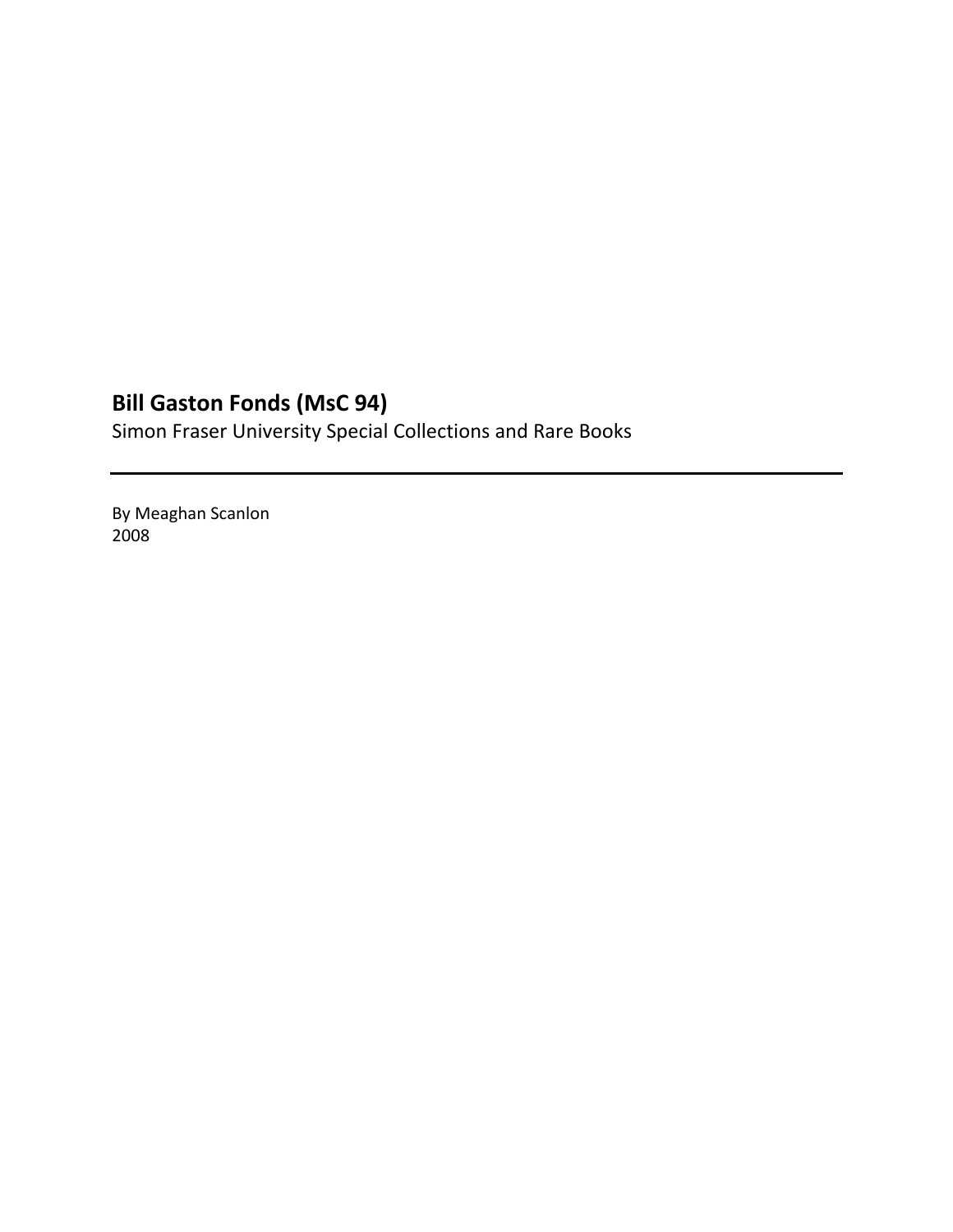# **Table of Contents**

| Fonds description                                                      | 2  |  |
|------------------------------------------------------------------------|----|--|
| Series and subseries descriptions<br>4                                 |    |  |
| Series 1. Correspondence                                               | 10 |  |
| Series 2. Writing                                                      | 12 |  |
| Subseries 2.1. Book reviews and articles                               | 12 |  |
| Subseries 2.2. Early short stories                                     | 12 |  |
| Subseries 2.3. Mount Appetite                                          | 13 |  |
| Subseries 2.4. Gargoyles                                               | 15 |  |
| Subseries 2.5. Tall Lives                                              | 16 |  |
| Subseries 2.6. The Cameraman                                           | 16 |  |
| Subseries 2.7. Bella Combe Journal                                     | 18 |  |
| Subseries 2.8. The Good Body                                           | 18 |  |
| Subseries 2.9. Sointula                                                | 19 |  |
| Subseries 2.10. The Order of Good Cheer                                | 19 |  |
| Subseries 2.11. Midnight Hockey                                        | 22 |  |
| Subseries 2.12. Submissions to edited anthologies                      | 24 |  |
| Subseries 2.13. Poetry                                                 | 24 |  |
| Subseries 2.14. Scripts                                                | 25 |  |
| Subseries 2.15. Unpublished and incomplete works                       | 26 |  |
| Subseries 2.16. Notes and drawings                                     | 27 |  |
| Series 3. Promotion, reviews, awards and honours                       | 28 |  |
| Subseries 3.1. Promotional materials, reviews, interviews and articles | 28 |  |
| Subseries 3.2. Readings and festivals                                  | 30 |  |
| Subseries 3.3. Awards and honours                                      | 31 |  |
| Series 4. Biographical information and photos                          | 32 |  |
| Series 5. Professional activities and teaching                         | 33 |  |
| Series 6. Screenplay adaptation of Sointula                            | 34 |  |
| Series 7. Ephemera                                                     | 35 |  |
| Series 8. Books                                                        | 37 |  |
| Box inventory                                                          | 39 |  |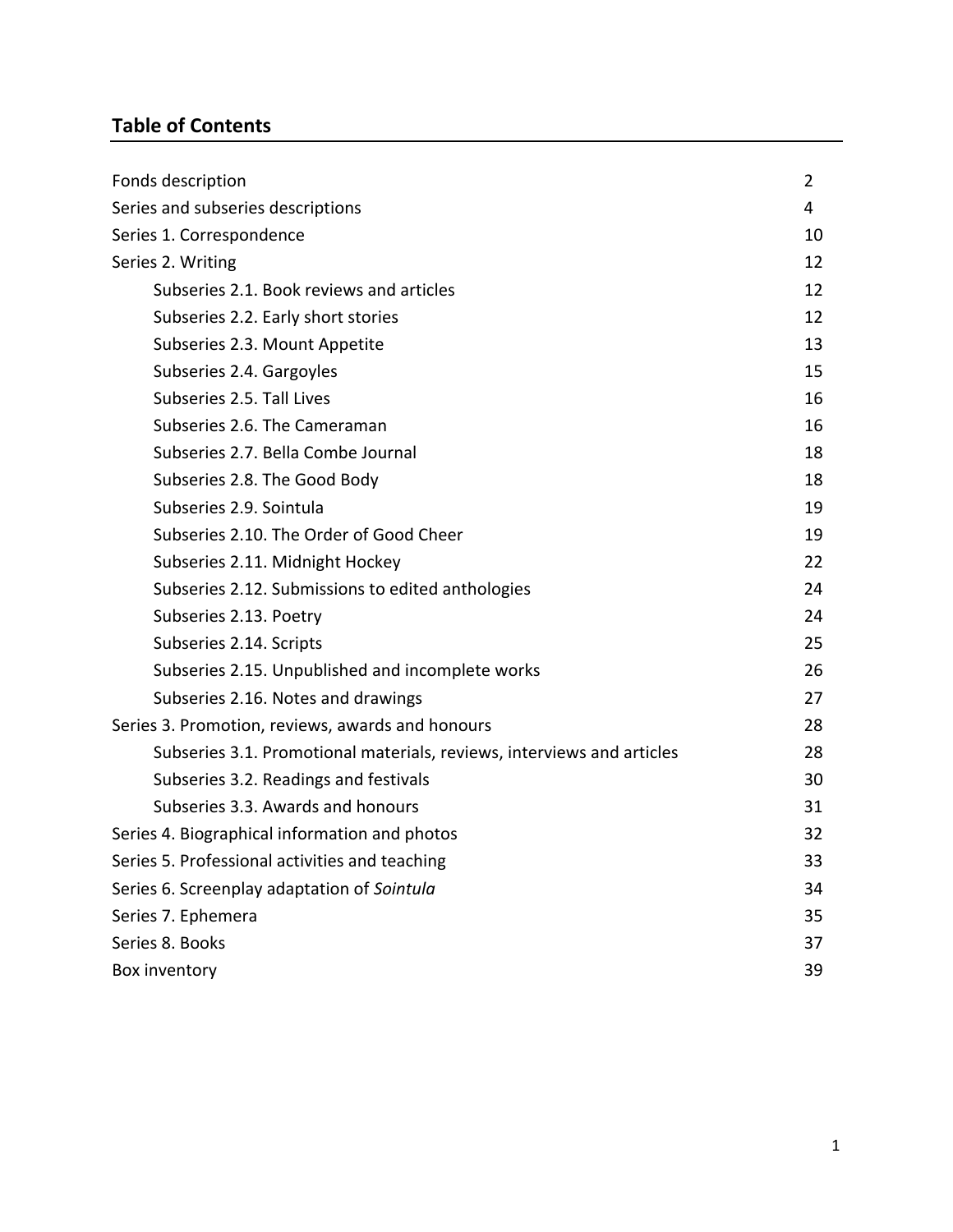## **Fonds description**

**Title**: Bill Gaston fonds **Dates**: 1981-2008. **Extent**: 4.3 m of textual record and other material.

## **Biographical Sketch:**

Bill Gaston was born in 1953 in Flin Flon, Manitoba and has lived in a number of cities across Canada, including Winnipeg, Vancouver, Victoria, Toronto, and Fredericton. He studied at the University of British Columbia, where he earned a Bachelor of Arts (1975), a Master of Arts (1978), and a Master of Fine Arts (1981). As a young man, he worked as a logger, fishing guide, and, briefly, as a professional hockey player in France. He has taught English and Creative Writing at Canadian universities including the University of British Columbia (1982-1984), Seneca College (1986-1987), Mount Saint Vincent University (1988-1990), Saint Mary's University (1988-1990) and the University of New Brunswick (1991-1996), where he served as director of the creative writing program and editor of the literary journal *The Fiddlehead.* In 1998, he began teaching in the Department of Writing at the University of Victoria.

Gaston is the author of several celebrated novels, including *Tall Lives* (1990)*, The Cameraman* (1994; rev. ed. 2002), *Bella Combe Journal* (1996), *The Good Body* (2000), *Sointula* (2004), and *The Order of Good Cheer* (2008). His one work of non-fiction, published in 2006, is entitled *Midnight Hockey: All About Beer, the Boys and the Real Canadian Game*. He published his first collection of short fiction, *Deep Cove Stories*, in 1989, and has since written several other collections: *North of Jesus' Beans* (1993), *Sex is Red* (1998), *Mount Appetite* (2002), and *Gargoyles* (2006). A number of his stories have been read on CBC Radio and the CBC has commissioned screenplay adaptations by Gaston of two of his stories, "Saving Eve's Father" and "The New Brunswicker." Gaston has also authored the plays *Yardsale, Ethnic Cleansing,* and *I am Danielle Steel*, and a collection of poetry, *Inviting Blindness* (1995), which was originally his thesis for his Master of Fine Arts. In 1999, Gaston was given the Canadian Literary Award for Fiction for his short story "Where it Comes From, Where it Goes." He was nominated in 2002 for both the Giller Prize and the Ethel Wilson Fiction Prize for *Mount Appetite*. In 2003, he won the inaugural Timothy Findley Award, given to a male Canadian writer in mid-career. In 2004, he received a ReLit Award and a second Ethel Wilson Fiction Prize nomination for his novel *Sointula*. He was awarded the City of Victoria Butler Book Prize and a second ReLit Award for his collection of short stories, *Gargoyles*, which was also nominated for the Governor General's Award for Fiction in 2006.

Gaston lives on Vancouver Island with his wife, writer Dede Crane. Gaston and Crane have four children: Lise, Connor, Vaughn, and Lilli.

#### **Scope and Content:**

The fonds consists mainly of items related to Gaston's writing activities dating from 1981. It includes hand-written and word-processed correspondence between Gaston and friends,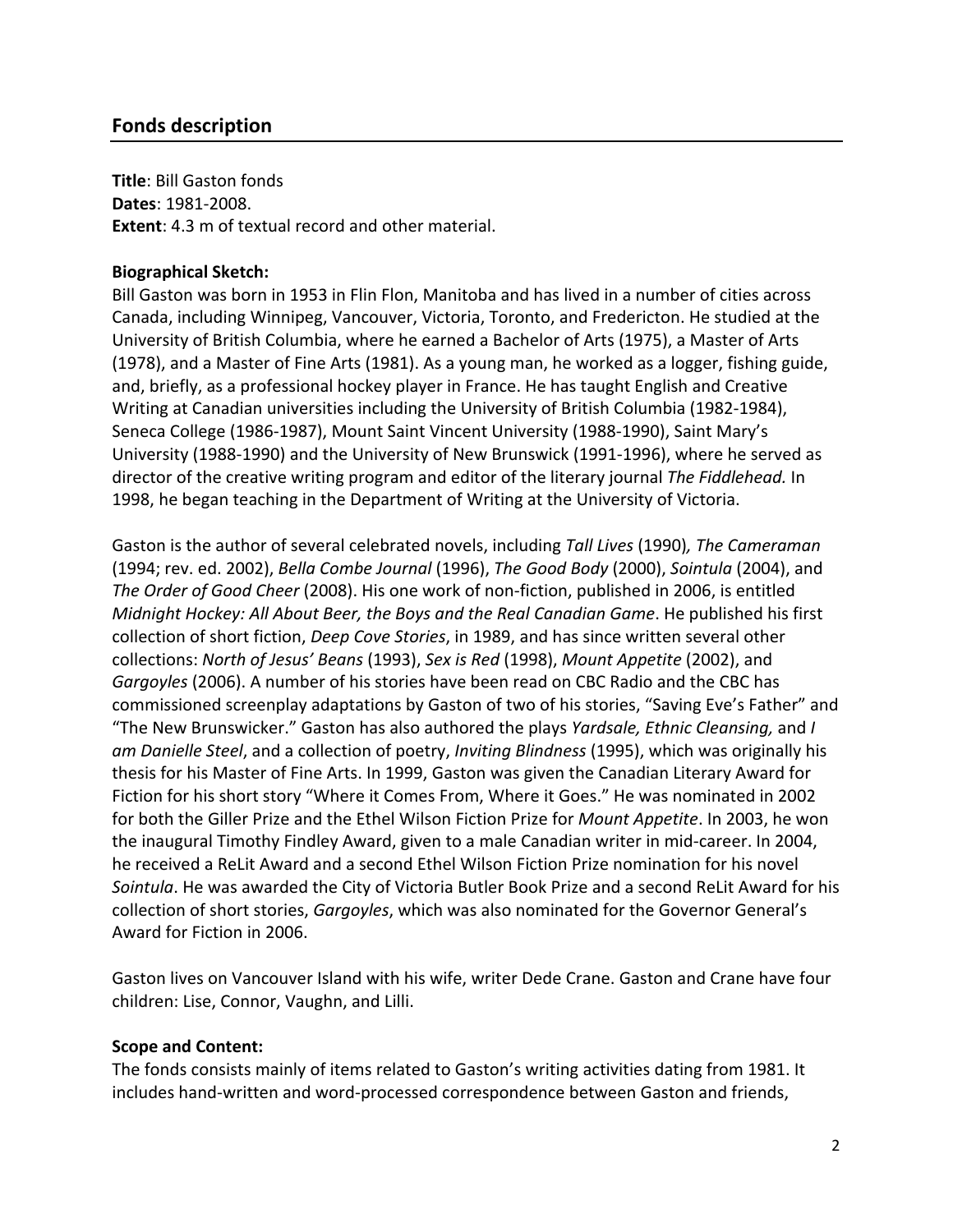editors, publishers, and other writers; galley copies, published copies, manuscripts and drafts of unpublished and published books, articles, short stories, plays, radio plays, reviews, and poems; clippings and photocopies of reviews of Gaston's work; pen and ink drawings by Gaston; author photographs, contact sheets, and negatives; miscellaneous notes by Gaston on his work, thoughts, and readings; notes and memos related to Gaston's work as a teacher; an address book; a VHS video tape; promotional materials for Gaston's books and public appearances at readings and festivals; and ephemera such as tourism brochures.

The materials were received from the creator in two accessions. The first accession consisted of 12 boxes containing records of Gaston's work and writing from 1981 to 2005, including materials relating to all his published works up to *Sointula* (2004). The second consisted of five boxes containing materials relating mostly to the period from 2006 to 2008, covering the creation and publication of *Midnight Hockey* (2006), *Gargoyles* (2006), and *The Order of Good Cheer* (2008). The creator had arranged the materials in the fonds generally by individual work, and this arrangement has been maintained. Original file titles, where available, have also been retained. The fonds has been divided into 8 series: Series 1. Correspondence; Series 2. Writing; Series 3. Promotion, reviews, awards and honours; Series 4. Biographical information and photos; Series 5. Professional activities and teaching; Series 6. Screenplay adaptation of *Sointula*; Series 7. Ephemera; Series 8. Books.

## **Source of Title:**

Title based on contents of the fonds.

## **Physical Description:**

Includes 75 pen and ink drawings, 32 books, 10 b&w photographs, 7 strips of b&w negatives, 5 colour photos, 8 postcards, 3 nametags, 2 posters, 1 map, 1 address book, 1 b&w contact sheet and 1 VHS video tape.

## **Immediate Source of Acquisition:**

The fonds was acquired from Bill Gaston by Simon Fraser University Special Collections and Rare Books in two accessions, the first received in December 2006 and the second in August 2008. Further accruals are expected.

## **Terms Governing Access:**

Reproduction of the material is subject to the approval of the Special Collections and Rare Books librarian.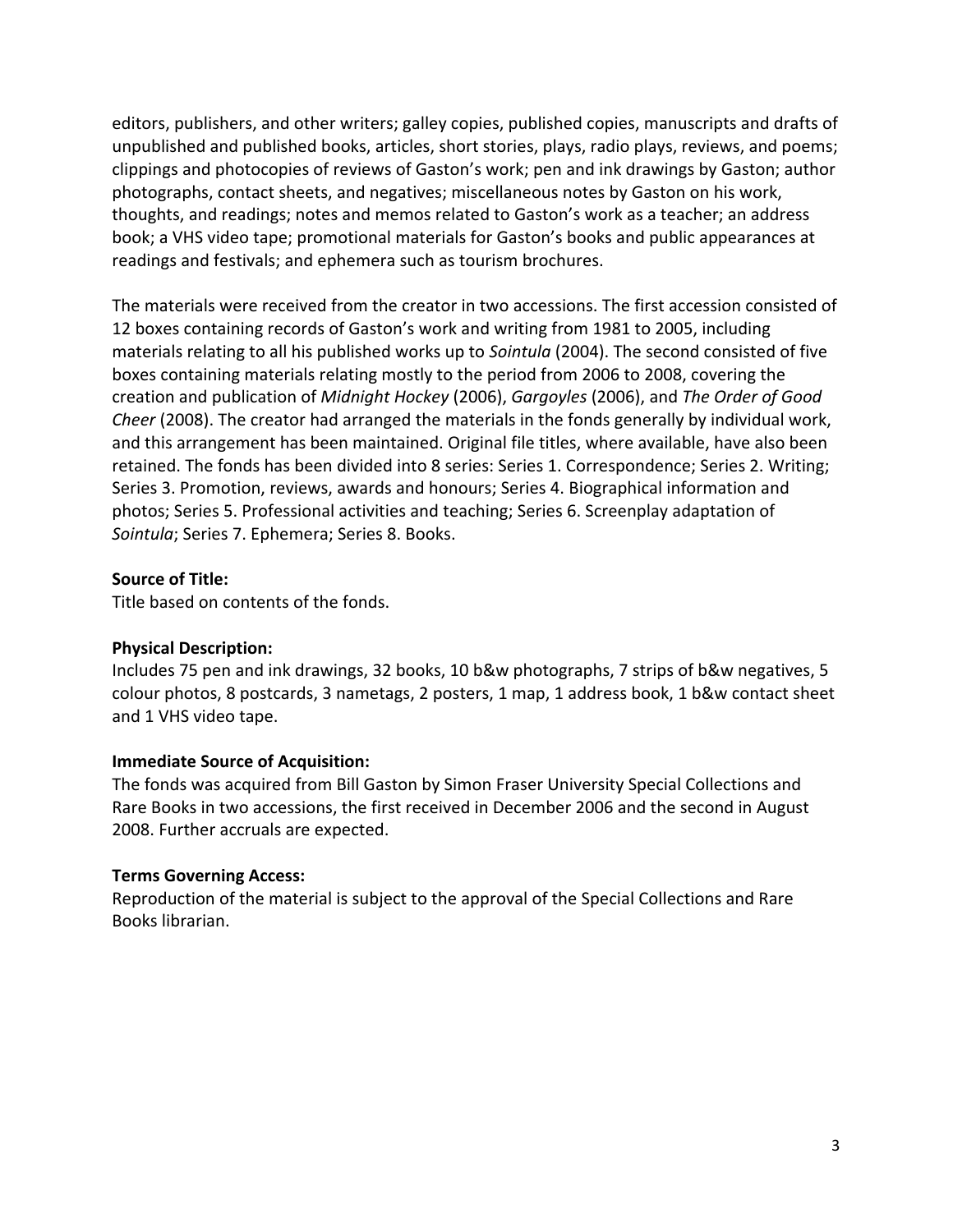## **Series and subseries descriptions**

## **Series 1. Correspondence**

Dates: 1981-2008.

Extent: 14.9 cm of textual record.

Scope and Content: Series contains letters and printouts of emails between Bill Gaston and various editors, publishers, friends, fans, and other writers. Included are letters of acceptance and rejection from publishers, editorial comments on various works by Gaston, letters of appreciation from fans, and notes from friends, as well as other personal and professional correspondence. One file is composed entirely of early rejection letters.

## **Series 2. Writing**

Dates: [198-?]-2008.

Extent: 3.8 m of textual record, 75 drawings, 1 colour photo and 1 VHS video tape. Scope and Content: Series contains records relating to Gaston's published and unpublished short stories, novels, poetry, and non-fiction works. Includes handwritten, typed, and wordprocessed drafts of works, some annotated; photocopies and clippings of published articles and stories by Gaston; proofs, galleys, and other records relating to the publication process for Gaston's published works; feedback and comments on Gaston's work from editors and other readers; notes and materials used in research; drawings; scripts for plays written by Gaston; and a VHS recording of a 24 minute film written by Gaston. The series has been divided into several subseries. Larger works such as novels have been given their own subseries while smaller works have been combined into subseries based on form. The subseries are: Subseries 2.1. Book reviews and articles; Subseries 2.2. Early short stories; Subseries 2.3. Mount Appetite; Subseries 2.4. Gargoyles; Subseries 2.5. Tall Lives; Subseries 2.6. The Cameraman; Subseries 2.7. Bella Combe Journal; Subseries 2.8. The Good Body; Subseries 2.9. Sointula; Subseries 2.10. The Order of Good Cheer; Subseries 2.11. Midnight Hockey; Subseries 2.12. Submissions to edited anthologies; Subseries 2.13. Poetry; Subseries 2.14. Scripts; Subseries 2.15. Unpublished and incomplete works; Subseries 2.16. Notes and drawings.

**Subseries 2.1.** Book reviews and articles

Dates: [ca. 1985-2002].

Extent: 1 cm of textual record.

Scope and Content: Subseries includes printouts, clippings and photocopies of book reviews and other short pieces written by Gaston for newspapers and magazines such as the Daily News and the Globe and Mail.

**Subseries 2.2.** Early short stories Dates: [198-?]-[199-?].

Extent: 19.6 cm of textual record.

Scope and Content: Subseries contains drafts, galleys, and photocopies of short stories published by Gaston before 2002. Includes stories published in Gaston's first three story collections, *Deep Cove Stories* (1989), *North of Jesus' Beans* (1993), and *Sex is Red*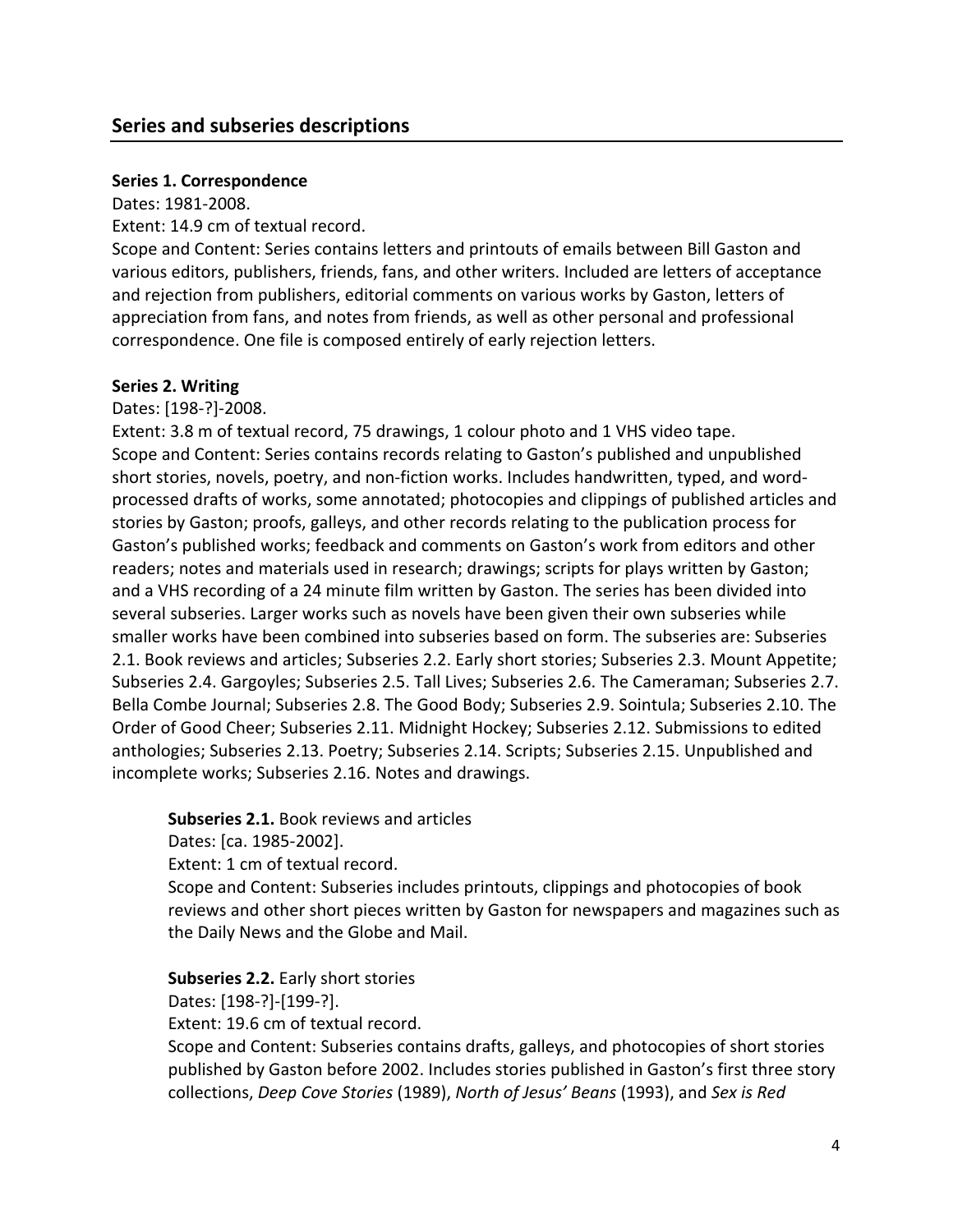(1998). Miscellaneous stories printed in magazines and journals during this time period are also included, including five stories printed in *The Capilano Review* in 1990; "Trying to Read Piggy Sneed," printed in *Event* in 1994; "Inland," printed in *Qwerty* in 1996; and "Sitting Well with Hair on Fire," printed in *The Fiddlehead* in 2001. Most drafts are computer printouts, and some are annotated by hand. Some files also contain feedback from publishers and editors. Certain stories – "Maria's Older Brother," "The Bronze Miracle," "The Walk," "The Green House," "The Work-in-Progress," and "A Forest Path to Malcolm's" (re-titled "A Forest Path") – were reprinted in Gaston's later collections *Mount Appetite* (2002) and *Gargoyles* (2006). A draft of "Where it Comes From, Where it Goes," later published in *Mount Appetite*, is also included.

#### **Subseries 2.3.** Mount Appetite

Dates: [199-]-2002.

Extent: 14.6 cm of textual record.

Scope and Content: Subseries contains drafts of several stories published in Gaston's 2002 collection *Mount Appetite*. Most drafts are computer printouts, and some are annotated by hand. Some files also include feedback from publishers and editors as well as photocopies of the published stories. Galleys of *Mount Appetite* with editorial correspondence from Lynn Henry, Gaston's editor at Raincoast Books, are also included.

## **Subseries 2.4.** Gargoyles

Dates: [200-?]-2006.

Extent: 23.8 cm of textual record and 64 drawings.

Scope and Content: Subseries includes word-processed drafts, many annotated by hand, of several stories published in Gaston's 2006 short story collection *Gargoyles*, as well as copy-edited proofs of the finished collection. 64 drawings and photocopies of drawings which were originally intended for use in *Gargoyles* are also included.

## **Subseries 2.5.** Tall Lives

Dates: [198-?].

Extent: 6.2 cm of textual record.

Scope and Content: Subseries contains handwritten notes and typed and annotated drafts relating to Gaston's first novel, *Tall Lives* (1990).

#### **Subseries 2.6.** The Cameraman

Dates: [199-?]-2006.

Extent: 36.9 cm of textual record.

Scope and Content: Subseries contains records relating to Gaston's novel *The Cameraman*, including notes and computer printouts of draft sections of the novel annotated by hand. Also included are a draft for the 2002 revised edition of the novel with editorial remarks, the galleys from the same edition, and a photocopy of the cover of a Polish translation.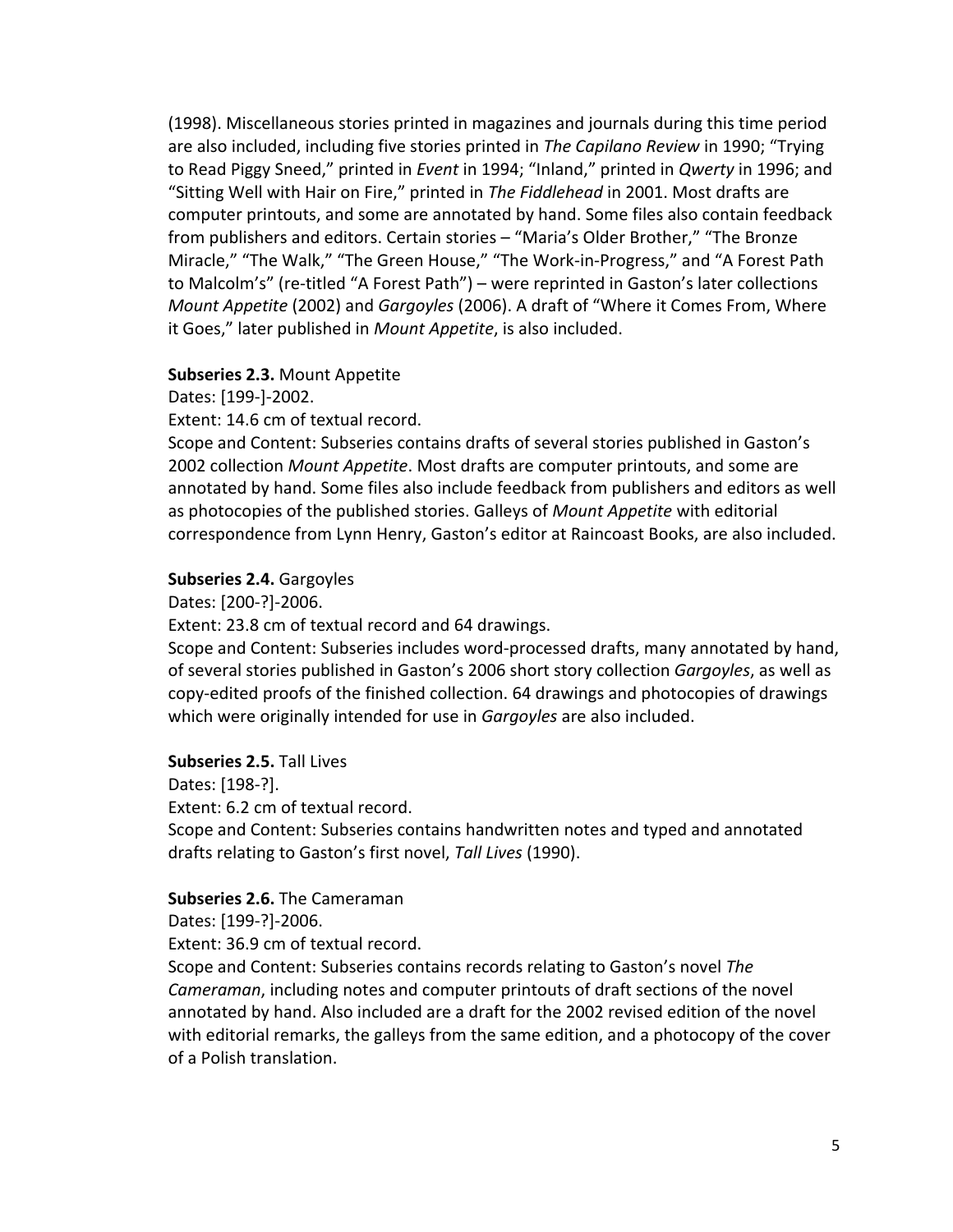#### **Subseries 2.7.** Bella Combe Journal

Dates: [199-?].

Extent: 21.2 cm of textual record.

Scope and Content: Subseries includes computer printouts with handwritten annotations of draft sections of Gaston's novel *Bella Combe Journal* as well as notes relating to the novel.

## **Subseries 2.8.** The Good Body

Dates: [199-].

Extent: 21.1 cm of textual record.

Scope and Content: Subseries contains computer printouts with handwritten annotations of draft sections of Gaston's novel *The Good Body*. Notes and editorial feedback regarding the novel are also included.

## **Subseries 2.9.** Sointula

Dates: [200-].

Extent: 70 cm of textual record.

Scope and Content: Subseries contains records relating to Gaston's novel *Sointula*: Gaston's handwritten notes on the novel; computer printouts of drafts with annotations; galleys; correspondence regarding the novel, including Gaston's requests to quote from other works and editorial comments from Lynn Henry; and comments on drafts of the novel from authors Jack Hodgins and Bill Stenson.

## **Subseries 2.10.** The Order of Good Cheer

Dates: 2001-2008.

Extent: 67.1 cm of textual record.

Scope and Content: Subseries contains records relating to Gaston's novel *The Order of Good Cheer*: early notes and handwritten draft pages; research materials; computer printouts of draft sections with annotations; comments and feedback from various readers including Gaston's wife, writer Dede Crane; copy-edits; galleys; and drafts of the cover art and book jacket with handwritten corrections by Gaston.

## **Subseries 2.11.** Midnight Hockey

Dates: [200-?]-2006.

Extent: 37.4 cm of textual record and 1 colour photo.

Scope and Content: Subseries contains records relating to Gaston's non-fiction book *Midnight Hockey*: notes, word-processed draft sections, correspondence, galleys, and a draft of Will Ferguson's introduction to the book. Also included is the team photo of Gaston's oldtimer hockey team, the Victoria Finishing Stars.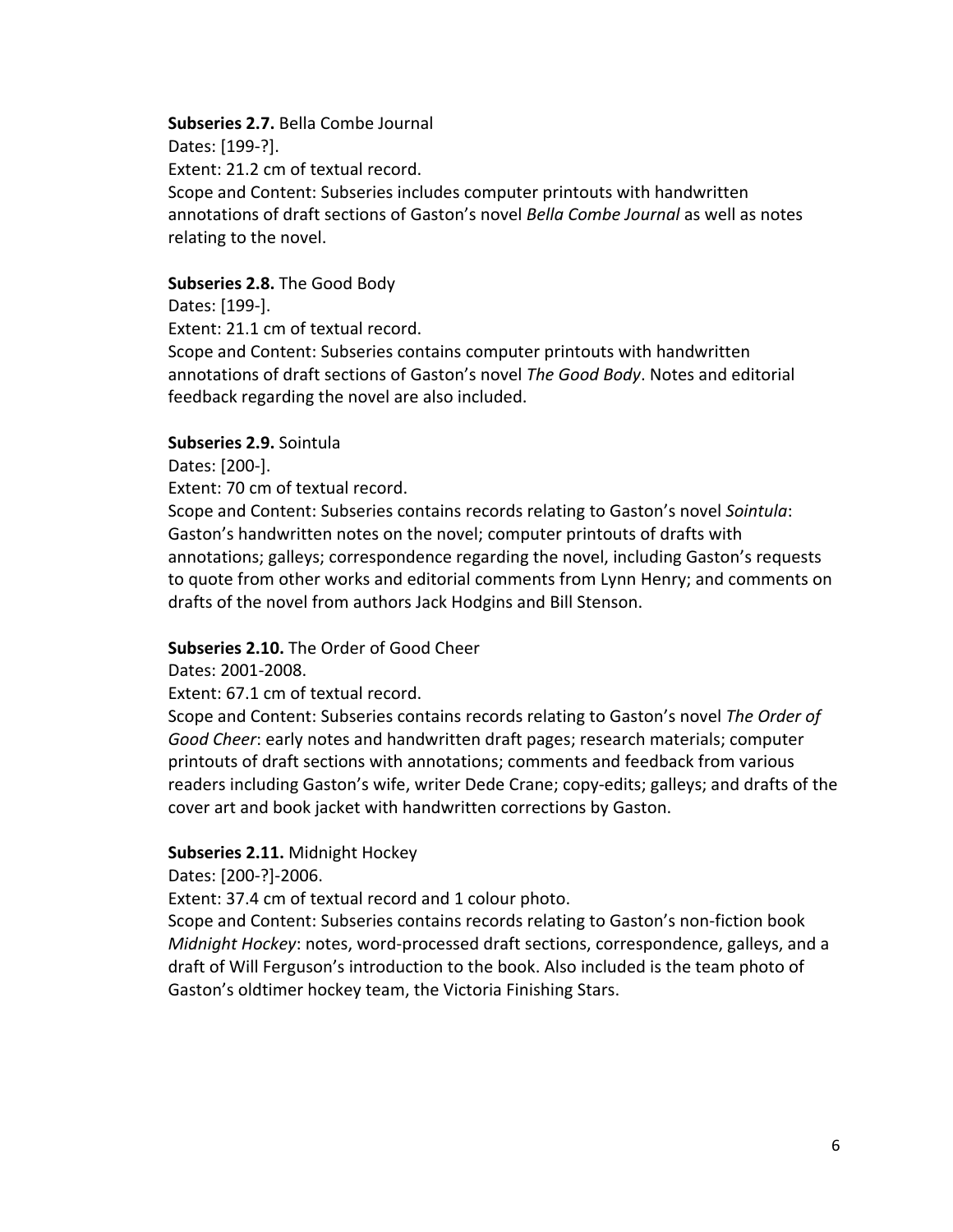## **Subseries 2.12.** Submissions to edited anthologies

Dates: 2007-2008.

Extent: 1.1 cm of textual record.

Scope and Content: Subseries contains records relating to Gaston's submissions to various edited anthologies. The proofs of "A Forest Path" for the anthology *Do Me: Tales of Sex & Love from Tin House* (2007) are included along with a contributor contract for *Apples Under the Bed: Recollections and Recipes from BC Writers and Artists* (2007), to which he contributed the piece "Gaston's Gastronomy," and the proofs and copy-edits for "Four More of Us," Gaston's contribution to *Great Expectations: Twenty-Four True Stories About Childbirth* (2008), edited by Gaston's wife, Dede Crane.

## **Subseries 2.13.** Poetry

Dates: [199-?]

Extent: 3.8 cm of textual record.

Scope and Content: Subseries includes drafts and galleys of Gaston's poetry collection *Inviting Blindness* as well as a file of handwritten and typed poems and poem fragments not included in *Inviting Blindness*.

## **Subseries 2.14.** Scripts

Dates: [199-?]-[200-?].

Extent: 38 cm of textual record and 1 VHS video tape.

Scope and Content: Subseries contains notes, drafts, completed scripts, and a rehearsal schedule for dramatic works by Gaston including plays (*Ethnic Cleansing*, *The Horton Syndrome*, *Mount Appetite*, *Yardsale*, *I Am Danielle Steel*), television productions (*The New Brunswicker*, *Saving Eve's Father*), and a radio play (*'S Pawn Shop*). A VHS tape of a recording of 1993's *The New Land*, a 24 minute film about Terra Nova National Park in Newfoundland with screenplay by Bill Gaston and narration by Gordon Pinsent, is also included.

**Subseries 2.15.** Unpublished and incomplete works

Dates: [198-?]-[200-?]

Extent: 19.1 cm of textual record.

Scope and Content: Subseries contains word-processed, handwritten, and typed drafts of and notes regarding unfinished or unpublished works by Gaston, including several short stories, one academic essay on Malcolm Lowry, and a novel entitled *Father Billion*.

## **Subseries 2.16.** Notes and drawings

Dates: [19-]-[200-].

Extent: 4 cm of textual record and 11 drawings.

Scope and Content: Subseries contains miscellaneous handwritten and typed notes of Gaston's ideas and thoughts as well as 11 pen and ink drawings by Gaston. Most notes are written on loose paper, sometimes even on scraps, but the subseries also includes two notebooks.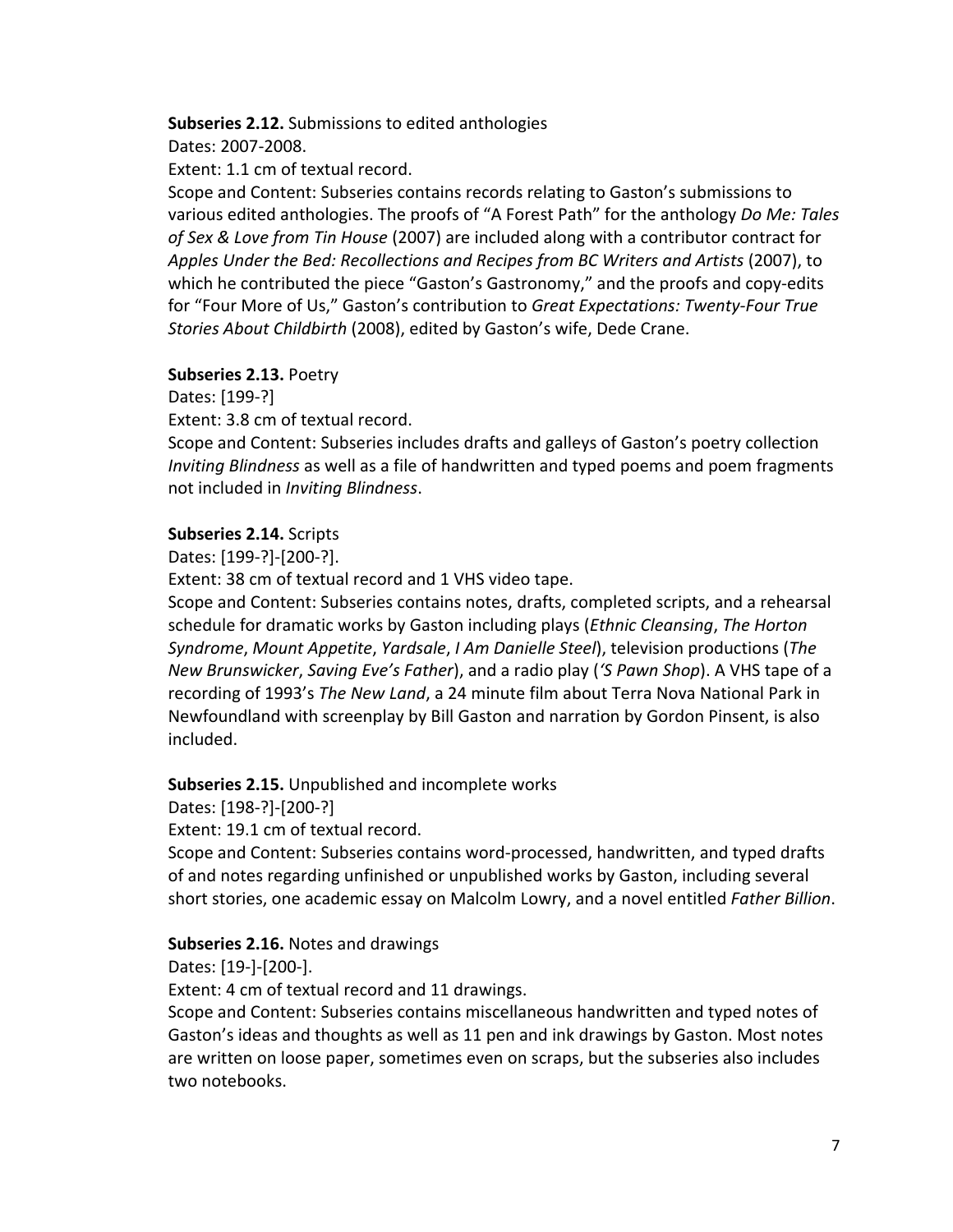## **Series 3. Promotion, reviews, awards and honours**

Dates: 1989-2008.

Extent: 19.4 cm of textual record, 5 postcards, 3 nametags and 2 posters.

Scope and Content: Series includes newspaper clippings, internet printouts, photocopies and magazines containing reviews of Gaston's books and published articles about Gaston. Promotional materials advertising Gaston's books, such as flyers, postcards, media releases, and a poster are also included along with files relating to Gaston's promotional appearances at readings and festivals and honours and awards received by Gaston. This series has been divided into three subseries: Subseries 3.1. Promotional materials, reviews, interviews and articles; Subseries 3.2. Readings and festivals; Subseries 3.3. Awards and honours.

**Subseries 3.1.** Promotion, reviews, interviews and articles Dates: 1989-2008

Extent: 14.8 cm of textual record, 5 postcards and 1 poster.

Scope and Content: Subseries includes promotional materials advertising Gaston's books, such as flyers, postcards, news releases, catalogues, and posters; newspaper clippings, internet printouts, photocopies, and magazines containing reviews of and advertisements for Gaston's books and published articles about and interviews with Gaston; an itinerary for Gaston's tour of Nova Scotia to promote *The Order of Good Cheer*; and responses by Gaston to various author questionnaires.

## **Subseries 3.2.** Readings and festivals

Dates: [200-]-2007.

Extent: 3 cm of textual record, 3 nametags and 1 poster.

Scope and Content: Subseries includes records relating to Gaston's appearances at literary festivals and book readings, such as promotional posters and flyers promoting these events, itineraries, nametags, festival programs, reading copies of stories, and correspondence.

## **Subseries 3.3.** Awards and honours

Dates: [199-?]-2007.

Extent: 1.6 cm of textual record.

Scope and Content: Subseries includes records relating to various awards and honours received by Gaston, such as news releases and event information regarding the BC Book Prizes gala in 2007 and the awards ceremony for the 2007 Victoria Butler Book Prize, which Gaston was awarded for *Gargoyles*.

## **Series 4. Biographical information and photos**

Dates: [198-?]-2008.

Extent: 0.7 cm of textual record, 10 b&w photos, 7 strips of b&w negatives, 2 colour photos and 1 b&w contact sheet.

Scope and Content: Series includes photos of the author as well as a full professional and publishing curriculum vitae dated January 2008, a certification of degree for Gaston's 1981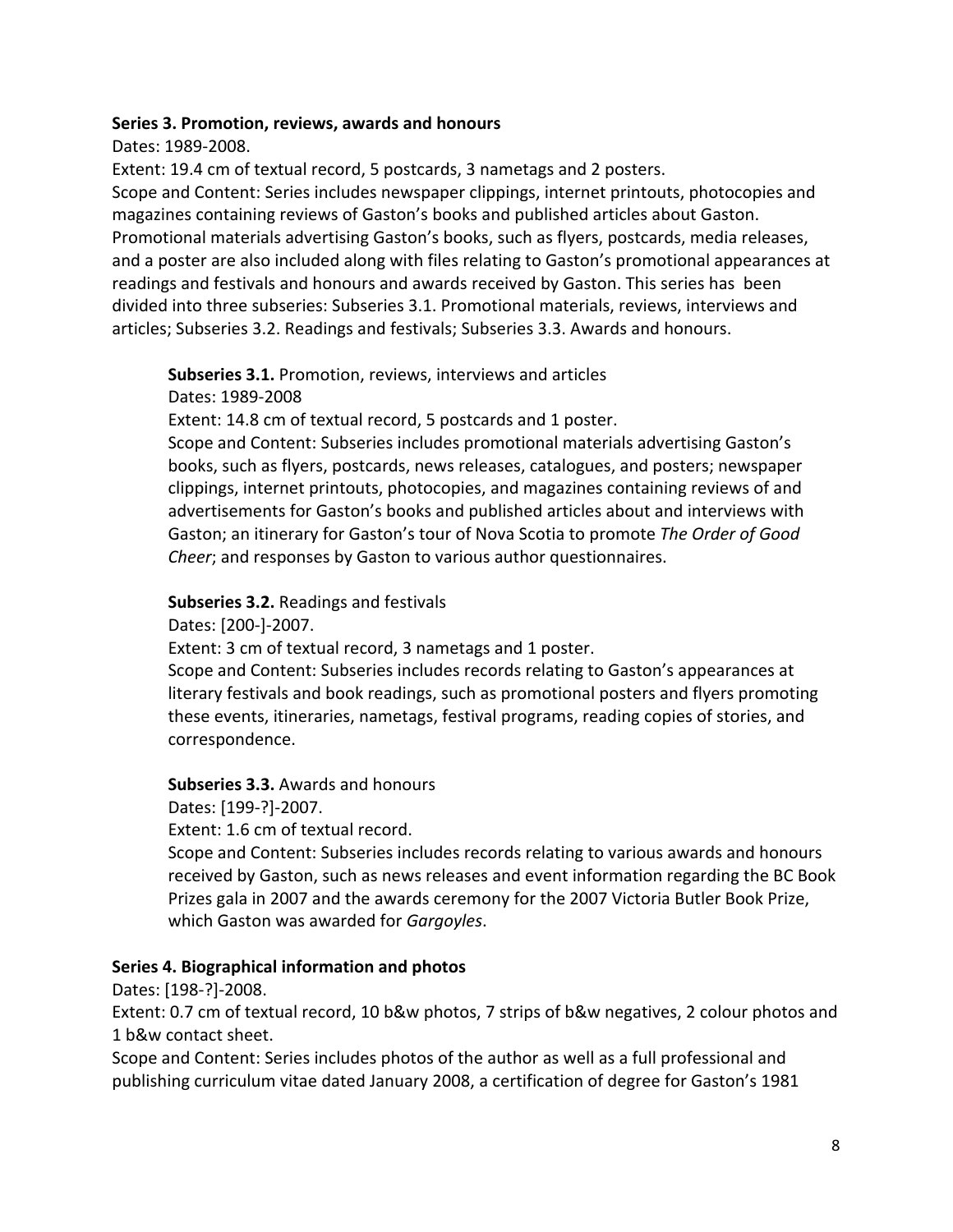Master of Fine Arts from the University of British Columbia, and a proof of the entry on Gaston for the 2009 edition of Canadian Who's Who.

## **Series 5. Professional activities and teaching**

Dates: [198-]-[200-].

Extent: 2.6 cm of textual record.

Scope and Content: Series includes records relating to Gaston's teaching career and other professional activities, such as teaching notes, memos, and handouts mostly from Gaston's early teaching days at Seneca College and Mount Saint Vincent University in the 1980s; a reference letter for a student; a story by Darryl Whetter, a student whose thesis Gaston supervised; and contact information for the jurors for the 2006 Timothy Findley Award, including Gaston.

## **Series 6. Screenplay adaptation of** *Sointula*

Dates: 2007.

Extent: 1.6 cm of textual record.

Scope and Content: Series includes a copy of a screenplay entitled *The Rim*, which is an adaptation by Brian Paisley of Gaston's novel *Sointula*.

## **Series 7. Ephemera**

Dates: [198-]-2007.

Extent: 4.7 cm of textual record, 3 postcards, 2 colour photos, 1 address book and 1 map. Scope and Content: Series includes miscellaneous items accumulated by Gaston such as travel itineraries and airline tickets; a calendar and address book; various flyers, advertisements, clippings, programs, and business cards; a photocopy of the story "Ice" by Thomas McGuane; and an assortment of tourist brochures, maps, postcards, and pamphlets mostly from northern British Columbia and the Maritimes. One item, a flyer for Cormorant Charters, has a note reading "I wrote most of Deep Cove Stories, Bella Combe Journal, and first third of Tall Lives while living on this boat" on the back.

## **Series 8. Books**

Dates: 1989-2008.

Extent: 0.1 cm of textual record and 32 books.

Scope and Content: Series includes copies of all Gaston's published novels and short story collections as well as *Midnight Hockey*, *Inviting Blindness*, and *Yardsale* donated by Gaston with his papers. French translations of *Tall Lives*, *The Cameraman*, and *Mount Appetite* are included along with a Polish version of *The Cameraman* and advanced reading copies of *Gargoyles*, *Mount Appetite*, and *The Order of Good Cheer*. One paperback copy of *Mount Appetite* is autographed by Gaston. Most of these books have been catalogued and can be found in the book collection of Simon Fraser University Special Collections and Rare Books; the advanced reading copies, however, are kept with the rest of the fonds. A list by Gaston of the books donated with the first accession is also included in the fonds.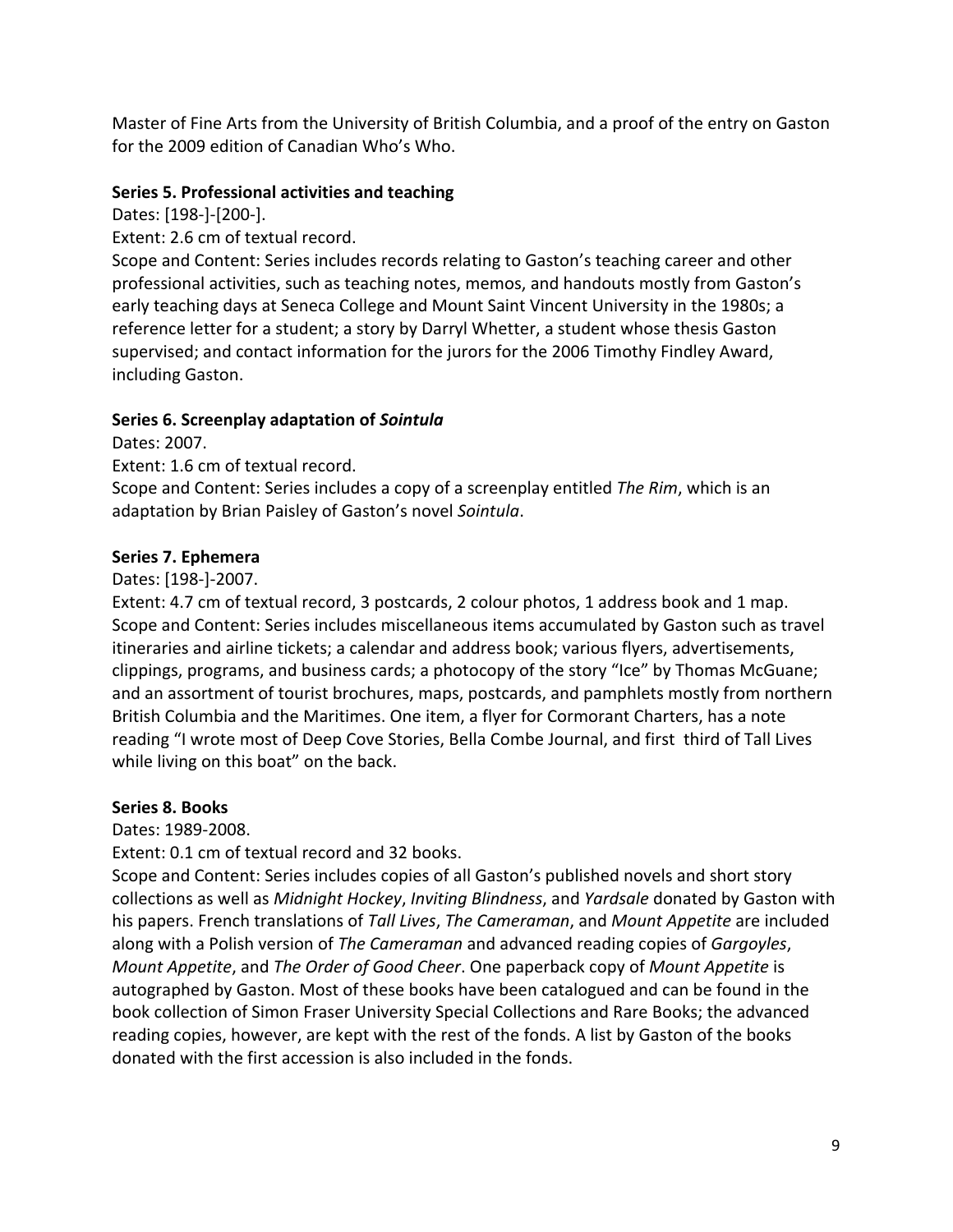## **Series 1. Correspondence**

#### **Box File Description**

1 f.1 Correspondence with editors about works including Sointula, The Good Body, The Order of Good Cheer, Mount Appetite, and various poems. – [199-]-[200-]. – 1 cm of textual record.

*Note:* Title based on contents of file.

- 1 f.2 Email Writing related correspondence with friends writers publishers, and editors concerning 'Sointula' book (mostly). – 1998-2006. – 3 cm of textual record (2 folders).
- 1 f.3 Correspondence Wiersema, Lynn Henry Mount Appetite. 2001-2004. 0.3 cm of textual record.
- 1 f.4 Letters to Gaston from editors regarding acceptance/rejection of work, or editorial recommendations. – 1981-1988. – 1 cm of textual record. *Note:* Title based on contents of file.
- 1 f.5 Undated correspondence from editors (accept/reject letters) and friends. [198-]. 0.5 cm of textual record. *Note:* Title based on contents of file. Original file folder included.
- 24 f.1 Editorial + other email correspondence, circa Midnight Hockey, Gargoyles, Order of Good Cheer. – 2002-2007. – 5.7 cm of textual record (3 folders).
- 24 f.4 Editorial letter from Doubleday Canada. [2006?]. 0.1 cm of textual record. *Note:* Title based on file contents.
- 24 f.7 Letter to editor from Gaston regarding Midnight Hockey. [2006?]. 0.2 cm of textual record. *Note:* Title based on file contents.
- 24 f.9 Miscellaneous email correspondence. 2006. 0.1 cm of textual record. *Note:* Title based on file contents.
- 24 f.12 Correspondence regarding Midnight Hockey. 2006. 0.3 cm of textual record. *Note:* Title based on file contents.
- 24 f.13 Editorial letter regarding changes to Midnight Hockey. 2006. 0.2 cm of textual record. *Note:* Title based on file contents.
- 26 f.15 Email regarding intro to Midnight Hockey. 2006. 0.2 cm of textual record. *Note:* Title based on file contents.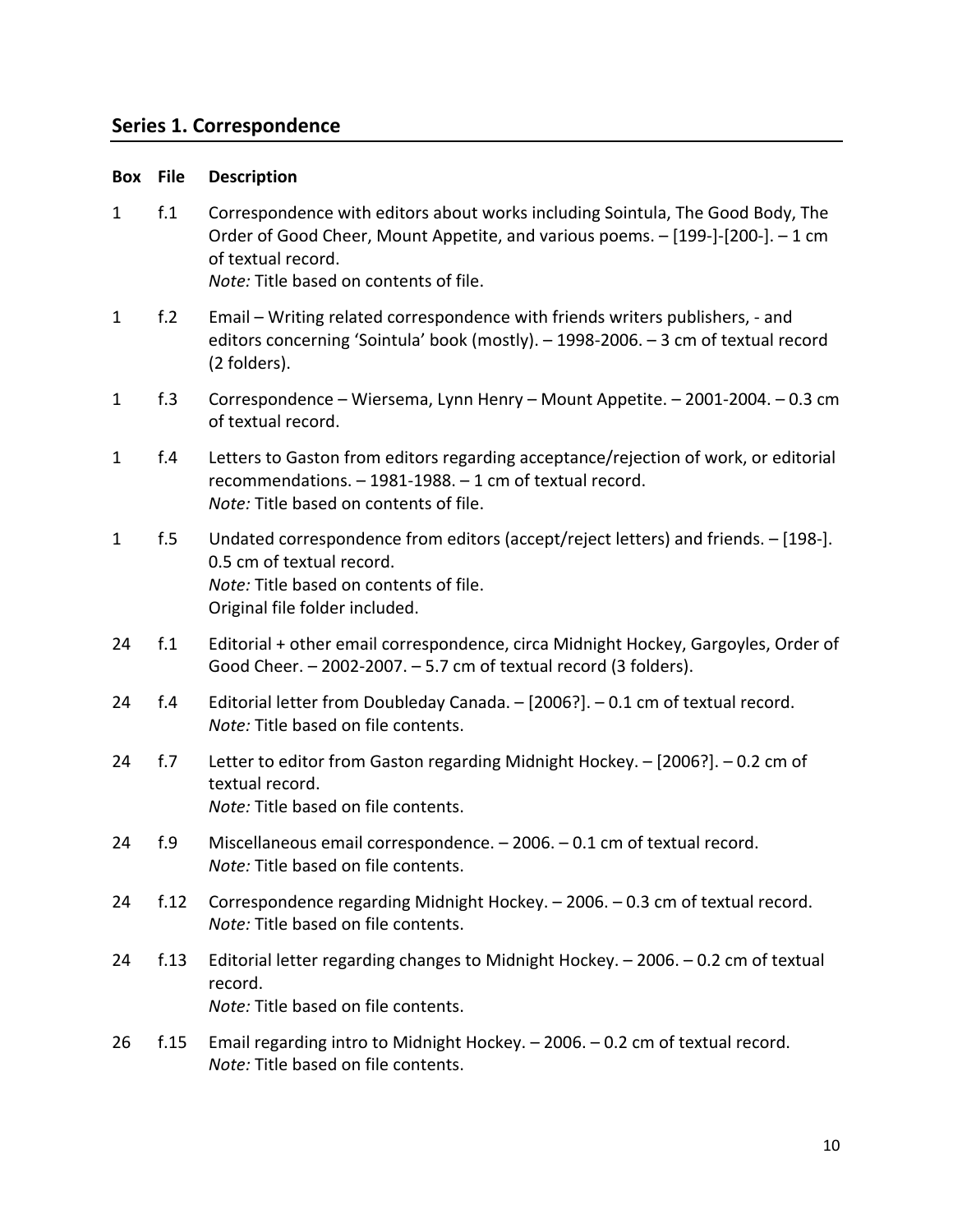| Box | <b>File</b> | <b>Description</b>                                                                                                                           |
|-----|-------------|----------------------------------------------------------------------------------------------------------------------------------------------|
| 28  | f.3         | Emails regarding Gargoyles. - 2006. - 0.2 cm of textual record.<br>Note: Title based on file contents.                                       |
| 28  | f.4         | Emails regarding UBC Creative Writing department. - 2006. - 0.2 cm of textual<br>record.<br>Note: Title based on file contents.              |
| 28  | f.9         | Letter from Gordon Campbell. - Oct. 22, 2007. - 0.1 cm of textual record.<br>Note: Title based on file contents.                             |
| 28  | f.20        | Note from Editions de la pleine lune (Quebec publisher). - [200-]. - 0.1 cm of<br>textual record.<br>Note: Title based on file contents.     |
| 29  | f.3         | Letter from Pat Skinner. - 2007. - 0.1 cm of textual record.<br>Note: Title based on file contents.                                          |
| 29  | f.6         | Note from Bond Street Books (publisher) about Midnight Hockey. - 2007. - 0.1 cm<br>of textual record.<br>Note: Title based on file contents. |
| 29  | f.19        | Letter from the Fighting Hedge Sparrows. $-$ [2006?]. $-$ 0.2 cm of textual record.<br>Note: Title based on file contents.                   |
| 29  | f.24        | Email: the 100 best opening lines in novels. - 2006. - 0.2 cm of textual record.<br>Note: Title based on file contents.                      |
| 34  | f.12        | Email regarding reading in Courtenay. - 2008. - 0.1 cm of textual record.<br>Note: Title based on file contents.                             |
| 34  | f.17        | Assorted Correspondence. - 2008. - 0.5 cm of textual record.<br>Note: Title based on file contents.                                          |
| 37  | f.2         | Editorial correspondence regarding Order of Good Cheer. - [2008]. - 0.2 cm of<br>textual record.<br>Note: Title based on file contents.      |
| 37  | f.3         | More "fan" letters. - 2008. - 0.3 cm of textual record.                                                                                      |
|     |             |                                                                                                                                              |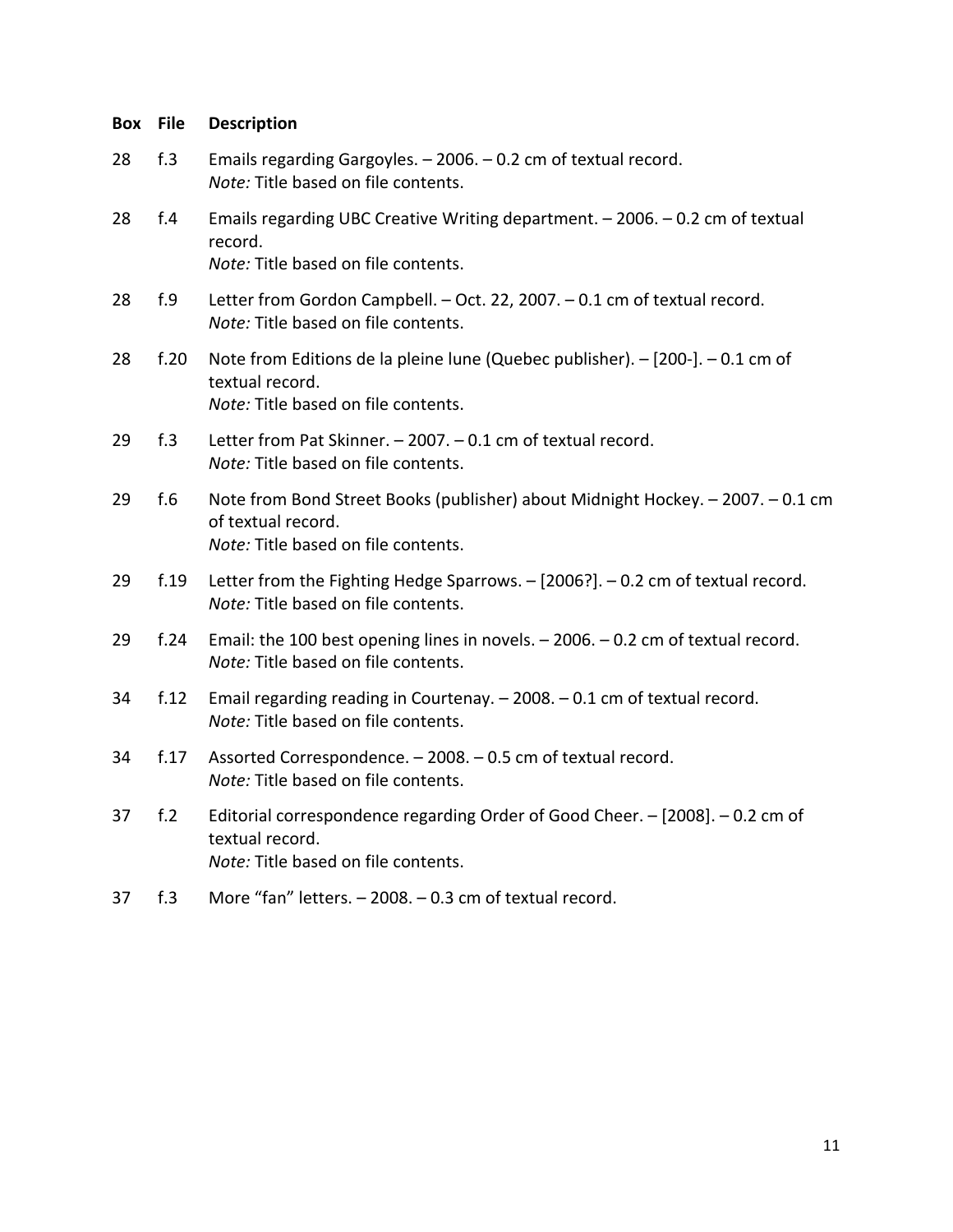## **Series 2. Writing**

## **Subseries 2.1. Book reviews and articles**

#### **Box File Description**

- 1 f.6 Book reviews and articles. [ca. 1985]-[199-?]. 0.2 cm of textual record. *Note:* Title based on contents of file.
- 1 f.12 Articles, reviews written by Gaston. [ca. 1989-2002]. 0.3 cm of textual record. *Note:* Title based on contents of file.
- 2 f.2 Daily News Reviews. 1990-1993. 0.5 cm of textual record.

## **Subseries 2.2. Early short stories**

- 3 f.1 Big Animals. [198-?]. 0.4 cm of textual record.
- 3 f.2 Fire Heaven drafts 1-6 (original title: Coming). [198-?]. 1.1 cm of textual record. *Note:* Title based on contents of file.
- 3 f.3 Forest Path to Malcom's draft and photocopies, with photocopies of other Deep Cove Stories stories. – [198-?]. – 1.2 cm of textual record. *Note:* Title based on contents of file.
- 4 f.3 Only Angels Kill Hummingbirds drafts 1-9, annotations. [199-?]. 1.3 cm of textual record.
- 4 f.4 Sex is Red (alt. title: The And) drafts and partials, 1-7; annotations. [199-?]. 1.3 cm of textual record. *Note:* Title based on contents of file.
- 5 f.1 Three Incredible Stories About Eagles (six incredible drafts). [198-?]. 0.5 cm of textual record.
- 5 f.2 The Walk six drafts, including one annotated copy of the published story. [199- ?]. 0.8 cm of textual record. *Note:* Title based on contents of file.
- 5 f.3 With Your Hand in Satan's Gleaming Guts 4 drafts. [198-?]. 0.6 cm of textual record. *Note:* Title based on contents of file.
- 5 f.4 Work-in-Progress 8 drafts. [199-?]. 1.5 cm of textual record. *Note:* Title based on contents of file.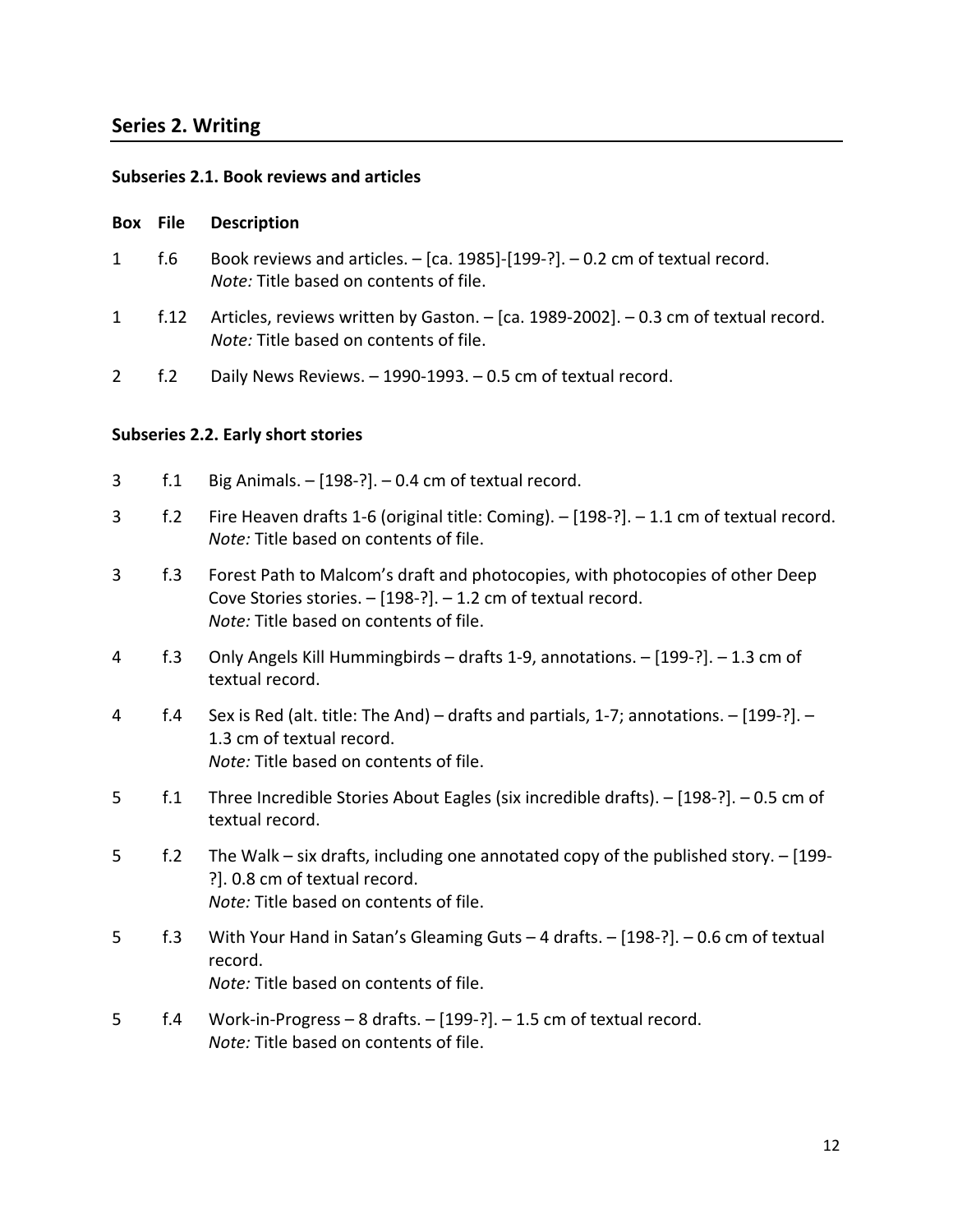| <b>Box</b>     | <b>File</b>     | <b>Description</b>                                                                                                                                                  |
|----------------|-----------------|---------------------------------------------------------------------------------------------------------------------------------------------------------------------|
| 7              | f.3             | The Bronze Miracle $-2$ copies. $-[199-?]$ . $-0.4$ cm of textual record.<br>Note: Title based on contents of file.                                                 |
| $\overline{7}$ | f.5             | Maria's Older Brother - 3 copies and editorial remarks. - [199-?]. - 0.4 cm of<br>textual record.<br>Note: Title based on contents of file.                         |
| 7              | f.9             | The Horton Syndrome – notes and incomplete draft. $-$ [199-?]. – 0.7 cm of textual<br>record.<br>Note: Title based on contents of file.                             |
| 7              | f.12            | Sitting Well with Hair on Fire - miscellaneous drafts. - [199-?]. - 0.6 cm of textual<br>record.<br>Note: Title based on contents of file.                          |
| 8              | f.5             | Sex is Red - partially formatted version from Cormorant Books. - [199-?]. - 2 cm of<br>textual record.<br>Note: Title based on contents of file.                    |
| 13             | f.7             | My First Time (story) - 3 drafts. $-$ [199-?]. $-$ 0.7 cm of textual record.                                                                                        |
| 13             | f.8             | Why the retarded are here on earth story. $-[199-?]$ . $- 0.2$ cm of textual record.                                                                                |
| 14             | f <sub>.1</sub> | Wisdom (story) - 8 drafts and notes. $-$ [199-?]. $-$ 1 cm of textual record.<br>Note: Title based on file contents.                                                |
| 14             | f.2             | North of Jesus' beans - story drafts for book of that title. - [199-?]. - 3.5 cm of<br>textual record (3 folders).                                                  |
| 17             | f.6             | The Green house drafts. $-$ [199-?]. $-$ 0.5 cm of textual record.                                                                                                  |
| 21             | f.7             | Photocopies of miscellaneous stories from Deep Cove Stories and Capilano Review.<br>$[199-?]$ . $-0.9$ cm of textual record.<br>Note: Title based on file contents. |

## **Subseries 2.3. Mount Appetite**

- 5 f.5 The Hangover  $-6$  drafts.  $-[199-?]$ .  $-0.7$  cm of textual record. *Note:* Title based on contents of file.
- 6 f.3 The Angel's Share 6 copies, as well as pages from an unknown text. [199-?]. 1.2 cm of textual record. *Note:* Title based on contents of file.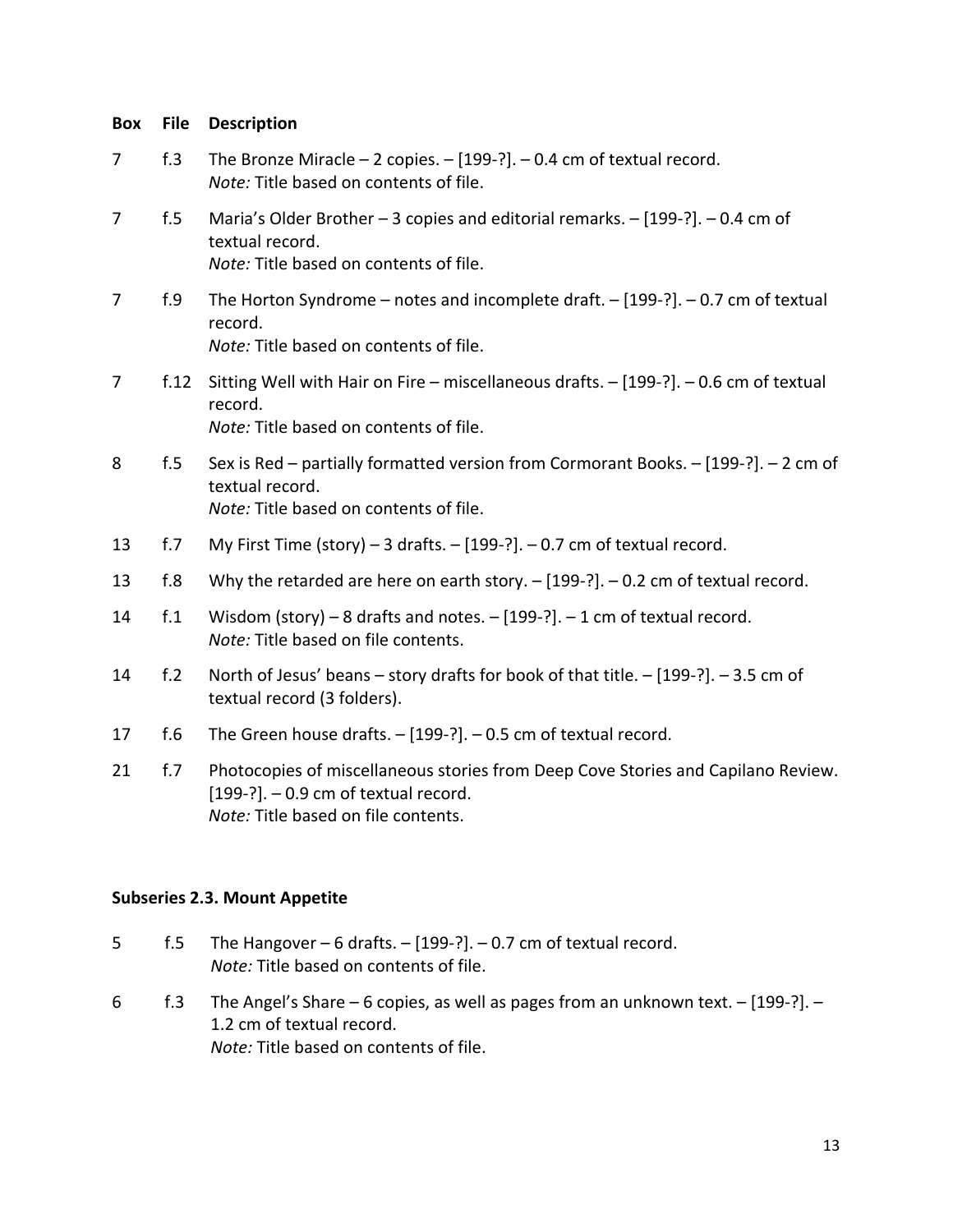| <b>Box</b>     | <b>File</b>     | <b>Description</b>                                                                                                                                                  |
|----------------|-----------------|---------------------------------------------------------------------------------------------------------------------------------------------------------------------|
| 6              | f.4             | The Alcoholist - miscellaneous drafts. $-$ [199-?]. - 0.8 cm of textual record.<br>Note: Title based on contents of file.                                           |
| $\overline{7}$ | f.1             | Where it Comes From, Where it Goes - 2 drafts and editorial remarks. - 1999. -<br>0.3 cm of textual record.<br>Note: Title based on contents of file.               |
| 7              | f <sub>.2</sub> | The Little Addict That Could $-5$ drafts. $-[199-?]$ . $-1$ cm of textual record.<br>Note: Title based on contents of file.                                         |
| 7              | f.4             | Comedian Tire - 6 drafts and miscellaneous pages. - [199-?]. - 1 cm of textual<br>record.<br>Note: Title based on contents of file.                                 |
| 7              | f.10            | Driving Under the Influence – 6 copies and 1 loose page. $-$ [199-?]. – 0.6 cm of<br>textual record.<br>Note: Title based on contents of file.                      |
| 8              | f.1             | Mount Appetite - miscellaneous drafts. - [200-?]. - 3.2 cm of textual record (2<br>folders).<br>Note: Title based on contents of file.                              |
| 8              | f.2             | Mount Appetite - galleys and copy editing notes. - 2002. - 1.5 cm of textual<br>record.<br>Note: Title based on contents of file.                                   |
| 8              | f.3             | Mount Appetite - typeset galleys and letter from Raincoast Books' Lynn Henry. -<br>$2002. - 1.8$ cm of textual record.<br>Note: Title based on contents of file.    |
| 8              | f.4             | The Northern Cod - 5 drafts, with letter of acceptance and editorial remarks. -<br>$[1999]$ . - 1.1 cm of textual record.<br>Note: Title based on contents of file. |
| 14             | f.5             | Northern Cod - 6 drafts - annot. - [199-?]. - 1.2 cm of textual record.                                                                                             |
| 17             | f.5             | Forest path (story) - (Mount Appetite story?). - [200-?]. - 0.2 cm of textual record.                                                                               |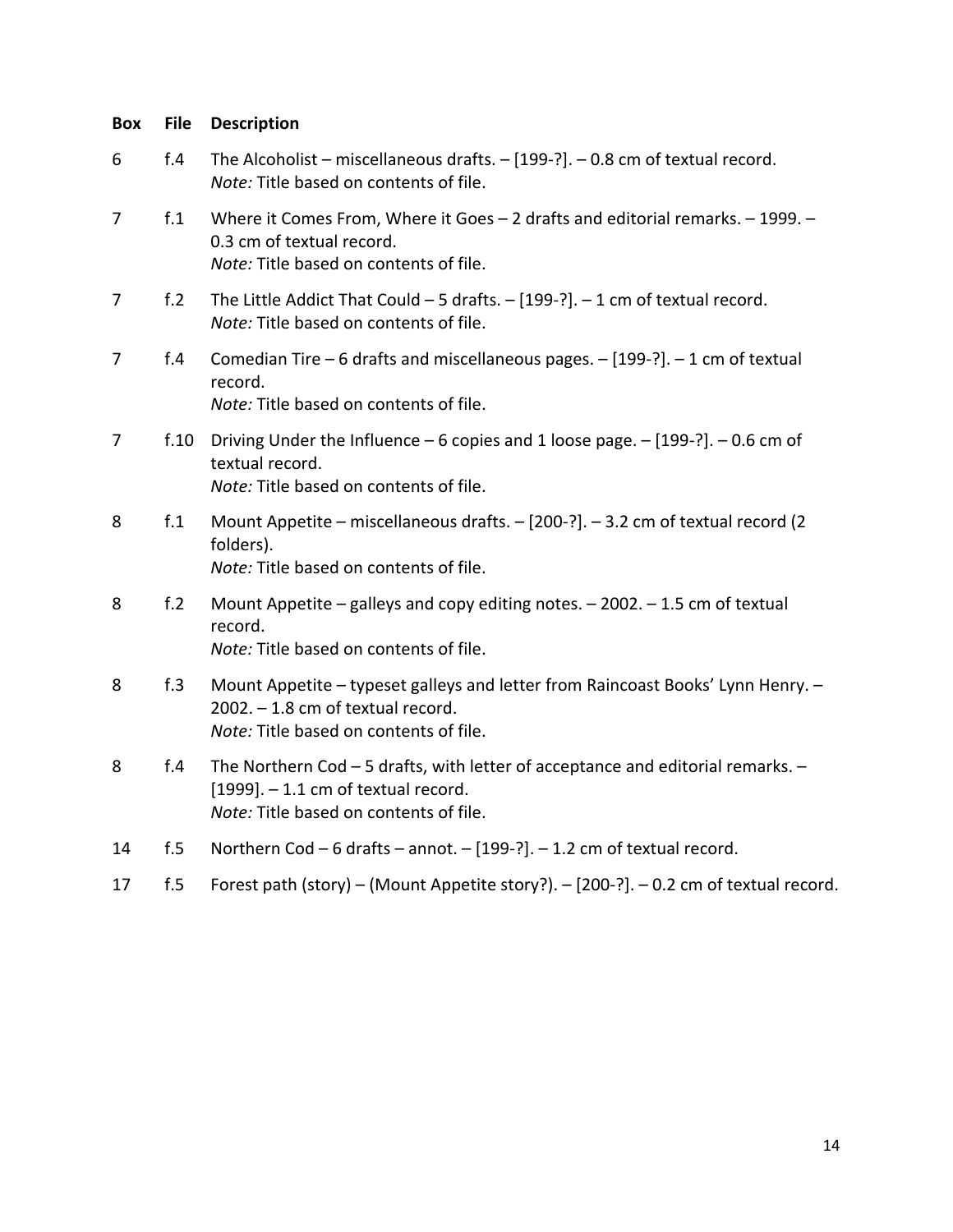## **Subseries 2.4. Gargoyles**

| <b>Box</b> | <b>File</b>     | <b>Description</b>                                                                                                                           |
|------------|-----------------|----------------------------------------------------------------------------------------------------------------------------------------------|
| 22         | f <sub>.2</sub> | Copy of edits on page-proofs. Gargoyles. - 2006. - 3.1 cm of textual record (2<br>folders).                                                  |
| 22         | f.3             | The Gods Take Off Their Shirts - drafts. $-$ [200-?]. $-$ 1 cm of textual record.<br>Note: Title based on file contents.                     |
| 22         | f.4             | The Night Window - drafts. $-$ [200-?]. $-$ 2.2 cm of textual record.<br>Note: Title based on file contents.                                 |
| 22         | f.5             | Forms in Winter – drafts. $-$ [200-?]. – 0.3 cm of textual record.<br>Note: Title based on file contents.                                    |
| 22         | f.6             | The Beast Waters His Garden of a Summer's Eve - drafts. $-$ [200-?]. $-$ 0.9 cm of<br>textual record.<br>Note: Title based on file contents. |
| 22         | f.7             | Freedom $-$ drafts. $-$ [200-?]. $-$ 1.6 cm of textual record.<br>Note: Title based on file contents.                                        |
| 23         | $f_{.1}$        | Point No Point - drafts. - [200-?]. - 3.9 cm of textual record (2 folders).<br>Note: Title based on file contents.                           |
| 23         | f.2             | The Kite Trick - drafts. $-$ [200-]. $-$ 2 cm of textual record.<br>Note: Title based on file contents.                                      |
| 23         | f.3             | Honouring Honey $-$ drafts. $-$ [200-?]. $-$ 2 cm of textual record.<br>Note: Title based on file contents.                                  |
| 23         | f.4             | Forms in Winter – drafts (2). $-$ [200-?]. $-$ 0.7 cm of textual record.<br>Note: Title based on file contents.                              |
| 23         | f.5             | Gargoyles – drafts. – [200-?]. – 4 cm of textual record (2 folders).<br>Note: Title based on file contents.                                  |
| 24         | f.2             | Gargoyle Drawings (originals, copies). - [200-?]. - 64 drawings and photocopies of<br>drawings.                                              |
| 24         | f.6             | Forms in Winter – draft. $-$ [200-?]. – 0.3 cm of textual record.<br>Note: Title based on file contents.                                     |
| 25         | f.2             | Forms in Winter – draft. $-$ [200-?]. – 0.3 cm of textual record.<br>Note: Title based on file contents.                                     |
| 26         | f.11            | Point No Point $-$ draft. $-$ [200-?]. $-$ 0.4 cm of textual record.<br>Note: Title based on file contents.                                  |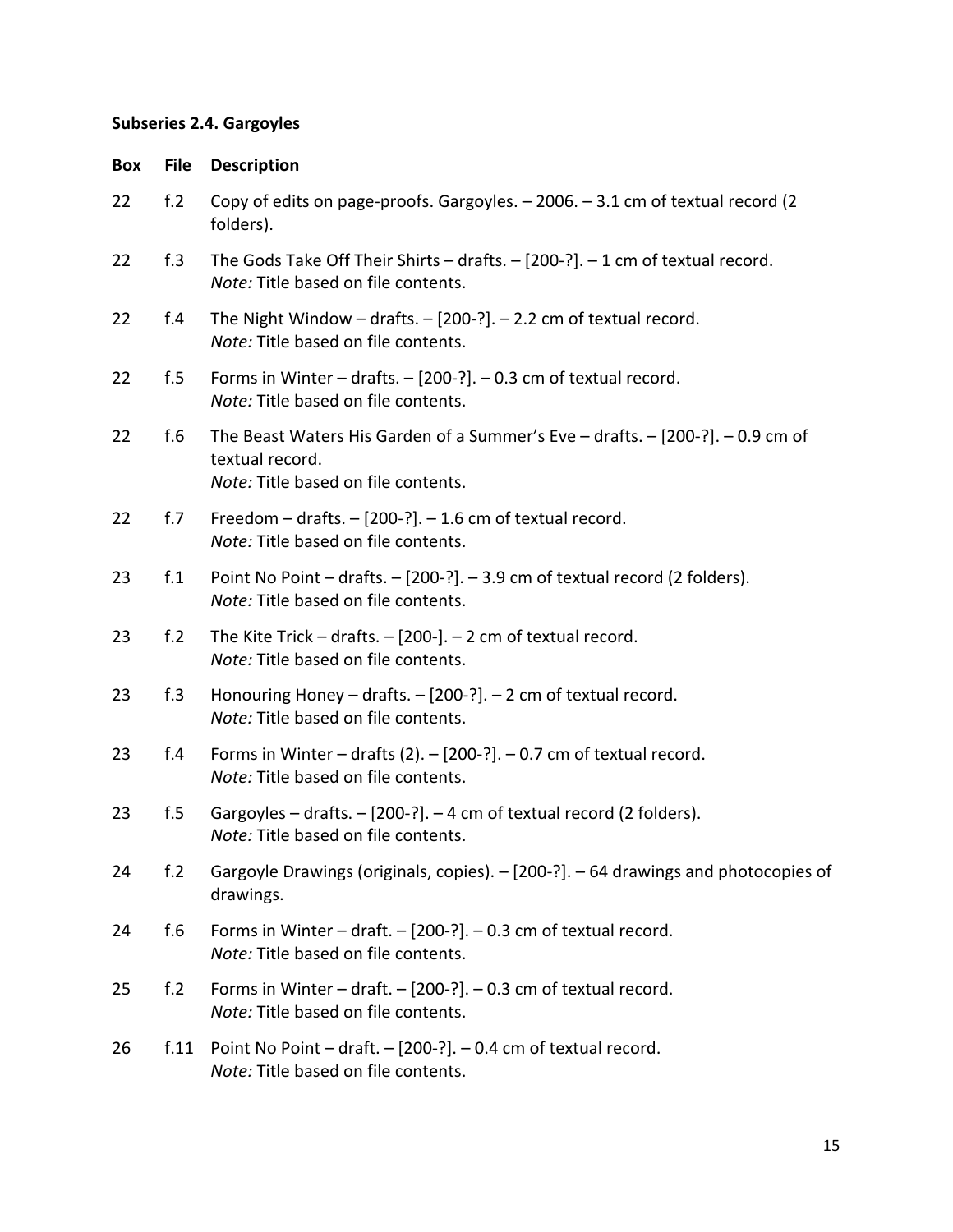- 26 f.12 A Work-in-Progress draft. [200-?]. 0.4 cm of textual record. *Note:* Title based on file contents.
- 29 f.4 Honouring Honey printout. [200-]. 0.3 cm of textual record. *Note:* Title based on file contents.
- 33 f.18 Freedom draft and notes. [200-]. 0.4 cm of textual record. *Note:* Title based on file contents.

## **Subseries 2.5. Tall Lives**

- 10 f.3 Notes for Tall Lives and Baab Beginnings. [198-?]. 0.4 cm of textual record. *Note:* Title based on file contents.
- 10 f.4 Tall Lives draft of chapters 2-5 and notes. [198-?]. 3.4 cm of textual record (2 folders). *Note:* Title based on file contents.
- 10 f.5 Photocopy of Tall Lives draft. [198-?]. 2.4 cm of textual record. *Note:* Title based on file contents.

## **Subseries 2.6. The Cameraman**

- 5 f.8 Cameraman prologue, 2-6. [199-?]. 4.5 cm of textual record (3 folders).
- 6 f.1 The Cameraman edited draft with editorial remarks. 2002. 4 cm of textual record (2 folders). *Note:* Title based on contents of file.
- 6 f.2 Cameraman galleys. 2002. 5 cm of textual record (3 folders).
- 18 f.1 Cameraman Notes. [199-?]. 0.3 cm of textual record.
- 18 f.2 Cameraman prologue 6. [199-?]. 0.4 cm of textual record.
- 18 f.3 Cameraman prologue 5. [199-?]. 0.7 cm of textual record.
- 18 f.4 Cameraman prologue 4. [199-?]. 1.5 cm of textual record.
- 18 f.5 Cameraman prologue 3. [199-?]. 0.7 cm of textual record.
- 18 f.6 Cameraman prologue 1 + 2 (unnumbered, 'one,' #2 #1 original order in box).  $[199-?]$ . – 0.4 cm of textual record.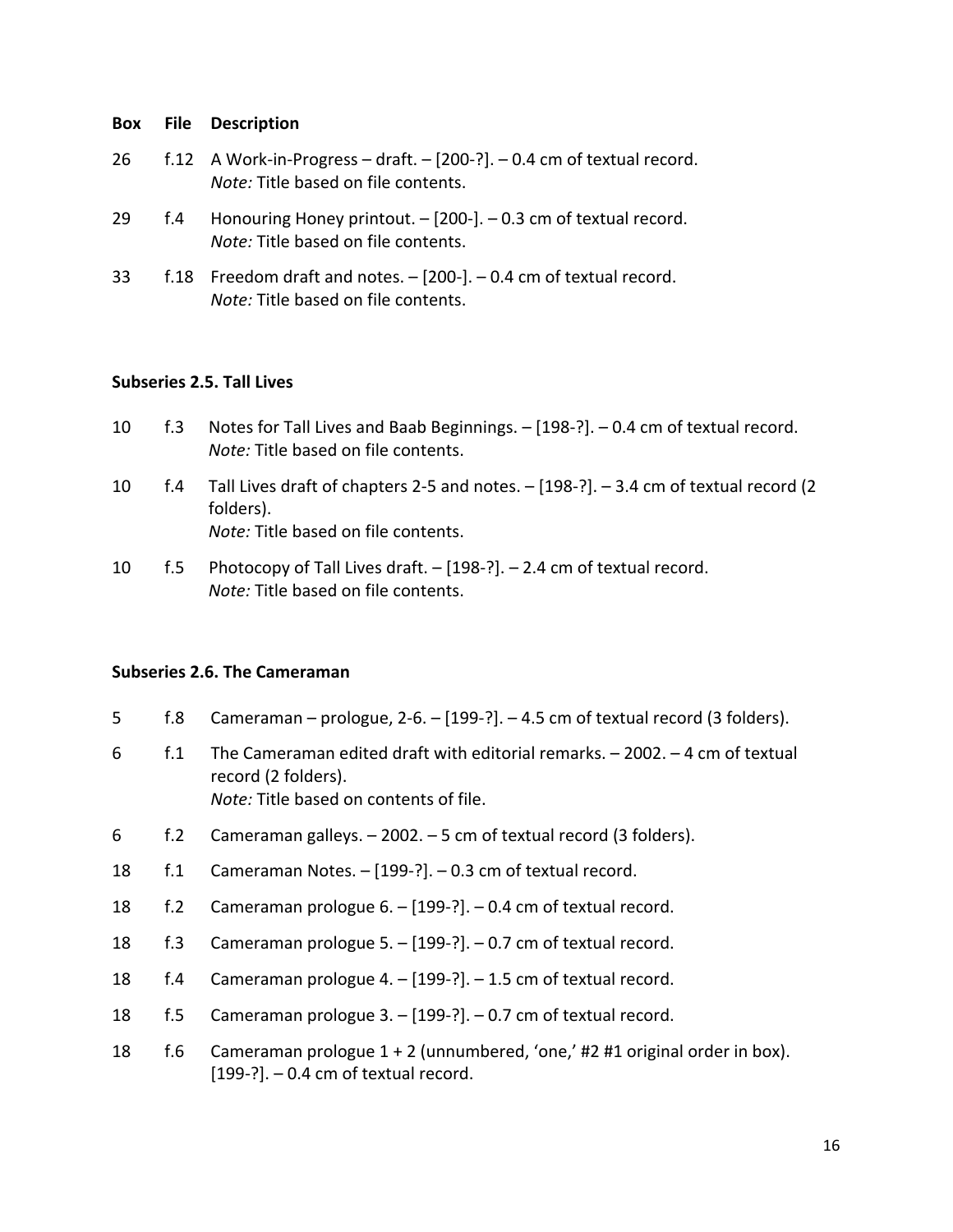- 18 f.7 Cameraman prologue (unnumbered) (found between ch. 12 + 13). [199-?]. 0.2 cm of textual record.
- 18  $f.8$  The Cameraman ch.  $1 + (-199-?) 0.6$  cm of textual record.
- 18  $f.9$  The Cameraman ch.  $2 + (-199-?) 0.5$  cm of textual record.
- 18 f.10 The Cameraman ch. 3 +. [199-?]. 0.7 cm of textual record.
- 18 f.11 The Cameraman ch.  $4 + -$  [199-?]. 0.4 cm of textual record.
- 18 f.12 The Cameraman ch. 5 +. [199-?]. 3.4 cm of textual record (2 folders).
- 18 f.13 The Cameraman ch. 6 +. [199-?]. 0.4 cm of textual record.
- 18 f.14 Cameraman Ch. 7. [199-?]. 1.4 cm of textual record.
- 18 f.15 Cameraman Ch. 8. [199-?]. 0.7 cm of textual record.
- 18 f.16 Cameraman Ch. 9. [199-?]. 0.5 cm of textual record.
- 18 f.17 Cameraman Ch. 9 (a). [199-?]. 1.3 cm of textual record.
- 18 f.18 Cameraman Ch. 9 (b). [199-?]. 0.3 cm of textual record.
- 18 f.19 The Cameraman Ch. 10 +. [199-?]. 0.7 cm of textual record.
- 18 f.20 Cameraman Ch. 11 orig. order. [199-?]. 0.7 cm of textual record.
- 18 f.21 Cameraman ch. 11 (a) orig. order. [199-?]. 0.6 cm of textual record.
- 18 f.22 Cameraman ch. 12. [199-?]. 0.5 cm of textual record.
- 18 f.23 Cameraman ch. 12 (a). [199-?]. 0.3 cm of textual record.
- 18 f.24 Cameraman ch. 13 (3 drafts). [199-?]. 0.5 cm of textual record.
- 18 f.25 The Cameraman Ch. 14 +. [199-?]. 1.2 cm of textual record.
- 18 f.26 Cameraman Ch. 15 2 pieces (notes(?) + draft). 0.7 cm of textual record.
- 18 f.27 Cameraman Ch. 7 4 drafts. [199-?]. 0.3 cm of textual record.
- 18 f.28 Cameraman ch. 19 1 draft. [199-?]. 0.6 cm of textual record.
- 18 f.29 Cameraman ch. 20 3 drafts. [199-?]. 0.6 cm of textual record.
- 18 f.30 The Cameraman Random excerpts 'final place in chapters unknown' (original order in box).  $-$  [199-?].  $-$  2.2 cm of textual record.
- 28 f.5 Printout of Polish cover of The Cameraman. 2006. 0.1 cm of textual record. *Note:* Title based on file contents.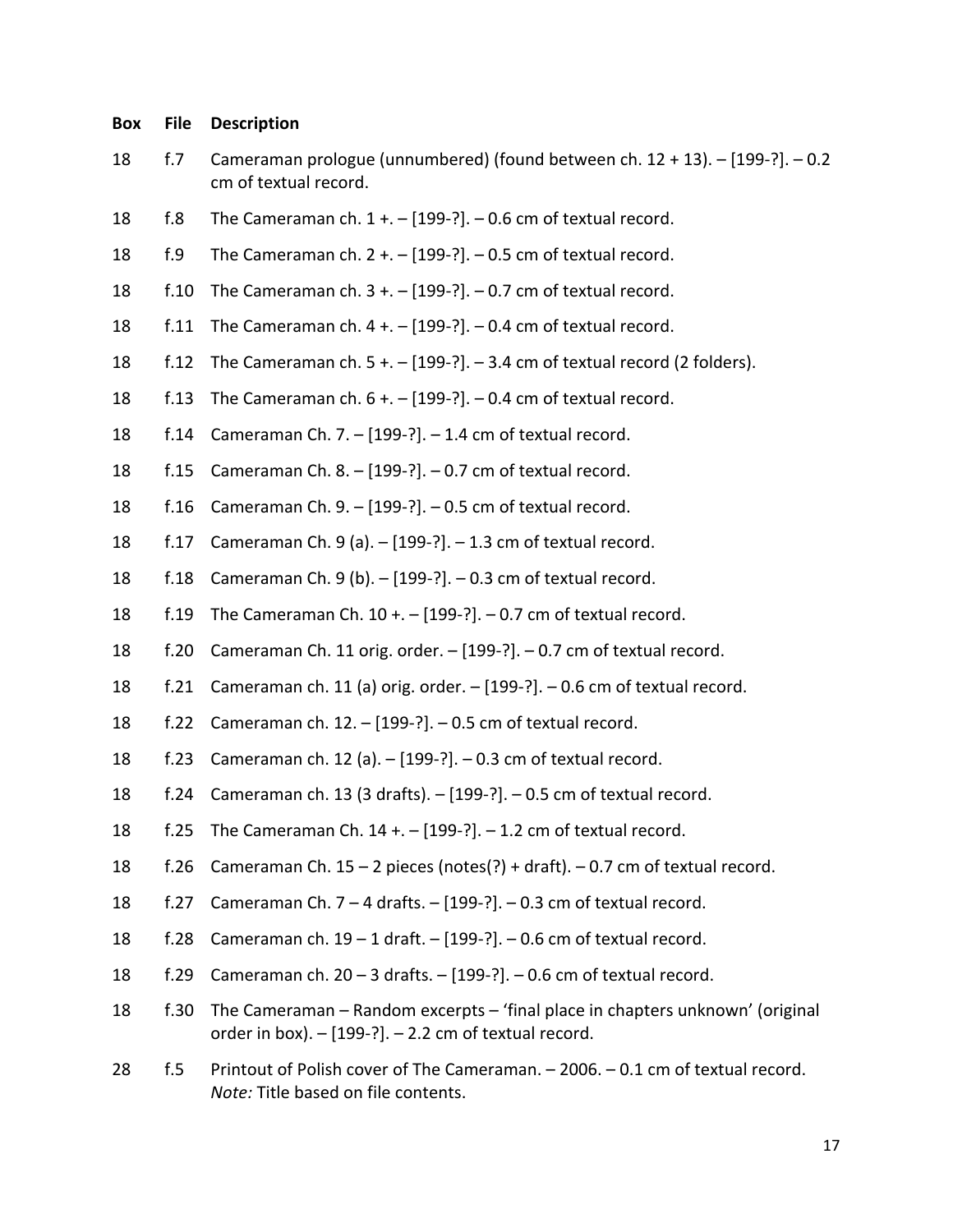#### **Subseries 2.7. Bella Combe Journal**

#### **Box File Description**

- 11 f.1 (Bellacombe?) book parts of manuscript, annotated + notes. [199-?]. 5 cm of textual record (3 folders).
- 19 f.1 Bella Combe Journal incomplete draft. [199-?]. 1.8 cm of textual record. *Note:* Title based on file contents.
- 19 f.2 Bella Combe Journal draft p. 3-365. [199-?]. 4 cm of textual record (2 folders).
- 19 f.3 Bella Combe Journal (Dear Annie) draft p. 1-545 + t.p. [199-?]. 6 cm of textual record (3 folders).
- 20 f.1 Bella Combe Journal p. 28-214. [199-?]. 1.8 cm of textual record.
- 20 f.2 Bella Combe Journal draft p. 263-349. [199-?]. 1 cm of textual record.
- 20 f.3 Bella Combe Journal p. 387-428. [199-?]. 0.6 cm of textual record.
- 20 f.4 Bella Combe Journal draft fragment p. 472-545. [199-?]. 1 cm of textual record.

#### **Subseries 2.8. The Good Body**

- 3 f.5 The Good Body notes and miscellaneous. [199-?]. 0.6 cm of textual record. *Note:* Title based on contents of file.
- 3 f.6 The Good Body drafts 1-3. [199-?]. 2.8 cm of textual record. *Note:* Title based on contents of file.
- 3 f.7 The Good Body draft 4. [199-?]. 1.8 cm of textual record. *Note:* Title based on contents of file.
- 3 f.8 The Good Body drafts 5-7. [199-?]. 2.8 cm of textual record. *Note:* Title based on contents of file.
- 4 f.1 The Good Body draft 8. [199-?]. 3.3 cm of textual record (2 folders). *Note:* Title based on contents of file.
- 4 f.2 The Good Body drafts that begin at part 2 or later. [199-?]. 3.7 cm of textual record (2 folders). *Note:* Title based on contents of file.
- 21 f.2 Good Body editorial information. 1999. 2.3 cm of textual record.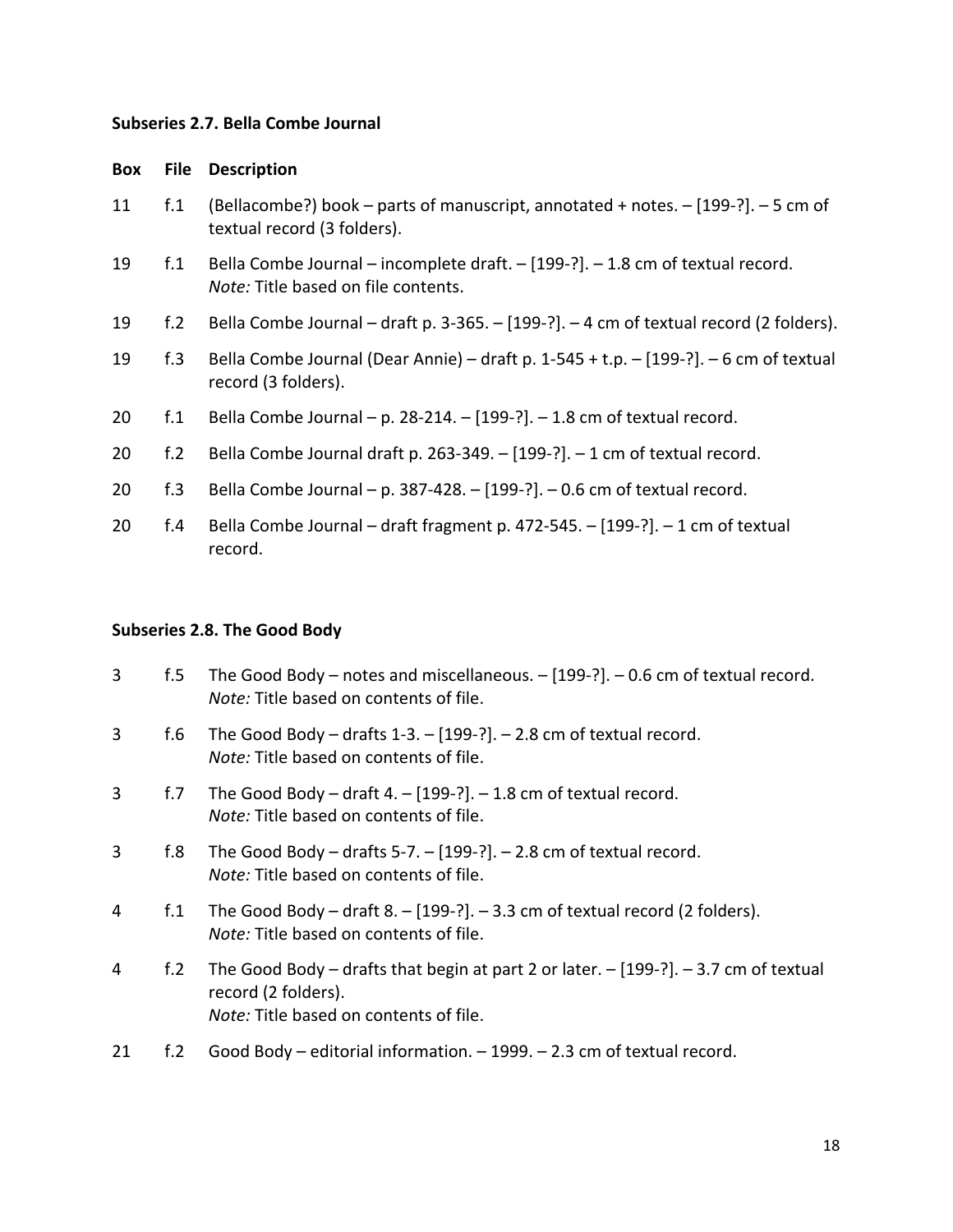21 f.3 The Good Body. Clean draft p. 1-333. – [199-]. – 3.8 cm of textual record (2 folders).

## **Subseries 2.9. Sointula**

- 14 f.6 Sointula notes and correspondence. [200-]. 0.4 cm of textual record. *Note:* Title based on file contents.
- 14 f.7 Sointula notes and comments, including 20 pages of typed comments from author Jack Hodgins. – [200-]. – 0.4 cm of textual record. *Note:* Title based on file contents.
- 15 f.1 Sointula drafts. [200-]. 33 cm of textual record (19 folders). *Note:* Title based on file contents.
- 16 f.1 Sointula pages in hand. [200-]. 0.1 cm of textual record.
- 16 f.2 Sointula notes, draft. [200-]. 1 cm of textual record.
- 16 f.3 Sointula drafts. [200-]. 30 cm of textual record (14 folders). *Note:* Title based on file contents.
- 16 f.4 Bill Stenson notes on Sointula. [200-]. 0.1 cm of textual record.
- 16 f.5 Sointula galleys. 2004. 5 cm of textual record (3 folders). *Note:* Title based on file contents.

## **Subseries 2.10. The Order of Good Cheer**

- 29 f.30 Draft pages from The Order of Good Cheer. [200-]. 0.2 cm of textual record. *Note:* Title based on file contents.
- 29 f.31 Good Cheer early notes, cover art, feedback. 2007. 0.7 cm of textual record.
- 29  $f.32$  Order 1st draft.  $-$  [200-].  $-3$  cm of textual record (2 folders).
- 30 f.1 Dede Crane's comments on Order. [200-]. 3 cm of textual record (2 folders).
- 30 f.2 3rd Draft Order of Good Cheer. [200-]. 3.9 cm of textual record (2 folders).
- 30  $f.3$  Late Draft OOGC.  $[200$ - $]$ . 4.1 cm of textual record (2 folders).
- 31 f.1 OOGC 2nd Draft. [200-]. 4.5 cm of textual record (2 folders).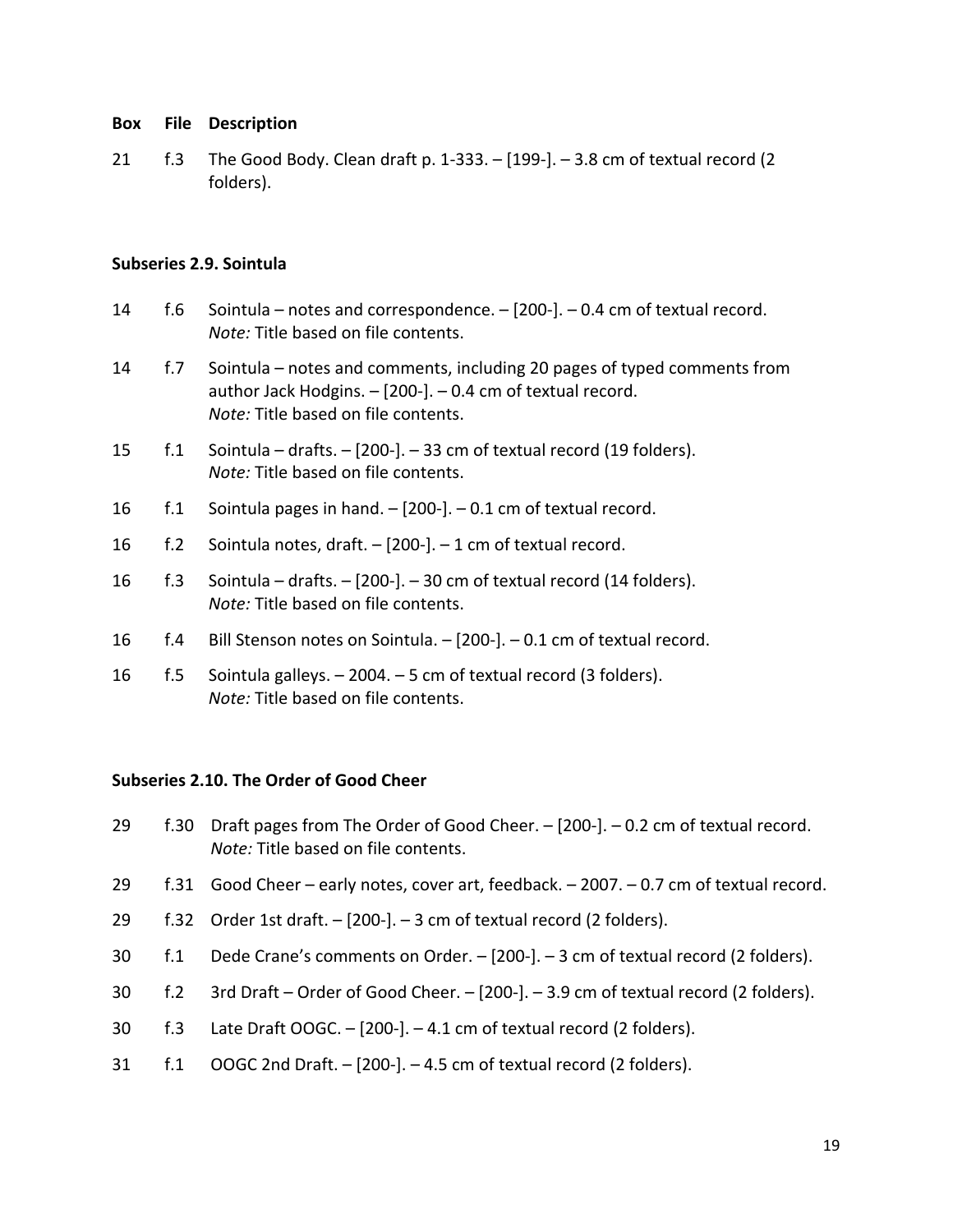| <b>Box</b> | File            | <b>Description</b>                                                                                                                     |
|------------|-----------------|----------------------------------------------------------------------------------------------------------------------------------------|
| 31         | f.3             | Order of Good Cheer - draft Andy chapters. - [200-]. - 1.3 cm of textual record.<br>Note: Title based on file contents.                |
| 31         | f.4             | Order of Good Cheer - draft early chapters. - [200-]. - 1.5 cm of textual record.<br>Note: Title based on file contents.               |
| 31         | f.5             | Order of Good Cheer - draft Andy chapters. - [200-]. - 3.8 cm of textual record (2<br>folders).<br>Note: Title based on file contents. |
| 32         | f <sub>.2</sub> | Order of Good Cheer - draft 1600s chapters. - [200-]. - 0.6 cm of textual record.<br>Note: Title based on file contents.               |
| 32         | f.4             | Order of Good Cheer - draft 1600s sections. - [200-]. - 0.6 cm of textual record.<br>Note: Title based on file contents.               |
| 32         | f.5             | Order of Good Cheer - notes. - [200-]. - 0.2 cm of textual record.<br>Note: Title based on file contents.                              |
| 32         | f.6             | Order of Good Cheer - draft 1600s sections. - [200-]. - 0.8 cm of textual record.<br>Note: Title based on file contents.               |
| 32         | f.7             | Order of Good Cheer - draft Andy sections. - [200-]. - 0.5 cm of textual record.<br>Note: Title based on file contents.                |
| 32         | f.8             | Order of Good Cheer - draft Lucien section. - [200-]. - 0.2 cm of textual record.<br>Note: Title based on file contents.               |
| 32         | f.9             | Order of Good Cheer - handwritten notes. - [200-]. - 0.1 cm of textual record.<br>Note: Title based on file contents.                  |
| 32         | f.10            | Order of Good Cheer – first draft edits. – [200-]. – 1.1 cm of textual record.<br>Note: Title based on file contents.                  |
| 32         | f.11            | Order of Good Cheer - notes. - [200-]. - 0.3 cm of textual record.<br>Note: Title based on file contents.                              |
| 32         | f.12            | Order of Good Cheer - 2nd draft. - [200-]. - 3.2 cm of textual record (2 folders).<br>Note: Title based on file contents.              |
| 32         | f.14            | Order of Good Cheer - Aphorism or Signpost drafts. - [200-]. - 0.8 cm of textual<br>record.<br>Note: Title based on file contents.     |
| 32         | f.15            | Order of Good Cheer - part 4 drafts. - [200-]. - 0.5 cm of textual record.<br>Note: Title based on file contents.                      |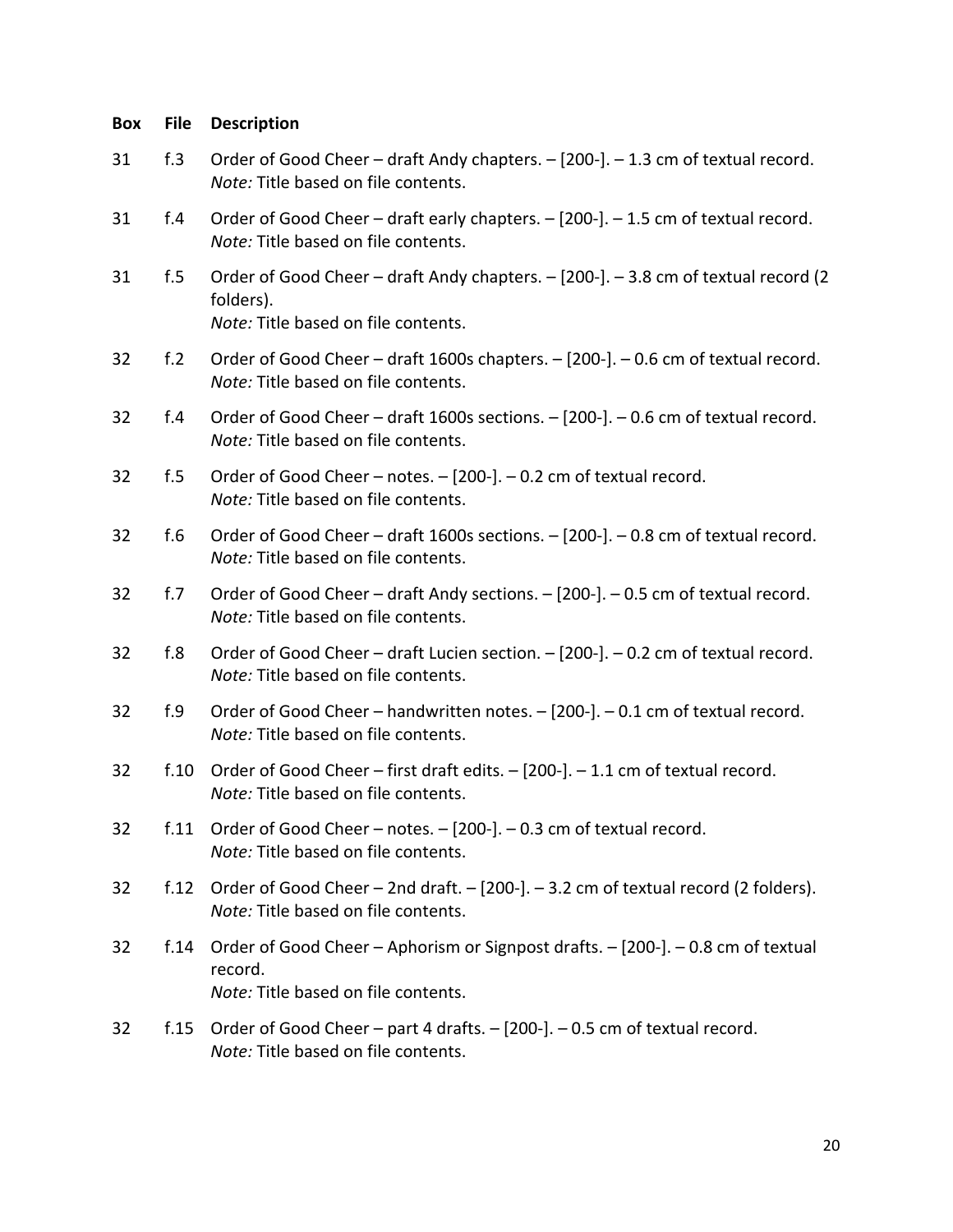| Box | File           | <b>Description</b>                                                                                                                       |
|-----|----------------|------------------------------------------------------------------------------------------------------------------------------------------|
| 32  | f.16           | Order of Good Cheer - To Burn drafts. - [200-]. - 0.8 cm of textual record.<br>Note: Title based on file contents.                       |
| 33  | f <sub>1</sub> | Order of Good Cheer - part 4 drafts. - [200-]. - 0.7 cm of textual record.<br>Note: Title based on file contents.                        |
| 33  | f.3            | Order of Good Cheer - part 4 draft sections. - [200-]. - 1 cm of textual record.<br>Note: Title based on file contents.                  |
| 33  | f.4            | Order of Good Cheer - complete first draft. - [200-]. - 3.8 cm of textual record (2<br>folders).<br>Note: Title based on file contents.  |
| 34  | f.11           | Draft cover for Order of Good Cheer. - 2008. - 0.1 cm of textual record.<br>Note: Title based on file contents.                          |
| 34  | f.13           | Order of Good Cheer research materials. - 2001. - 0.5 cm of textual record.<br>Note: Title based on file contents.                       |
| 34  | f.15           | Order of Good Cheer partial draft. - [200-]. - 2.6 cm of textual record.<br>Note: Title based on file contents.                          |
| 35  | f <sub>1</sub> | Order of Good Cheer - partial draft. - [200-]. - 1.8 cm of textual record.<br>Note: Title based on file contents.                        |
| 35  | f.2            | Order of Good Cheer - notes and draft section. - [200-]. - 0.5 cm of textual record.<br>Note: Title based on file contents.              |
| 35  | f.4            | Order of Good Cheer - complete draft. - [200-]. - 4.3 cm of textual record (2<br>folders).<br>Note: Title based on file contents.        |
| 35  | f.5            | Order of Good Cheer - complete draft (2). - [200-]. - 3.8 cm of textual record (2<br>folders).<br>Note: Title based on file contents.    |
| 36  | f.1            | Order of Good Cheer – copy edits with stets. – [200-]. – 2.9 cm of textual record (2<br>folders).<br>Note: Title based on file contents. |
| 36  | f.2            | Order of Good Cheer – corrected galleys. – 2008. – 4.4 cm of textual record (2<br>folders).<br>Note: Title based on file contents.       |
| 36  | f.5            | Printout of Order of Good Cheer book jacket with notes. - 2008. - 0.1 cm of<br>textual record.<br>Note: Title based on file contents.    |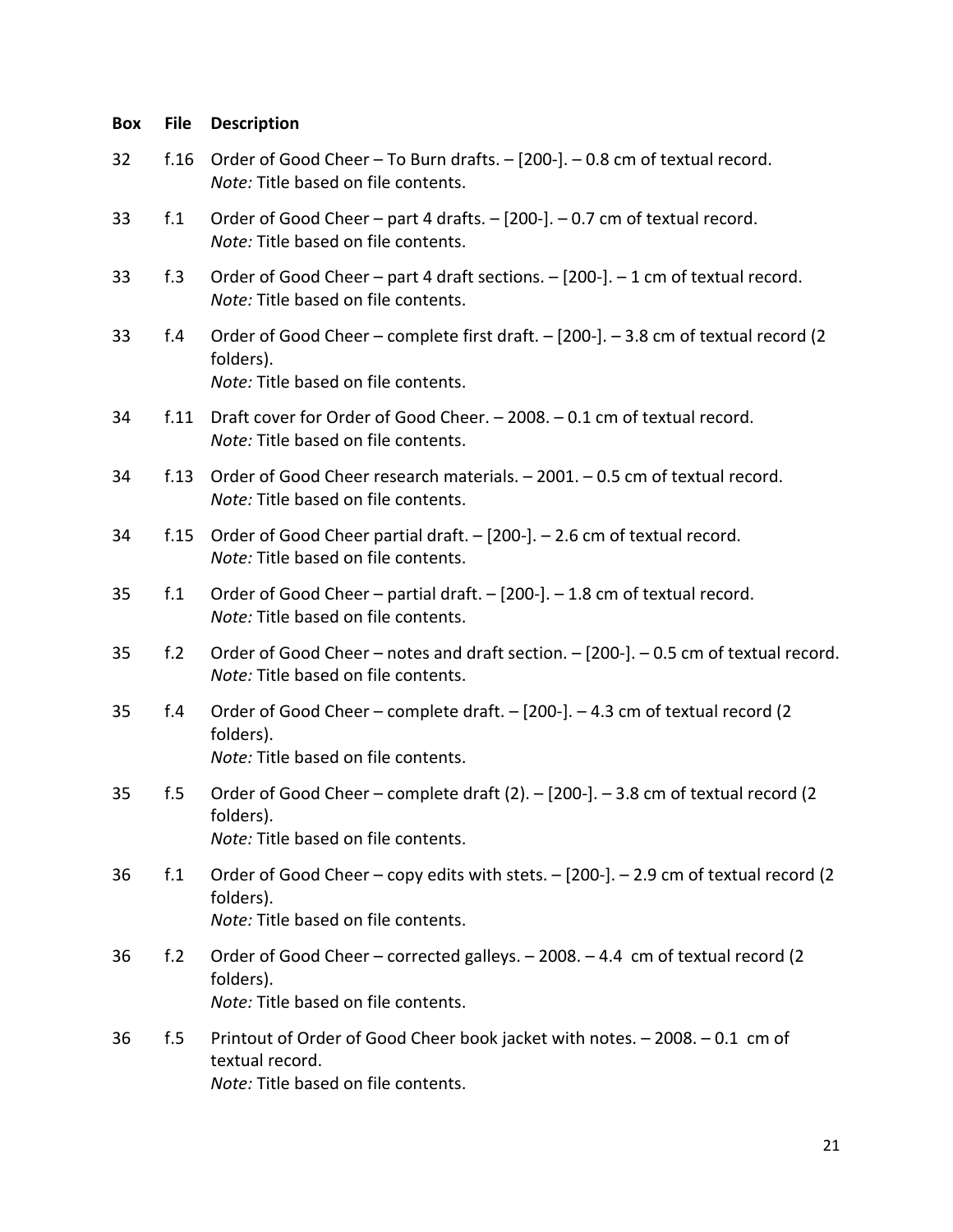- 36 f.9 Good Cheer rough notes. [200-?]. 1 cm of textual record.
- 36 f.10 Order of Good Cheer Early notes, feedback, etc. [200-?]. 1.7 cm of textual record.
- 37 f.1 Order of Good Cheer draft sections with edits. [200-]. 2 cm of textual record. *Note:* Title based on file contents.
- 37 f.4 Notes on book jacket description for Order of Good Cheer. 2008. 0.1 cm of textual record. *Note:* Title based on file contents.

## **Subseries 2.11. Midnight Hockey**

- 24 f.5 Will Ferguson's introduction to Midnight Hockey draft. [2006?]. 0.2 cm of textual record. *Note:* Title based on file contents.
- 24 f.8 Notes for Midnight Hockey. [2004?]. 0.3 cm of textual record. *Note:* Title based on file contents.
- 24 f.10 Victoria Finishing Stars team photo. 2005. 1 colour photo. *Note:* Title based on file contents.
- 24 f.11 Notes on Midnight Hockey. [2006?]. 0.2 cm of textual record. *Note:* Title based on file contents.
- 24 f.14 Midnight Hockey draft. [200-?]. 3.1 cm of textual record (2 folders). *Note:* Title based on file contents.
- 25 f.1 Midnight Hockey draft. [200-?]. 3.8 cm of textual record (2 folders). *Note:* Title based on file contents.
- 25 f.3 Midnight Hockey draft section. [200-?]. 3.3 cm of textual record (2 folders). *Note:* Title based on file contents.
- 25 f.4 Midnight Hockey various sections. [200-?]. 3 cm of textual record (2 folders). *Note:* Title based on file contents.
- 26 f.1 Midnight Hockey galleys section. 2006. 0.7 cm of textual record. *Note:* Title based on file contents.
- 26 f.2 Midnight Hockey first section draft. [200-?]. 0.6 cm of textual record. *Note:* Title based on file contents.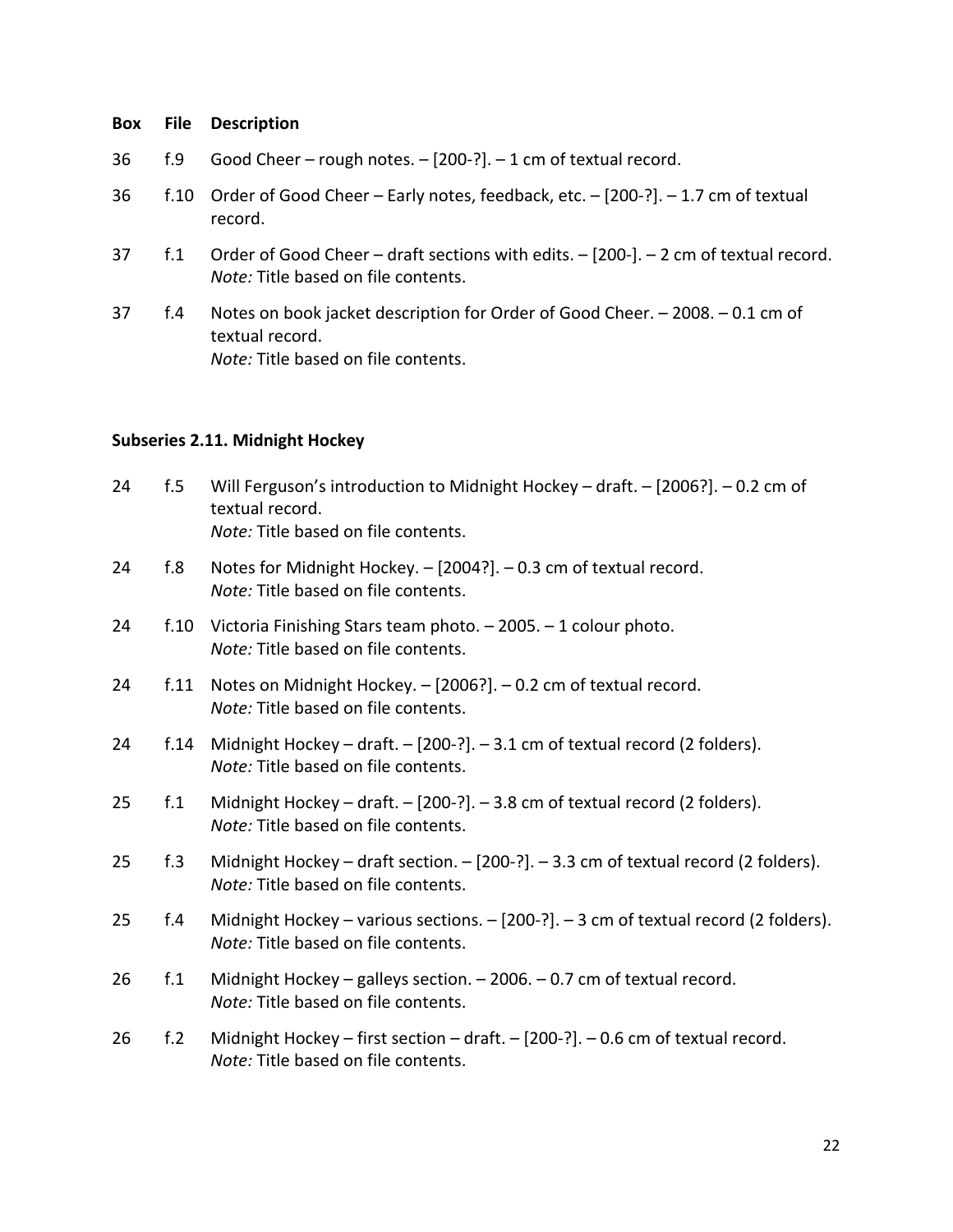| <b>Box</b> | <b>File</b> | <b>Description</b>                                                                                                                                              |
|------------|-------------|-----------------------------------------------------------------------------------------------------------------------------------------------------------------|
| 26         | f.3         | Midnight Hockey - This Season So Far: October - draft. - [200-?]. - 0.9 cm of<br>textual record.<br>Note: Title based on file contents.                         |
| 26         | f.4         | Midnight Hockey - This Season So Far: November - draft. - [200-?]. - 0.8 cm of<br>textual record.<br>Note: Title based on file contents.                        |
| 26         | f.5         | Midnight Hockey - This Season So Far: December - draft. - [200-?]. - 0.9 cm of<br>textual record.<br>Note: Title based on file contents.                        |
| 26         | f.6         | Midnight Hockey - This Season So Far: January - draft. - [200-?]. - 0.9 cm of<br>textual record.<br>Note: Title based on file contents.                         |
| 26         | f.7         | Midnight Hockey - This Season So Far: February - draft. - [200-?]. - 0.8 cm of<br>textual record.<br>Note: Title based on file contents.                        |
| 26         | f.8         | Midnight Hockey - This Season So Far: March - draft. - [200-?]. - 1 cm of textual<br>record.<br>Note: Title based on file contents.                             |
| 26         | f.9         | Midnight Hockey - Oldtimers Who Happen to Be Women - draft. - [200-?]. - 0.1<br>cm of textual record.<br>Note: Title based on file contents.                    |
| 26         | f.10        | Midnight Hockey - The Season So Far: April - draft. - [200-?]. - 0.2 cm of textual<br>record.<br>Note: Title based on file contents.                            |
| 26         |             | f.14 Midnight Hockey - galleys. - 2006. - 2.2 cm of textual record.<br>Note: Title based on file contents.                                                      |
| 26         | f.16        | Midnight Hockey - Another Close Personal Encounter with an NHL Star - drafts.<br>$[200-?]$ . - 0.2 cm of textual record.<br>Note: Title based on file contents. |
| 26         | f.17        | Notes and correspondence for Midnight Hockey. - 2005-2006. - 0.4 cm of textual<br>record.<br>Note: Title based on file contents.                                |
| 26         | f.18        | Midnight Hockey – various sections – draft. – $[200-?]$ . – 2.4 cm of textual record.<br>Note: Title based on file contents.                                    |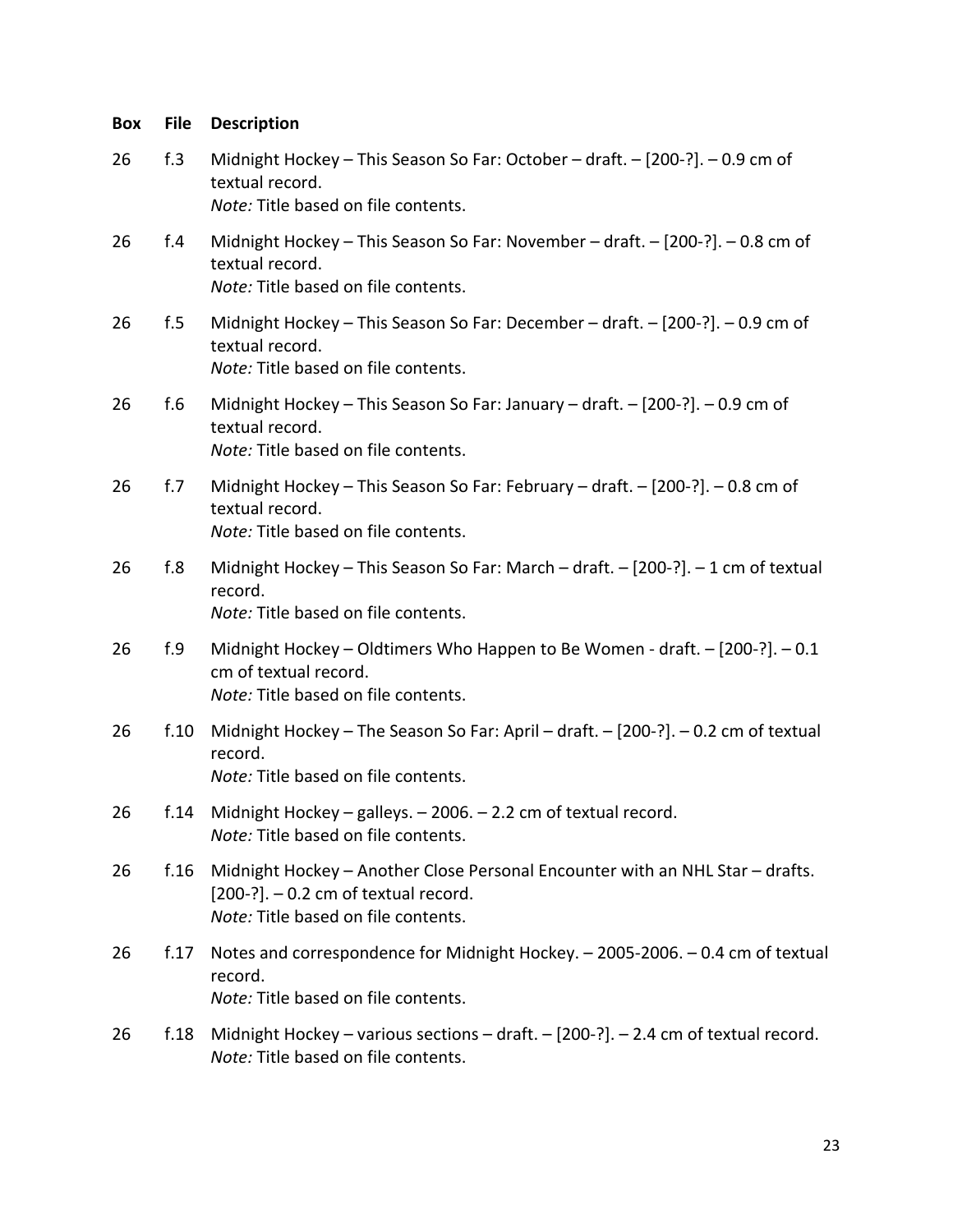27 f.1 Notes and correspondence for Midnight Hockey. – 2005. – 0.4 cm of textual record. *Note:* Title based on file contents.

27 f.2 Midnight Hockey – drafts of various sections. – [200-?]. – 6.6 cm of textual record (3 folders).

*Note:* Title based on file contents.

- 28 f.1 Midnight Hockey draft. [200-?]. 4 cm of textual record (2 folders). *Note:* Title based on file contents.
- 29 f.11 Section from Midnight Hockey. [200-?]. 0.4 cm of textual record. *Note:* Title based on file contents.

## **Subseries 2.12. Submissions to edited anthologies**

- 29 f.7 Publisher letter and proofs of A Forest Path for Do Me anthology. 2007. 0.3 cm of textual record. *Note:* Title based on file contents.
- 29 f.8 Contributor's Contract for Apples Under the Bed anthology. 2007. 0.1 cm of textual record. *Note:* Title based on file contents.
- 34 f.8 Uncorrected proofs Four More of Us. 2008. 0.3 cm of textual record. *Note:* Title based on file contents.
- 37 f.7 Copy-edits for Great Expectations, Anansi, '08. 2008. 0.4 cm of textual record.

## **Subseries 2.13. Poetry**

- 13 f.3 Inviting blindness draft (#1?). [199-?]. 1 cm of textual record.
- 13 f.4 Inviting blindness draft : 'New ms.' [199-?]. 1 cm of textual record.
- 13 f.5 Inviting blindness galleys annotated. 1995. 1.2 cm of textual record.
- 13 f.6 "Poetry not in inviting blindness" (author title). [199-?]. 0.6 cm of textual record.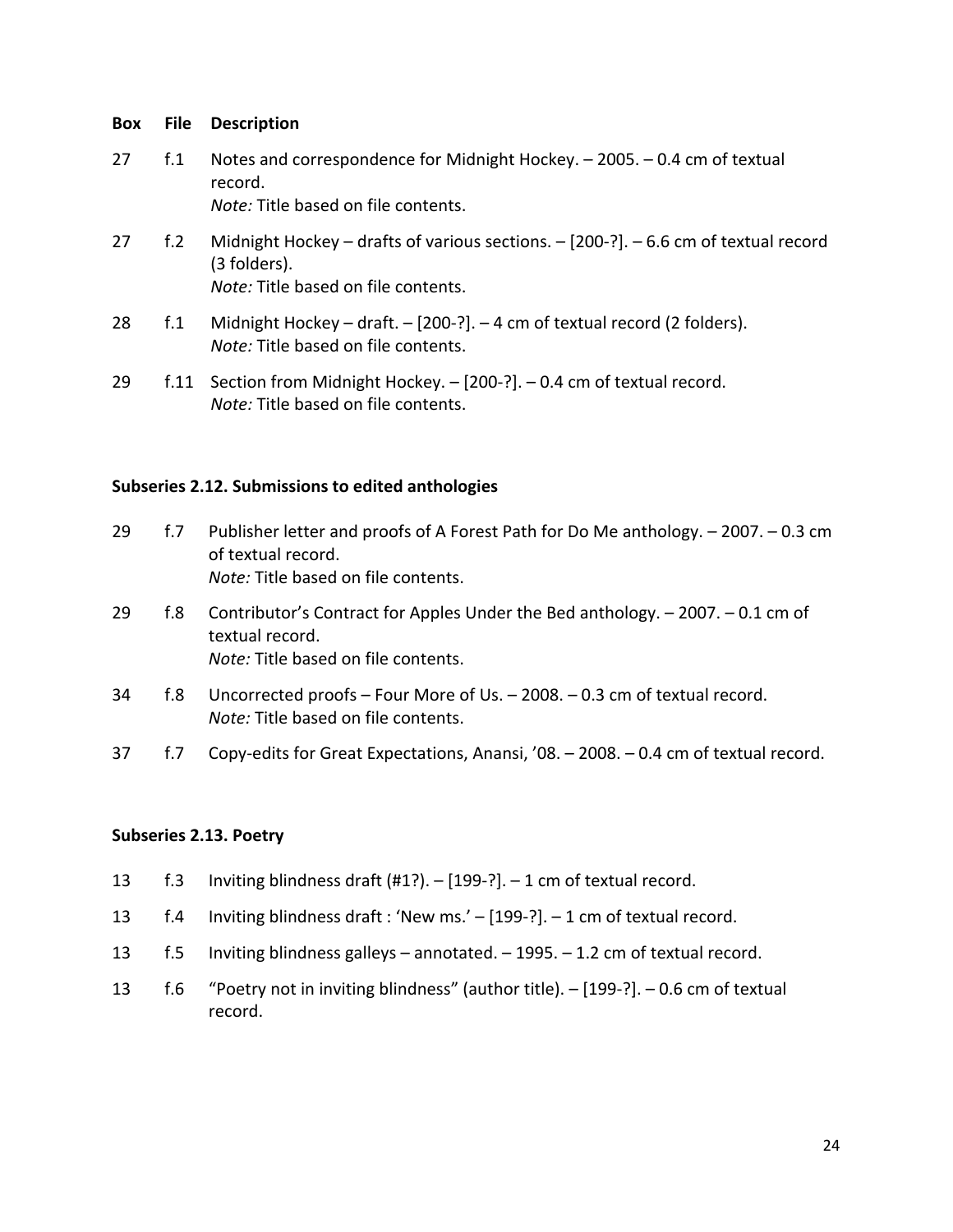## **Subseries 2.14. Scripts**

## **Box File Description**

| 5  | f.6  | Ethnic Cleansing (a play) – notes, draft, and a clean copy. $-$ [199-?]. $-$ 0.5 cm of<br>textual record.<br>Note: Title based on contents of file. |
|----|------|-----------------------------------------------------------------------------------------------------------------------------------------------------|
| 5  | f.7  | 'S Pawn Shop (radio play) – draft and clean copy. $-$ [199-?]. $-$ 0.2 cm of textual<br>record.<br>Note: Title based on contents of file.           |
| 7  | f.8  | I Am Danielle Steele - notes and 3 drafts. - [199-?]. - 1.4 cm of textual record.<br>Note: Title based on contents of file.                         |
| 7  | f.11 | New Brunswicker $-1$ copy. $-[199-?]$ . $-0.5$ cm of textual record.<br>Note: Title based on contents of file.                                      |
| 9  | f.4  | Horton Syndrome notes (play). - [199-?]. - 0.2 cm of textual record.                                                                                |
| 9  | f.5  | Horton Syndrome play $1/3$ – assorted sections, with notes + annotations in original<br>order. - [199-?]. - 2.4 cm of textual record.               |
| 9  | f.6  | Horton Syndrome play $2/3$ – assorted sections with notes + annotations – original<br>order. $-$ [199-?]. $-$ 2.5 cm of textual record.             |
| 10 | f.1  | Horton Syndrome play $3/3$ – assorted sections + scenes with notes – original order<br>retained. - 3 cm of textual record (2 folders).              |
| 10 | f.2  | Mount Appetite play (screenplay?) : [miscellaneous drafts]. - [200-?]. - 1.6 cm of<br>textual record.                                               |
| 11 | f.2  | Yardsale play + rehearsal schedule. - 1995. - 3.4 cm of textual record (2 folders).                                                                 |
| 12 | f.1  | Yardsale drafts (1) - original order - apparently latest first. - [199-]. - 2.5 cm of<br>textual record (2 folders).                                |
| 12 | f.2  | Yardsale (2) play – original order from author. $-$ [199-?]. $-$ 3.4 cm of textual record<br>(2 folders).                                           |
| 12 | f.3  | Yardsale (3) play - original order from author. - [199-?]. - 3 cm of textual record (2<br>folders).                                                 |
| 13 | f.1  | Yardsale (4) play - original order from author. - [199-]. - 2.5 cm of textual record<br>(2 folders).                                                |
| 13 | f.2  | Yardsale (5) play + notes - original order from author. - [199-]. - 2 cm of textual<br>record.                                                      |
| 14 | f.3  | New Brunswicker - first script draft. - [199-?]. - 1.1 cm of textual record.                                                                        |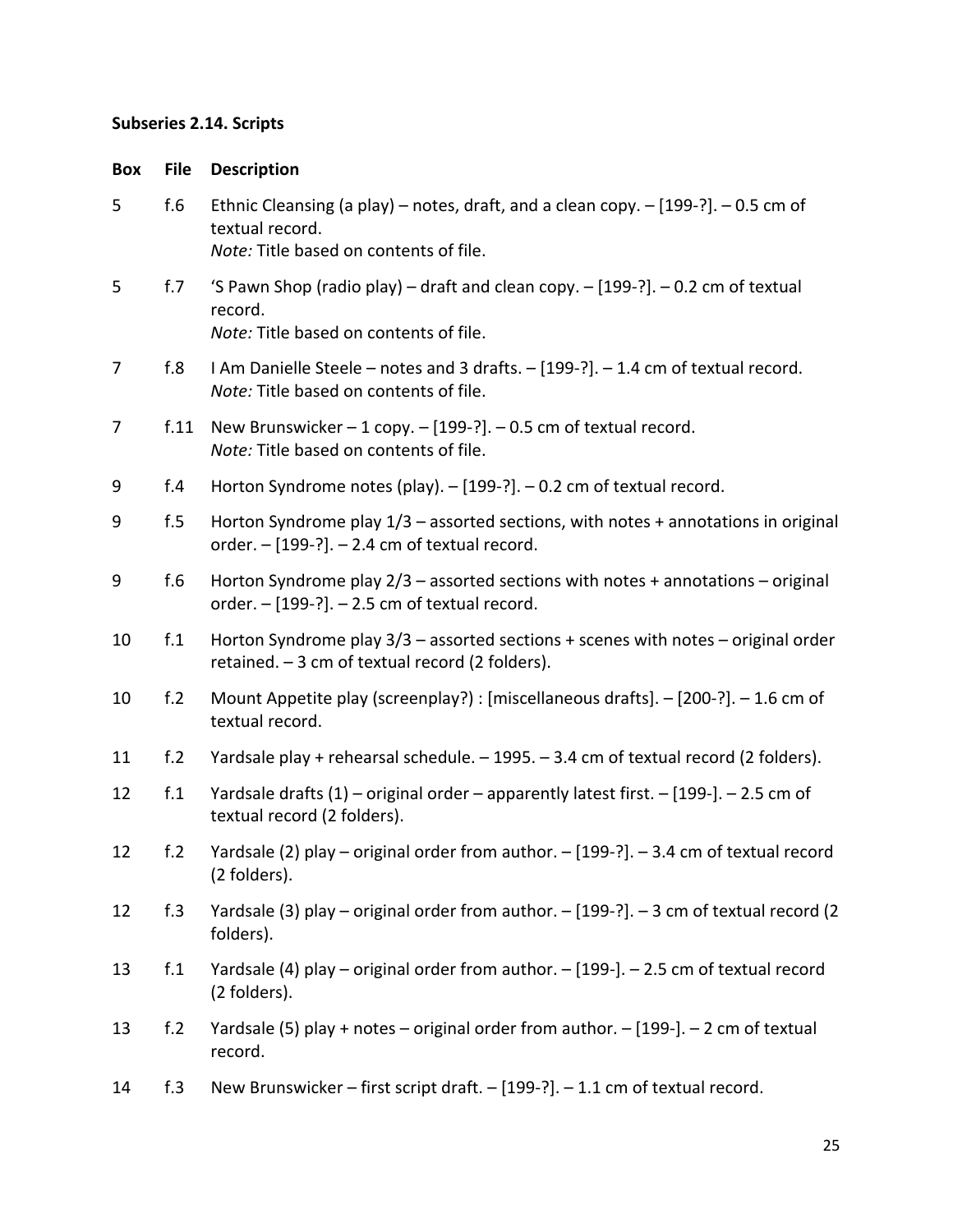- 17 f.2 Ethnic Cleansing. notes + 3 drafts. [199-?]. 0.8 cm of textual record.
- 17 f.3 Eve's Father TV. [199-]. 1.2 cm of textual record.
- 17 f.4 Saving Eve's Father 1/2 hour TV script. [199-?]. 0.3 cm of textual record.
- 17 f.7 The Horton Syndrome a 2 act play by Bill Gaston. [199-?]. 1.5 cm of textual record. *Note:* Title based on file contents.
- 17 f.8 Danielle Steel. [199-?]. 1.5 cm of textual record.
- 17 f.9 I am Danielle Steel. notes + drafts. [199-?]. 1.7 cm of textual record.
- 17 f.10 Mount Appetite a one act play. [199-?]. 0.4 cm of textual record.
- 17 f.12 The New Brunswicker 1/2 hour TV script. [199-?]. 0.4 cm of textual record.
- 37 v.1 VHS tape recording of The New Land, a 24-minute film written by Bill Gaston, produced by Michael Wood. – [199-?]. – 1 VHS video tape.

## **Subseries 2.15. Unpublished and incomplete works**

| 3  | f.4  | Four Corners unpublished manuscript. - [198-?]. - 0.3 cm of textual record.                                                                         |
|----|------|-----------------------------------------------------------------------------------------------------------------------------------------------------|
| 7  | f.6  | My First Drunk – miscellaneous drafts. $-$ [199-?]. – 0.2 cm of textual record.<br>Note: Title based on contents of file.                           |
| 7  | f.7  | The Pillow Mouse – draft and notes. $-$ [198-?]. $-$ 0.3 cm of textual record.<br>Note: Title based on contents of file.                            |
| 8  | f.6  | Strange Magnificent Honeymoon $-2$ drafts and a note. $-[198-?]$ . $-0.5$ cm of<br>textual record.<br><i>Note:</i> Title based on contents of file. |
| 9  | f.1  | Father Billion – first draft. – $[199-?]$ . – 2.3 cm of textual record.<br>Note: Title based on contents of file.                                   |
| 9  | f.2  | Father Billion – second draft. $-$ [199-?]. $-$ 1.8 cm of textual record.<br>Note: Title based on contents of file.                                 |
| 9  | f.3  | Four Korners – miscellaneous drafts. $-$ [199-?]. $-$ 0.8 cm of textual record.<br>Note: Title based on contents of file.                           |
| 14 | f.4  | Simon after $-2$ drafts $-$ story $-$ annot. $-[199-?]$ . $-0.2$ cm of textual record.                                                              |
| 17 | f.11 | Tulku unpublished. $-$ [199-?]. $-$ 0.2 cm of textual record.                                                                                       |
|    |      |                                                                                                                                                     |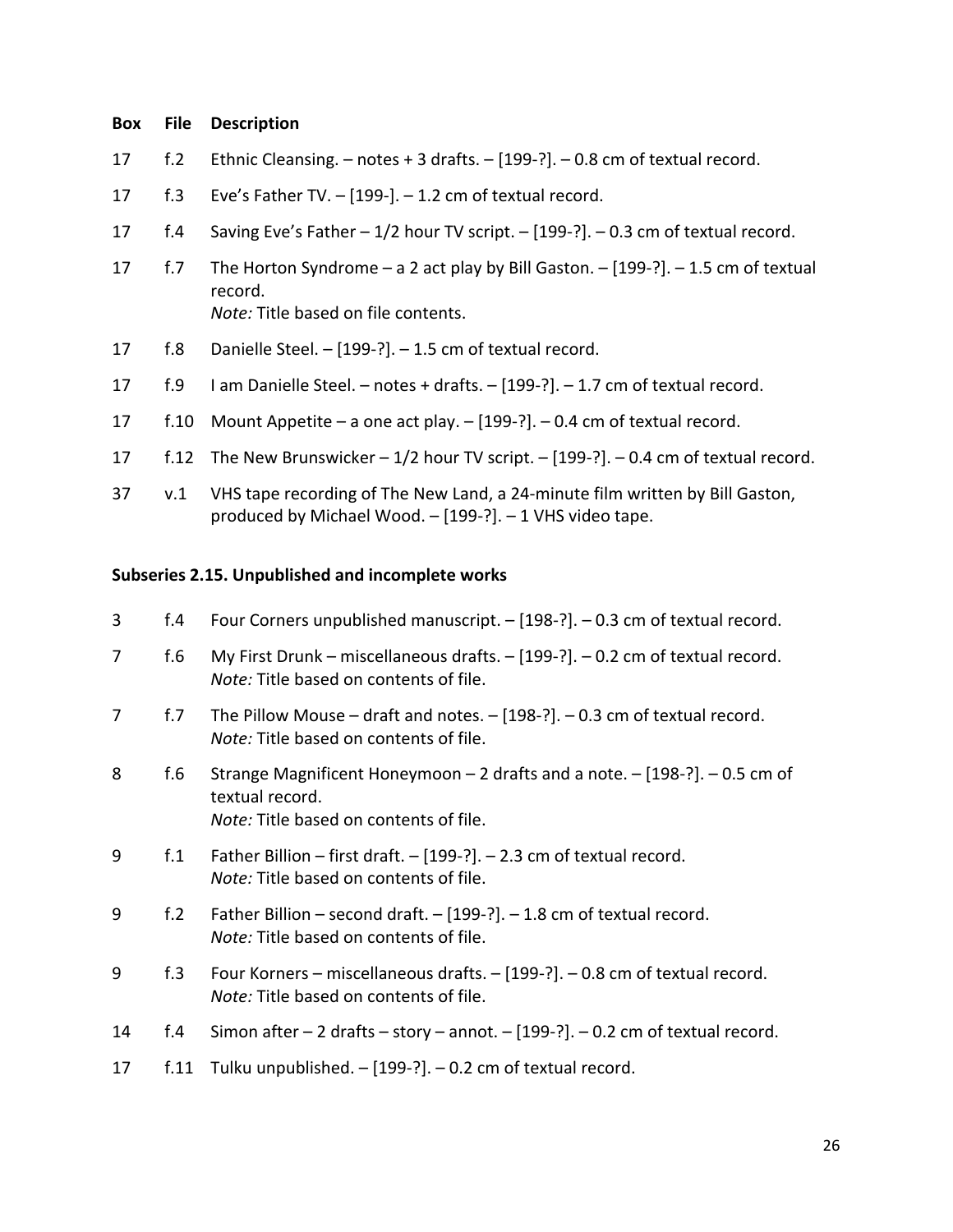- 20 f.5 Father Billion a novel draft p. 2-408. [199-?]. 5.1 cm of textual record (3 folders).
- 20 f.6 Father Billion ch 1-7 draft with editorial comments, correspondence + G. notes. 1998. – 2.3 cm of textual record.
- 21 f.1 Father Billion draft with editorial + letter. [199-?]. 4.6 cm of textual record (2 folders).
- 26 f.13 It's My New MONSTER Computer. [199-?]. 0.1 cm of textual record. *Note:* Title based on file contents.
- 32  $f.1$  1st draft (abandoned).  $-$  [200-].  $-$  0.3 cm of textual record.
- 34 f.18 Our Father, Who Aren't in Heaven. [200-?]. 0.1 cm of textual record. *Note:* Title based on file contents.

## **Subseries 2.16. Notes and drawings**

| $\mathbf{1}$ | f.7  | Pen and ink drawings by Gaston. $-$ [19-]. $-$ 11 drawings.<br>Note: Title based on contents of file.                                      |
|--------------|------|--------------------------------------------------------------------------------------------------------------------------------------------|
| 1            | f.8  | Ideas, Images - Fiction. - [19-]. - 0.3 cm of textual record.                                                                              |
| 11           | f.3  | Miscellaneous notes, journal, ideas, student paper. - [19-]. - 1.5 cm of textual<br>record.                                                |
| 28           | f.23 | Miscellaneous notes. $-$ [200-?]. $-$ 0.2 cm of textual record.<br>Note: Title based on file contents.                                     |
| 32           | f.3  | Notes. $-$ [200-]. $-$ 0.2 cm of textual record.<br>Note: Title based on file contents.                                                    |
| 33           | f.10 | Notes. $-$ [200-?]. $-$ 0.2 cm of textual records.<br>Note: Title based on file contents.                                                  |
| 34           | f.10 | Notebook. $-$ [200-?]. $-$ 1.3 cm of textual record.<br>Note: Title based on file contents.                                                |
| 36           | f.6  | Handwritten notes. $-$ [200-?]. $-$ 0.1 cm of textual record.<br>Note: Title based on file contents.                                       |
| 37           | f.10 | Handwritten notes on University of Victoria message paper. - [200-]. - 0.2 cm of<br>textual record.<br>Note: Title based on file contents. |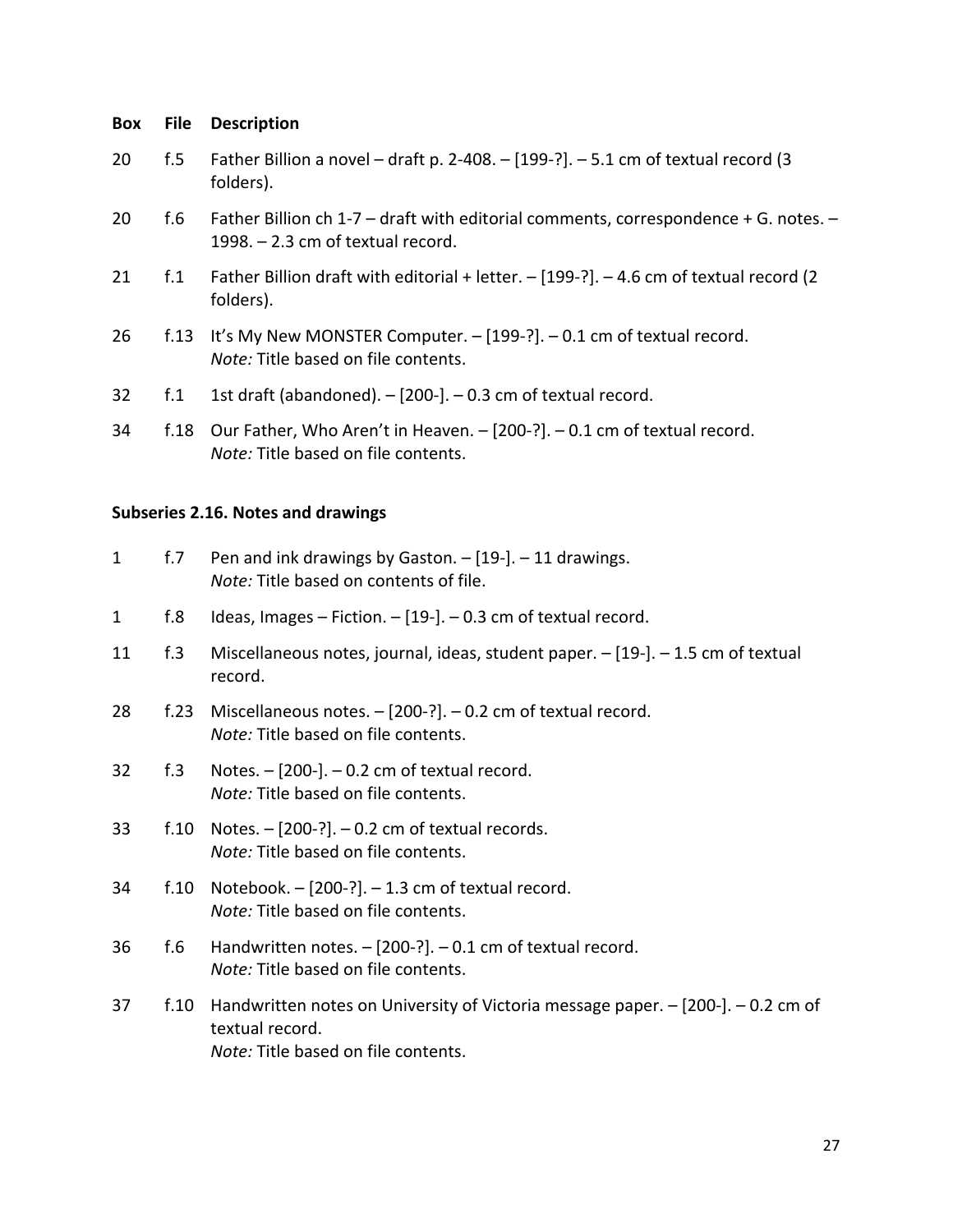## **Series 3. Promotion, reviews, awards and honours**

## **Subseries 3.1. Promotion, reviews, interviews and articles**

## **Box File Description**

| $\mathbf{1}$   | f.11     | Promotional articles. - 1999-2005. - 0.7 cm of textual record.<br>Note: Title based on contents of file.                  |
|----------------|----------|---------------------------------------------------------------------------------------------------------------------------|
| $\overline{2}$ | $f_{.1}$ | Reviews of Gaston. - 1989-2005. - 5.2 cm of textual record (3 folders).<br>Note: Title based on contents of file.         |
| $\overline{2}$ | f.3      | Reviews of TL + DCS. $-$ 1990-1995. $-$ 0.3 cm of textual record.                                                         |
| 21             | f.4      | Sointula Released in Paperback - news release. - 2006. - 0.1 cm of textual record.<br>Note: Title based on file contents. |
| 21             | f.8      | Books in Canada Vol. 33, No. 8. $-$ 2004. $-$ 1.1 cm of textual record.<br>Note: Title based on file contents.            |
| 24             | f.3      | Midnight Hockey - reviews. - 2006-2008. - 0.4 cm of textual records.<br>Note: Title based on file contents.               |
| 28             | f.6      | Victoria Times Colonist, Section A. - Oct. 17, 2006. - 0.4 cm of textual record.<br>Note: Title based on file contents.   |
| 28             | f.7      | Vancouver Sun, Section C. - Oct. 17, 2006. - 0.4 cm of textual record.<br>Note: Title based on file contents.             |
| 28             | f.13     | The Pacific Rim Review of Books, issue 4. - 2006. - 0.5 cm of textual record.<br>Note: Title based on file contents.      |
| 28             | f.16     | Poster for French translation of Mount Appetite. - [2007]. - 1 poster.<br>Note: Title based on file contents.             |
| 28             | f.17     | Le libraire, number 40. $-$ 2007. $-$ 0.4 cm of textual record.<br>Note: Title based on file contents.                    |
| 28             | f.22     | Press clippings about Gargoyles. - 2007. - 0.1 cm of textual record.<br>Note: Title based on file contents.               |
| 29             | f.1      | University of Victoria Bookstore brochure. - 2006. - 0.2 cm of textual record.<br>Note: Title based on file contents.     |
| 29             | f.5      | Vancouver Sun, page D5. - Aug. 18, 2007. - 0.1 cm of textual record.<br>Note: Title based on file contents.               |
| 29             | f.9      | Mount Appetite promotional postcard. - [200-?]. - 1 postcard.<br>Note: Title based on file contents.                      |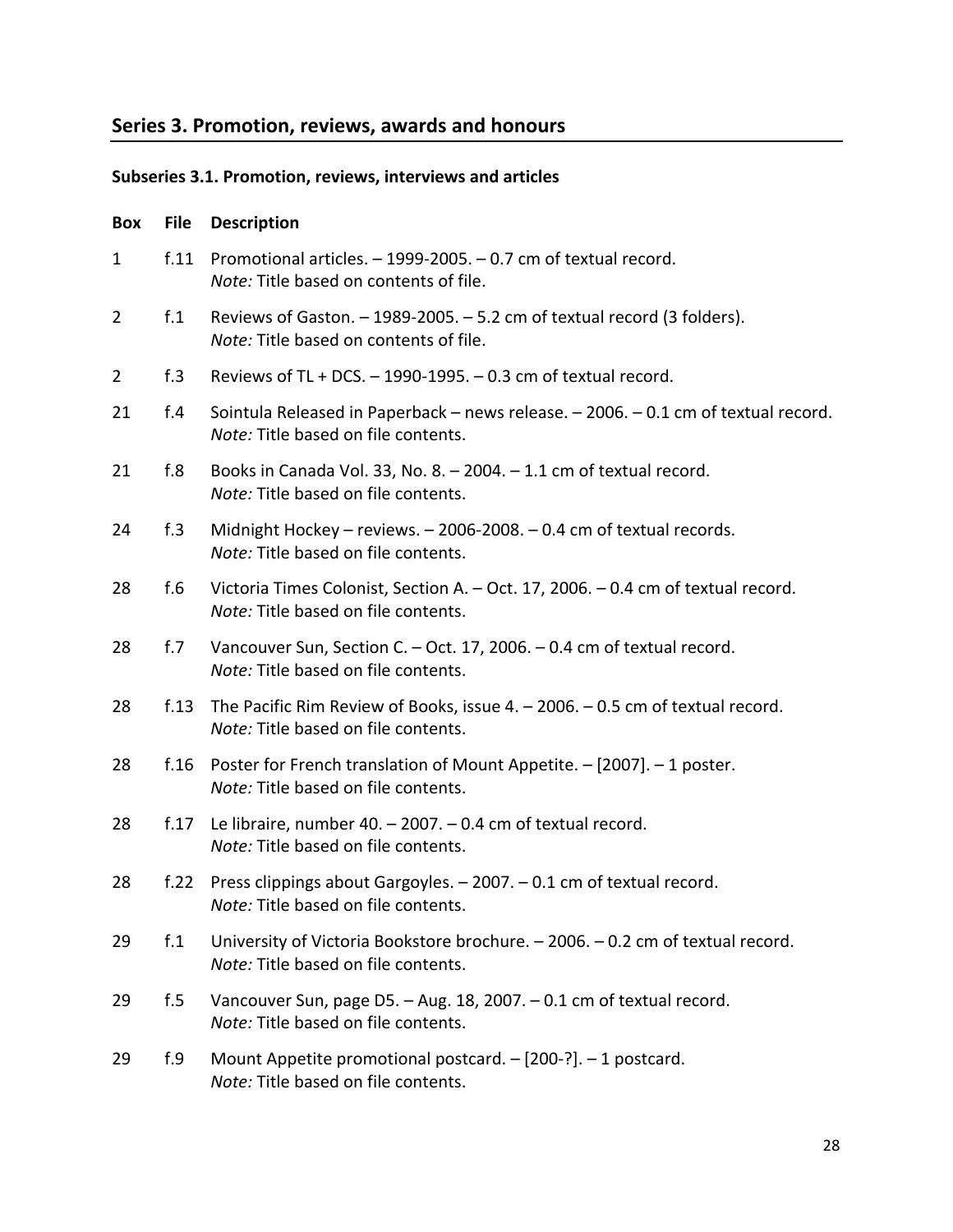| <b>Box</b> | <b>File</b>     | <b>Description</b>                                                                                                                                  |
|------------|-----------------|-----------------------------------------------------------------------------------------------------------------------------------------------------|
| 29         | f.16            | Random House Author Questionnaire. - 2005. - 0.1 cm of textual record.<br>Note: Title based on file contents.                                       |
| 29         | f.17            | University of Victoria brochure and faculty fellowships flyer. $-$ [2007?]. $-$ 0.2 cm of<br>textual record.<br>Note: Title based on file contents. |
| 29         | f.20            | The Ring (University of Victoria newspaper). - April 2007. - 0.2 cm of textual<br>record.<br>Note: Title based on file contents.                    |
| 29         | f.26            | Anansi Fall 2007 catalogue. - 2007. - 0.6 cm of textual record.<br>Note: Title based on file contents.                                              |
| 31         | f <sub>.2</sub> | M Awards newspaper clipping. $-$ [200-]. $-$ 0.1 cm of textual record.<br>Note: Title based on file contents.                                       |
| 33         | f.6             | Summer 1996 issues of Atlantic Books Today. - 1996. - 0.4 cm of textual record.<br>Note: Title based on file contents.                              |
| 33         | f.19            | Gargoyles reviews. $-2006. -0.2$ cm of textual record.<br>Note: Title based on file contents.                                                       |
| 33         | f.20            | Ottawa Xpress article about Midnight Hockey. - 2006. - 0.1 cm of textual record.<br>Note: Title based on file contents.                             |
| 33         | f.21            | Victoria Times Colonist article about Gaston. - 2006. - 0.1 cm of textual record.<br>Note: Title based on file contents.                            |
| 33         | f.22            | Postcards advertising Mount Appetite. - [2002]. - 4 postcards.<br>Note: Title based on file contents.                                               |
| 33         | f.24            | November 2004 issues of Books in Canada. - 2004. - 0.8 cm of textual record.<br>Note: Title based on file contents.                                 |
| 34         | f.2             | Pages from October 17, 2006 Globe and Mail. - 2006. - 0.2 cm of textual record.<br>Note: Title based on file contents.                              |
| 34         | f.5             | Correspondence about and reviews of Order of Good Cheer. - 2008. - 0.2 cm of<br>textual record.<br>Note: Title based on file contents.              |
| 34         | f.6             | Author Q&A for Anansi newsletter. - 2008. - 0.2 cm of textual record.<br>Note: Title based on file contents.                                        |
| 34         | f.7             | Reviews, Pubbed Interviews. - 2006-2008. - 0.9 cm of textual record.                                                                                |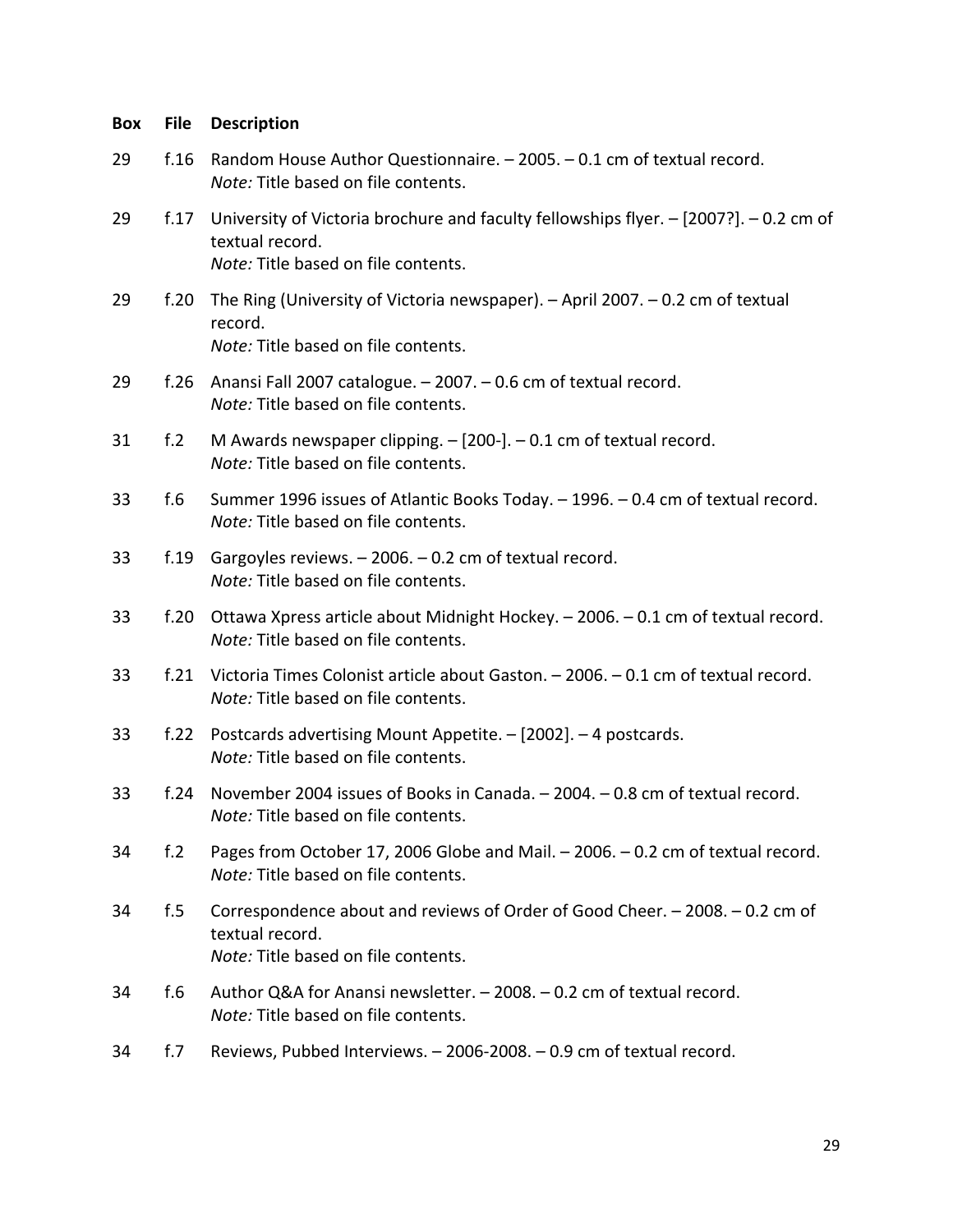- 36 f.4 Vancouver Sun article about local writers from April 2008. 2008. 0.1 cm of textual record. *Note:* Title based on file contents.
- 36 f.7 The Ring (University of Victoria newspaper). April 2007. 0.2 cm of textual record. *Note:* Title based on file contents.
- 36 f.8 Answers to questionnaire. [200-?]. 0.1 cm of textual record. *Note:* Title based on file contents.
- 37 f.8 Maritime Tour Schedule Bill Gaston The Order of Good Cheer. 2008. 0.2 cm of textual record. *Note:* Title based on file contents.

## **Subseries 3.2. Readings and festivals**

- 21 f.5 Reading by Fiction Writer Bill Gaston in Special Collections flyer. 2007. 0.1 cm of textual record. *Note:* Title based on file contents.
- 22 f.1 Reading Copies. 2007. 1.2 cm of textual record.
- 28 f.2 International Festival of Authors Nametag. 2006. 1 nametag. *Note:* Title based on file contents.
- 28 f.21 National Book and Magazine Festival program. 2007. 0.3 cm of textual record. *Note:* Title based on file contents.
- 29 f.10 Correspondence about and program for the Sunshine Coast Festival of the Written Arts. – 2007. – 0. 4 cm of textual record. *Note:* Title based on file contents.
- 29 f.27 Festival Nametags. [200-]. 2 nametags. *Note:* Title based on file contents.
- 32 f.13 International Festival of Authors travel information. 2006. 0.2 cm of textual record. *Note:* Title based on file contents.
- 33 f.13 Letter from producers of Sunshine Coast Festival of the Written Arts. 2006. 0.1 cm of textual record. *Note:* Title based on file contents.
- 33 f.16 Flyers for Sointula reading and book signing. [200-]. 0.3 cm of textual record. *Note:* Title based on file contents.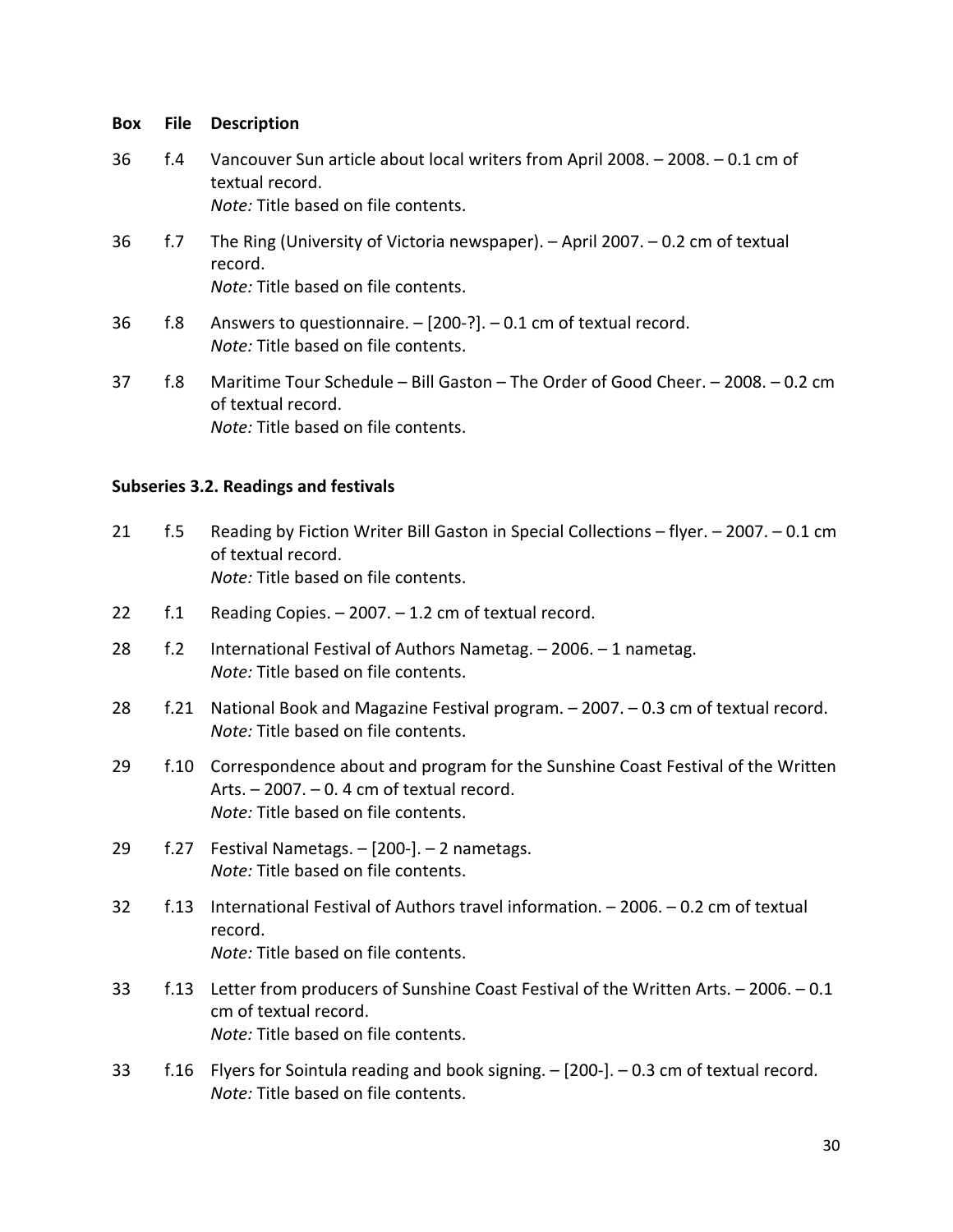- 33 f.17 Itinerary for Harbourfront Reading Series. 2006. 0.2 cm of textual record. *Note:* Title based on file contents.
- 33 f.23 Poster for Ottawa International Writers Festival. 2006. 1 poster. *Note:* Title based on file contents.
- 34 f.1 SFU Reading 07 (section of Order of Good Cheer). 2007. 0.2 cm of textual record. *Note:* Title based on file contents.

## **Subseries 3.3. Awards and honours**

- 28 f.8 City of Victoria Media Release : Gargoyles Wins 4th Annual Butler Book Prize. Oct. 18, 2007. – 0.1 cm of textual record. *Note:* Title based on file contents.
- 28 f.18 Invitations and menu for the British Columbia Book Prizes gala. 2007. 0.2 cm of textual records. *Note:* Title based on file contents.
- 28 f.19 List of nominees for the Victoria Butler Book Prize 2007. 2007. 0.1 cm of textual record. *Note:* Title based on file contents.
- 28 f.24 Various records relating to Victoria Butler Book Prize. 2007. 0.3 cm of textual record. *Note:* Title based on file contents.
- 29 f.18 Canada Council for the Arts Communiqué regarding 2006 Governor General's Literary Awards. – 2006. – 0.6 cm of textual record. *Note:* Title based on file contents.
- 33 f.8 National Magazine Awards Foundation honourable mention certificate. [199-?]. 0.1 cm of textual record. *Note:* Title based on file contents.
- 34 f.3 Barnes & Noble pamphlet "Discover Great New Writers." 2006. 0.2 cm of textual record. *Note:* Title based on file contents.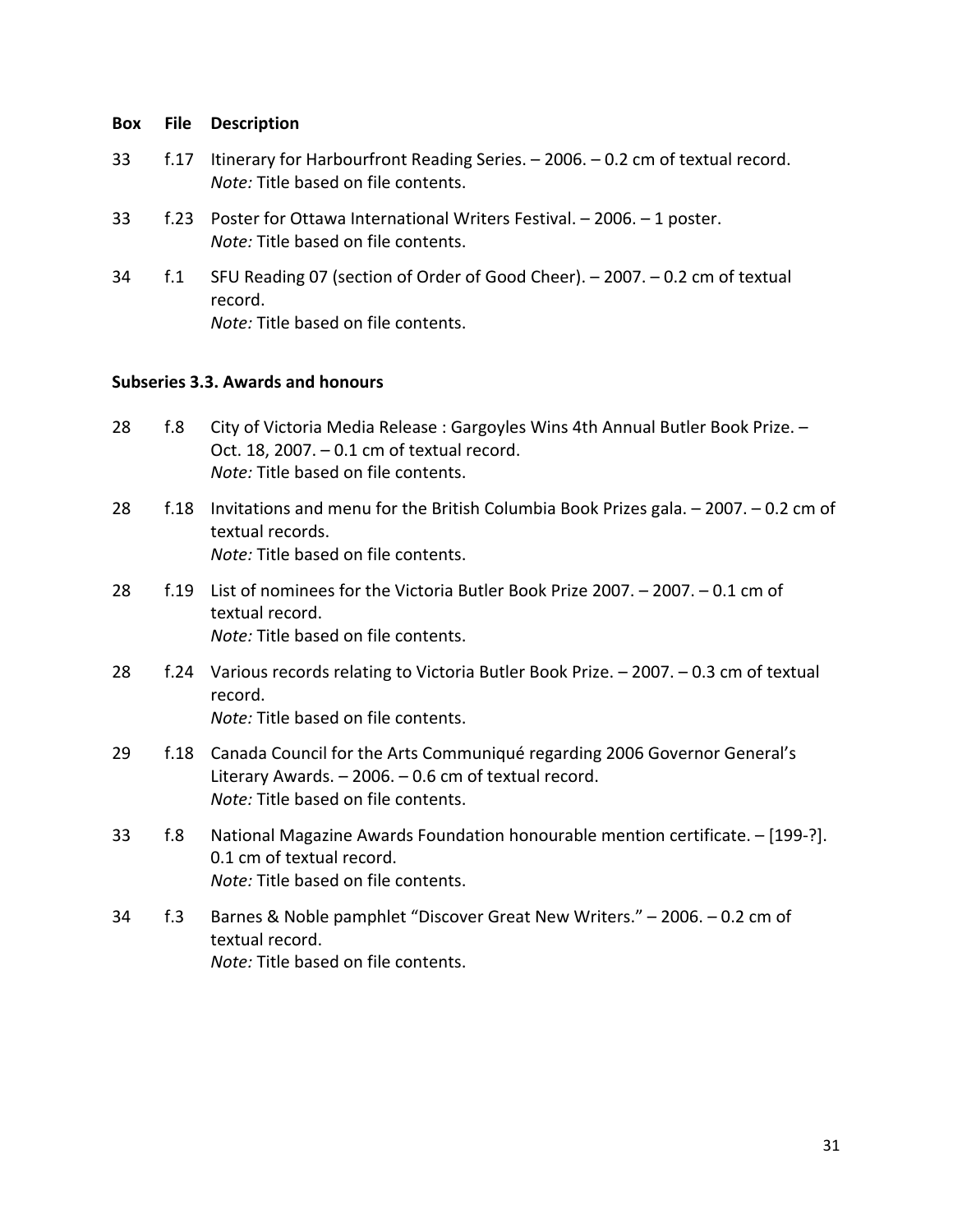# **Series 4. Biographical information and photos**

| Box | <b>File</b> | <b>Description</b>                                                                                                                                                                                    |
|-----|-------------|-------------------------------------------------------------------------------------------------------------------------------------------------------------------------------------------------------|
| 1   | f.10        | Author photos. - [198-?]. - 7 strips of black and white negatives, 4 black and white<br>photos, 2 colour photos and 1 black and white contact sheet.<br><i>Note:</i> Title based on contents of file. |
| 17  | f.1         | Certification of degree. $-1981. -0.1$ cm of textual record.<br><i>Note:</i> Title based on file contents.                                                                                            |
| 33  | f.7         | Early author photos. $-$ [198-?]. $-$ 6 black and white photos.<br><i>Note:</i> Title based on file contents.                                                                                         |
| 34  | f.4         | Proof of Canadian Who's Who Entry. - 2008. - 0.1 cm of textual record.<br><i>Note:</i> Title based on file contents.                                                                                  |
| 34  | f.9         | Complete publishing and academic CV. $-$ 2008. $-$ 0.5 cm of textual record.<br>Note: Title based on file contents.                                                                                   |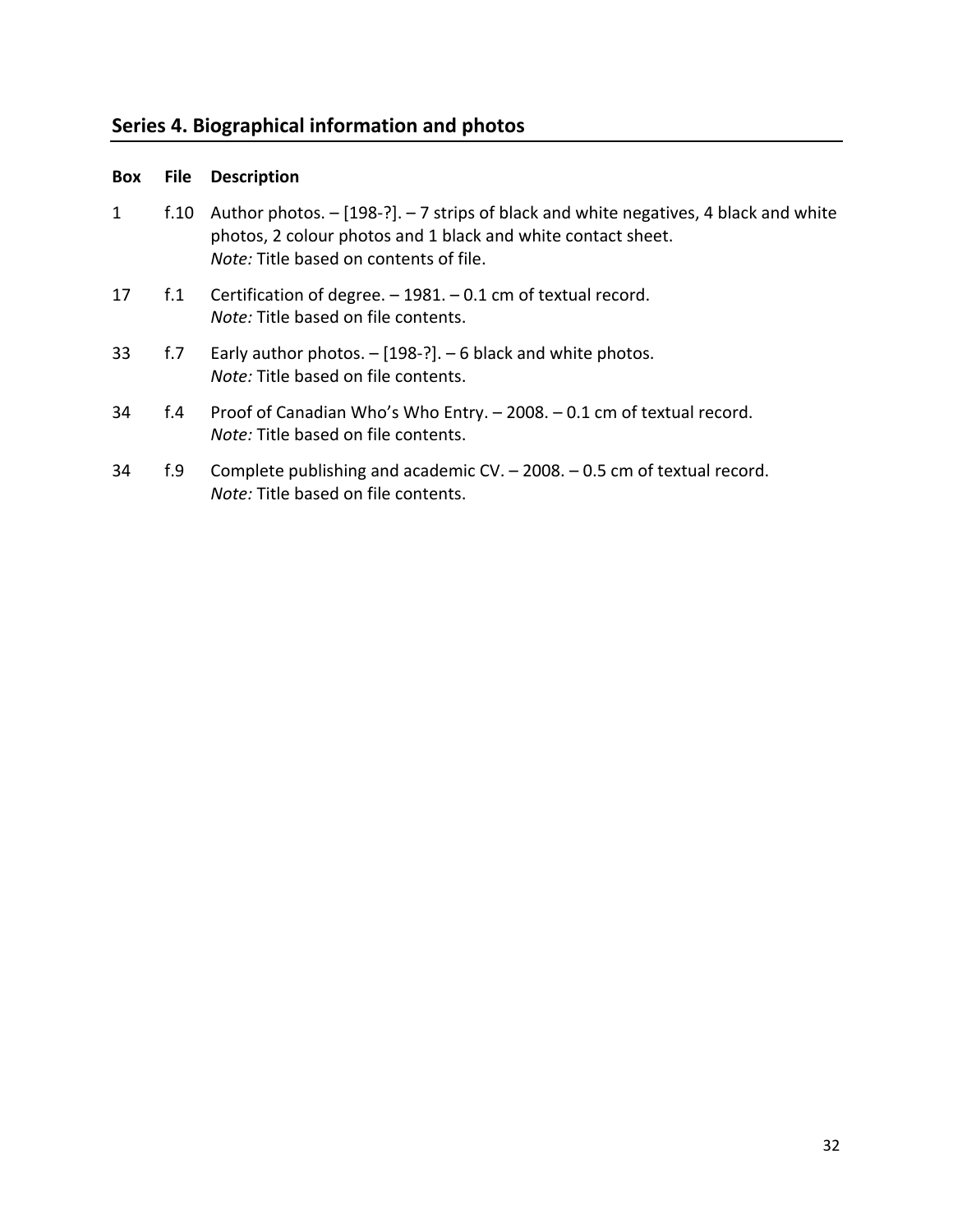# **Series 5. Professional activities and teaching**

| Box | File     | <b>Description</b>                                                                                                                              |
|-----|----------|-------------------------------------------------------------------------------------------------------------------------------------------------|
| 1   | f.9      | Teaching notes. $-[198-?]$ . $-1.5$ cm of textual record.                                                                                       |
| 29  | f. $131$ | Contact information for Timothy Findley Award 2006 jurors. - 2006. - 0.1 cm of<br>textual record.<br><i>Note:</i> Title based on file contents. |
| 29  |          | f.15 Reference letter for Sonia Zagwyn. $-$ 2006. $-$ 0.1 cm of textual record.<br><i>Note:</i> Title based on file contents.                   |
| 29  | f.29     | The Push & the Pull by Darryl Whetter. $-$ [200-]. $-$ 0.7 cm of textual record.<br><i>Note:</i> Title based on file contents.                  |
| 34  |          | f.16 Copies of handout entitled "Making it New." - [200-?]. - 0.2 cm of textual record.<br><i>Note:</i> Title based on file contents.           |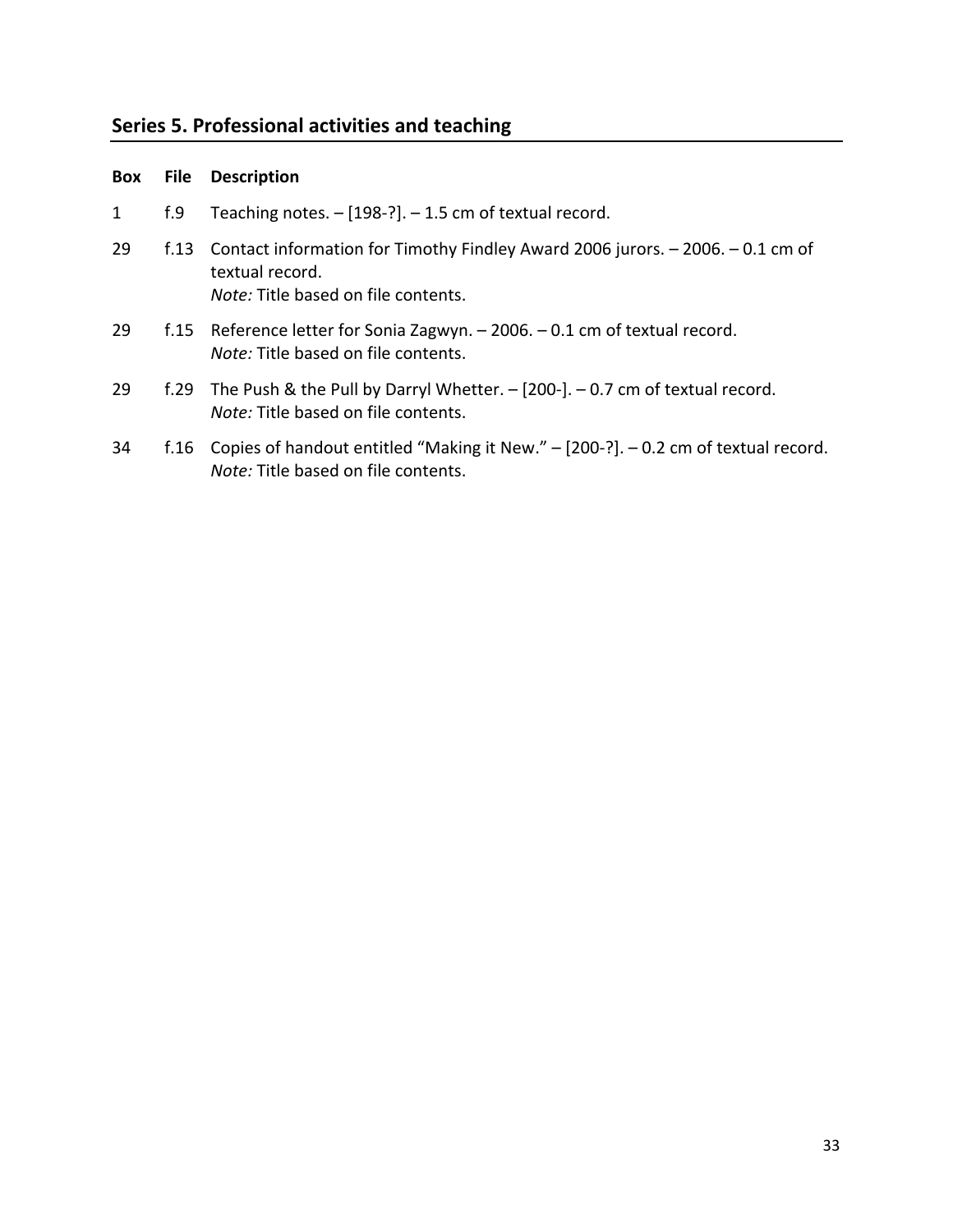## **Series 6. Screenplay adaptation of** *Sointula*

# **Box File Description**

37 f.6 The Rim screenplay by Brian Paisley. – 2007. – 1.6 cm of textual record. *Note:* Title based on file contents.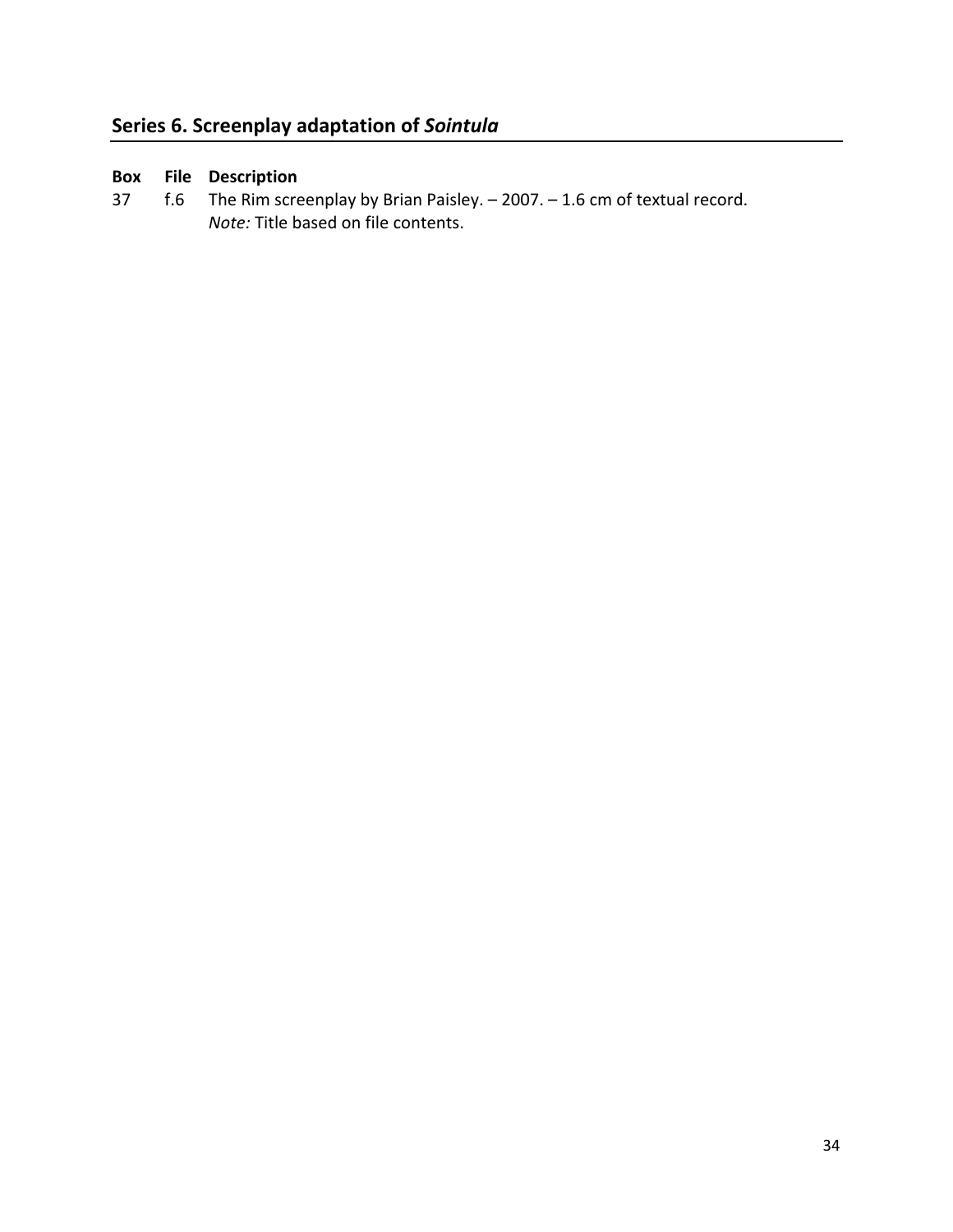# **Series 7. Ephemera**

| <b>Box</b>     | <b>File</b> | <b>Description</b>                                                                                                                            |
|----------------|-------------|-----------------------------------------------------------------------------------------------------------------------------------------------|
| $\overline{2}$ | f.4         | Publishing Notes. - [198-]. - 0.2 cm of textual record.                                                                                       |
| 28             | f.10        | Postcard of Prince Rupert, BC. - [200-?]. - 1 postcard.<br>Note: Title based on file contents.                                                |
| 28             | f.11        | North Pacific Historic Fishing Village brochure. - [200-?]. - 0.1 cm of textual<br>record.<br>Note: Title based on file contents.             |
| 28             | f.12        | Outer Coast Seaweeds flyer. - [200-?]. - 0.1 cm of textual record.<br>Note: Title based on file contents.                                     |
| 28             | f.14        | Northern British Columbia 2006 Travel Guide. - 2006. - 0.6 cm of textual record.<br>Note: Title based on file contents.                       |
| 28             | f.15        | Prince Rupert visitor map and guide. $-2005. -0.1$ cm of textual record.<br>Note: Title based on file contents.                               |
| 29             | f.2         | Flyers for meditation training. $-2007. -0.2$ cm of textual record.<br>Note: Title based on file contents.                                    |
| 29             | f.12        | Real estate ad. $-$ [2007?]. $-$ 0.1 cm of textual record.<br>Note: Title based on file contents.                                             |
| 29             | f.14        | Airline passenger itinerary. $-2006. -0.1$ cm of textual record.<br>Note: Title based on file contents.                                       |
| 29             | f.21        | Prince Rupert Official Visitor Guide. - 2006. - 0.3 cm of textual record.<br>Note: Title based on file contents.                              |
| 29             | f.22        | Invitation to book launch for Anatomy of Keys by Steven Price. - 2006. - 0.1 cm of<br>textual record.<br>Note: Title based on file contents.  |
| 29             | f.23        | Queen Charlotte Islands pamphlet. - [200-?]. - 0.1 cm of textual record.<br>Note: Title based on file contents.                               |
| 29             | f.25        | Self Help Techniques for Sacro-iliac & Pelvic Mis-alignment. - [200-?]. - 0.2 cm of<br>textual record.<br>Note: Title based on file contents. |
| 29             | f.28        | Address Book. - [200-?]. - 1 address book.<br>Note: Title based on file contents.                                                             |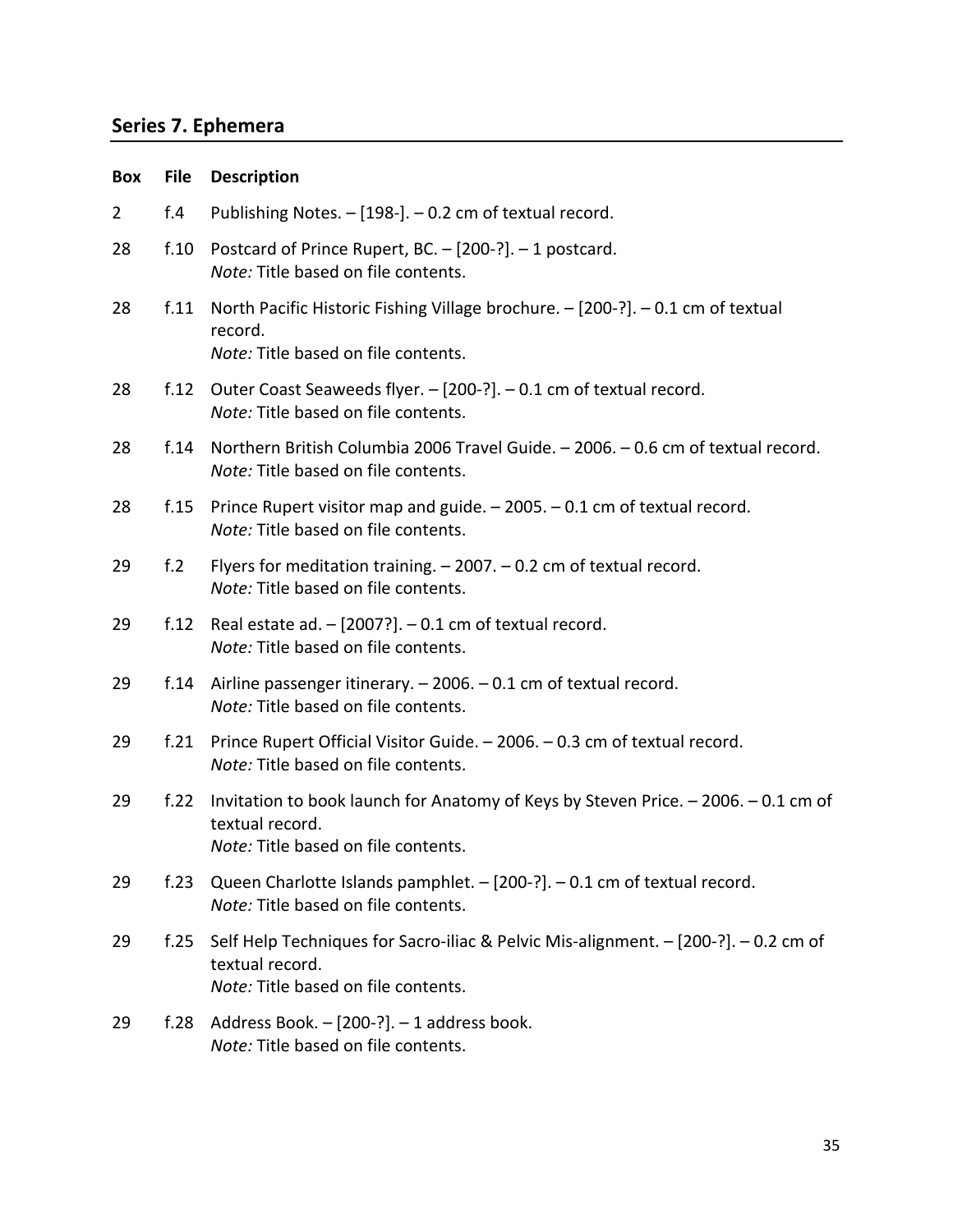# **Box File Description**  33 f.2 Travel itinerary and plane e-ticket. – 2006. – 0.3 cm of textual record. *Note:* Title based on file contents. 33 f.5 Cormorant Charters flyer. – [199-?]. – 0.1 cm of textual record. *Note:* Title based on file contents. 33 f.9 Urinetown: The Musical program. – 2006. – 0.4 cm of textual record. *Note:* Title based on file contents. 33  $f.11$  Map of Nova Scotia.  $-2001$ .  $-1$  map. *Note:* Title based on file contents. 33 f.12 Photocopy of story "Ice" by Thomas McGuane. – 2005. – 0.2 cm of textual record. *Note:* Title based on file contents. 33 f.14 Records regarding bankruptcy of General Distribution Services Ltd. – 2006. – 0.1 cm of textual record. *Note:* Title based on file contents. 33 f.15 Email airline itinerary. – 2005. – 0.2 cm of textual record. *Note:* Title based on file contents. 34 f.14 Coast Prince Rupert Hotel business card. – [200-?]. – 0.1 cm of textual record. *Note:* Title based on file contents. 35 f.3 Official Prince Rupert Visitor Guide magazine. – 2005. – 0.4 cm of textual record. *Note:* Title based on file contents. 36 f.3 Postcards and photos. – [200-?]. – 2 colour photos and 2 postcards. *Note:* Title based on file contents. 37 f.5 2006-2007 Calendar. – 2006-2007. – 0.3 cm of textual record. *Note:* Title based on file contents. 37 f.9 Bay of Fundy and Port Royal tourism brochures. – [200-]. – 0.4 cm of textual record. *Note:* Title based on file contents.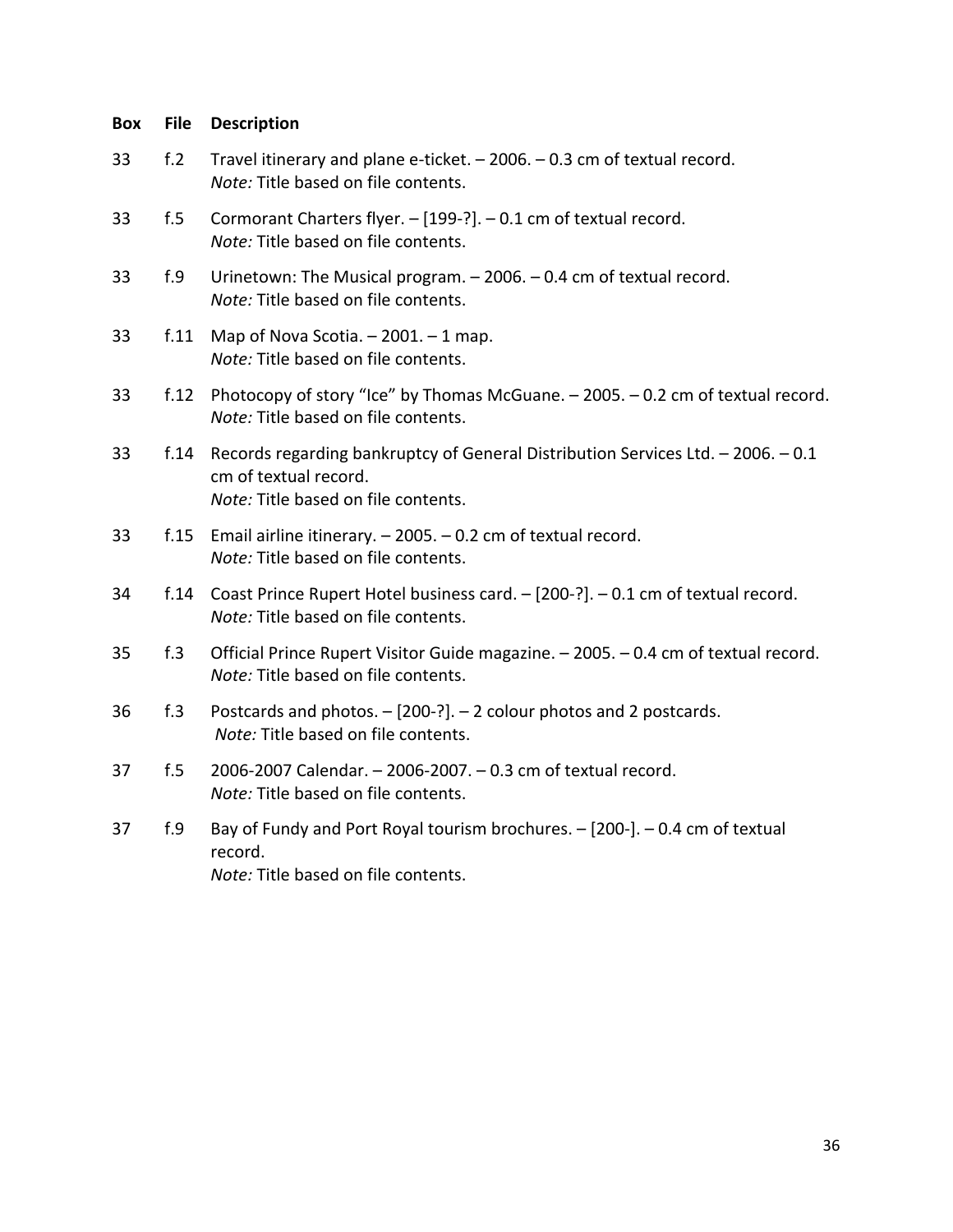## **Series 8. Books**

# **Box File Description**  21 f.6 List of books included in collection. – [2006]. – 0.1 cm of textual record. *Note:* Title based on file contents. Bella Combe journal / Bill Gaston. – Dunvegan, ON : Cormorant, 1996. – Paperback. The cameraman / Bill Gaston. – Toronto : Macmillan, 1994. – Hardcover. The cameraman / Bill Gaston. – Vancouver : Raincoast, 2002. – Paperback. Le cameraman / Bill Gaston ; [translated by] Ivan Steenhout. – Lachine, QC : Les éditions de la Pleine Lune, 2006. – Paperback. Translation of: The Cameraman. La danse de Çiva / Bill Gaston ; [translated by] Ivan Steenhout. - Lachine, QC : Les éditions de la Pleine Lune, 2007. – Paperback. Translation of: Tall lives. Deep cove stories / Bill Gaston. – Lantzville, BC : Oolichan, 1989. – Paperback. Les frères Baal, unis par le gros orteil / Bill Gaston ; [translated by] Ivan Steenhout. Canada : Éditions du roseau, 1992. – Paperback. Translation of: Tall lives. Gargoyles / Bill Gaston. – Toronto : Anansi, 2006. – Hardcover. Gargoyles / Bill Gaston. – Toronto : Anansi, 2006. – Paperback. Gargoyles : advanced reading copy / Bill Gaston. – Toronto : Anansi, 2006. Paperback. The good body / Bill Gaston. – Dunvegan, ON : Cormorant, 2000. – Hardcover. The good body / Bill Gaston. New York : ReganBooks, 2001. – Hardcover. The good body / Bill Gaston. – Dunvegan, ON : Cormorant, 2000. – Paperback. The good body / Bill Gaston. – New York : Reganbooks, 2001. – Paperback. The good body / Bill Gaston. – Vancouver : Raincoast, 2004. – Paperback. Inviting blindness / Bill Gaston. – Lantzville, BC : Oolichan, 1995. – Paperback. Kamerzysta / Bill Gaston ; [translated by] Maria Grabska-Rynska. – Katowice : Wydawnictwo "Ksiqznica," 2004. – Hardcover. Translation of: The Cameraman. Midnight hockey : All about beer, the boys, and the real Canadian game / Bill Gaston. – [Toronto] : Doubleday Canada, 2006. – Hardcover. Midnight hockey : All about beer, the boys, and the real Canadian game / Bill

Gaston. – [Toronto] : Doubleday Canada, 2006. – Hardcover.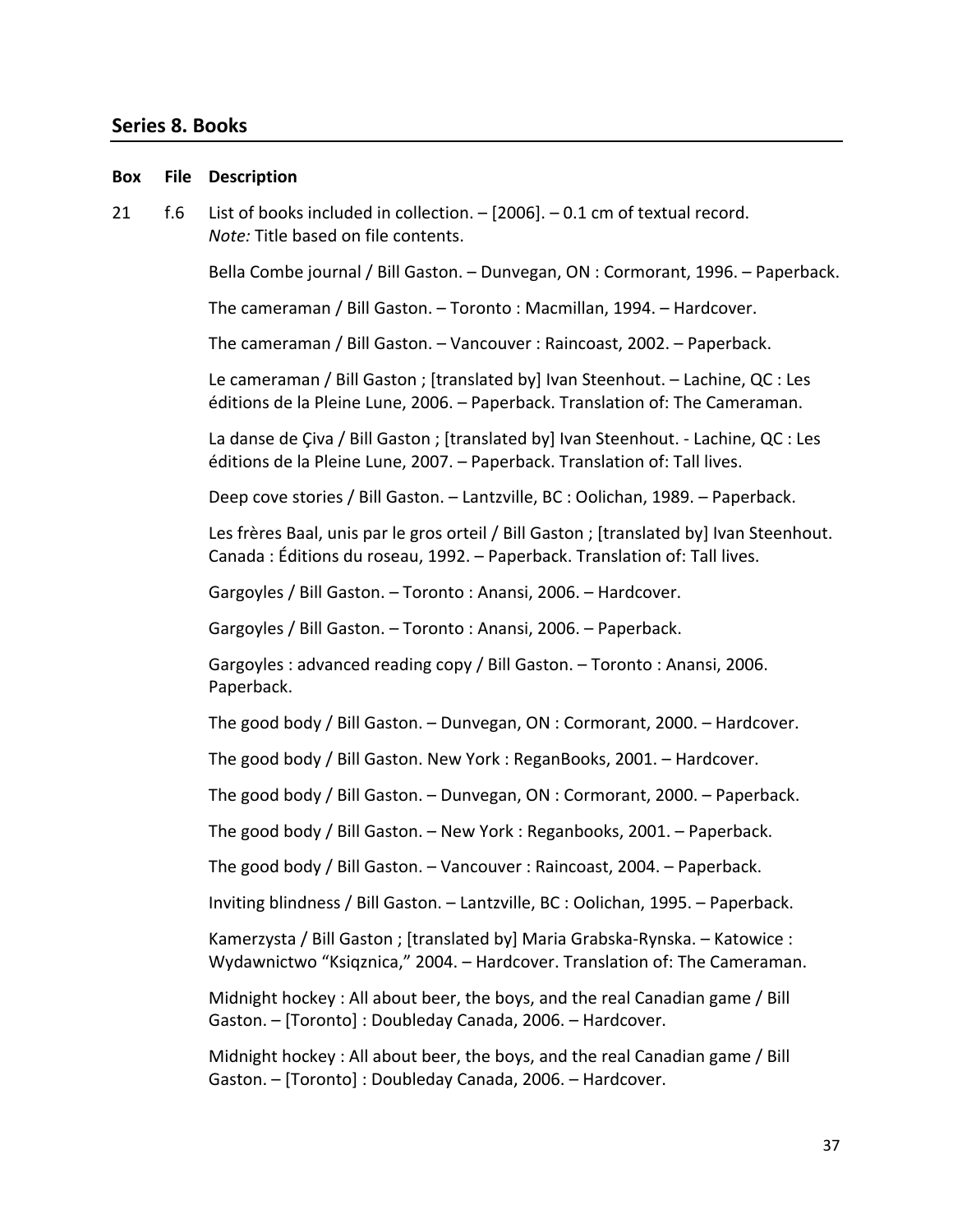Midnight hockey : All about beer, the boys, and the real Canadian game / Bill Gaston. – [Toronto] : Anchor Canada, 2007. – Paperback.

 Mont Désirs / Bill Gaston ; [translated by] Ivan Steenhout. - Lachine, QC : Les éditions de la Pleine Lune, 2007. – Paperback. Translation of: Mount Appetite.

Mount Appetite / Bill Gaston. – Vancouver : Raincoast, 2002. – Paperback.

 Mount Appetite / Bill Gaston. – Vancouver : Raincoast, 2002. – Paperback. Autographed by the author.

 Mount Appetite : advanced reading copy / Bill Gaston. – Vancouver : Raincoast, 2002. – Paperback.

 North of Jesus' beans / Bill Gaston. – Dunvegan, ON : Cormorant, 1993. Paperback.

 The order of good cheer : advanced reading copy / Bill Gaston. – Toronto : Anansi, 2008. – Paperback.

The order of good cheer / Bill Gaston. – Toronto : Anansi, 2008. – Hardcover.

Sex is red / Bill Gaston. – Dunvegan, ON : Cormorant, 1998. – Paperback.

Sointula / Bill Gaston. – Vancouver : Raincoast, 2004. – Hardcover.

Sointula / Bill Gaston. – Vancouver : Raincoast, 2004. – Hardcover.

Sointula / Bill Gaston. – Vancouver : Raincoast, 2005. – Paperback.

Sointula / Bill Gaston. – Vancouver : Raincoast, 2005. – Paperback.

Tall lives / Bill Gaston. – Toronto : Macmillan, 1990. – Hardcover.

Tall lives / Bill Gaston. – Toronto : Seal Books, 1991. – Paperback.

 Yardsale (or, waiting for Juanita) / Bill Gaston. – Winnipeg : International Readers' Theatre, 1994. – Booklet (stapled).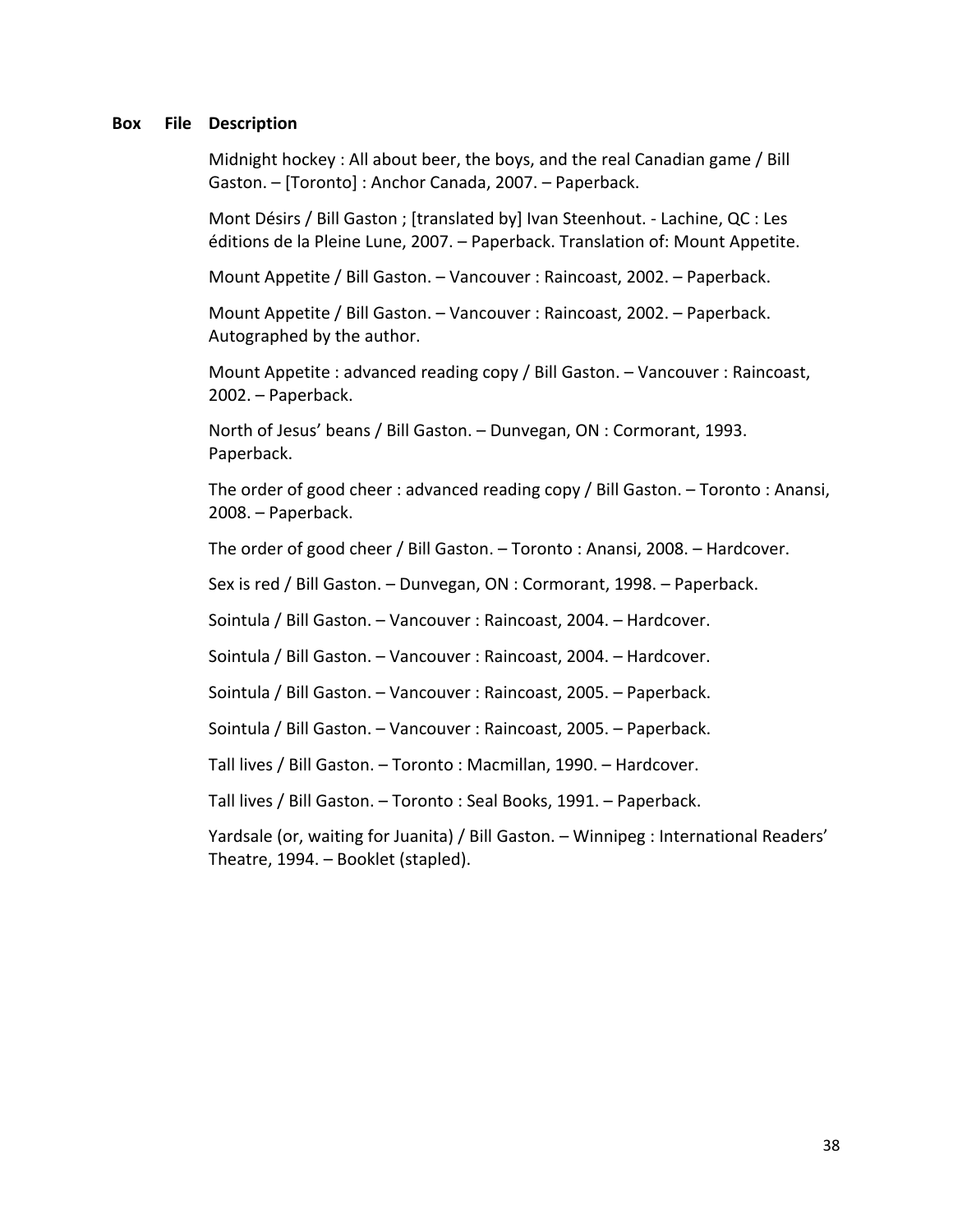## **Box inventory**

## Box 1

f.1 Correspondence with editors about works including Sointula, The Good Body, The Order of Good Cheer, Mount Appetite, and various poems. – [199-]-[200-]. – 1 cm of textual record.

*Note:* Title based on contents of file.

- f.2 Email Writing related correspondence with friends writers publishers, and editors concerning 'Sointula' book (mostly). – 1998-2006. – 3 cm of textual record (2 folders).
- f.3 Correspondence Wiersema, Lynn Henry Mount Appetite. 2001-2004. 0.3 cm of textual record.
- f.4 Letters to Gaston from editors regarding acceptance/rejection of work, or editorial recommendations. – 1981-1988. – 1 cm of textual record. *Note:* Title based on contents of file.
- f.5 Undated correspondence from editors (accept/reject letters) and friends. [198-]. 0.5 cm of textual record. *Note:* Title based on contents of file. Original file folder included.
- f.6 Book reviews and articles. [ca. 1985]-[199-?]. 0.2 cm of textual record. *Note:* Title based on contents of file.
- f.7 Pen and ink drawings by Gaston. [19-]. 11 drawings. *Note:* Title based on contents of file. Original file folder included.
- f.8 Ideas, Images Fiction.  $[19-]$ . 0.3 cm of textual record. Original file folder included.
- f.9 Teaching notes. [198-?]. 1.5 cm of textual record.
- f.10 Author photos. [198-?]. 1 black and white contact sheet, 4 black and white photos, 2 colour photos, and 7 strips of black and white negatives. *Note:* Title based on contents of file.
- f.11 Promotional articles.  $-$  1999-2005.  $-$  0.7 cm of textual record. *Note:* Title based on contents of file.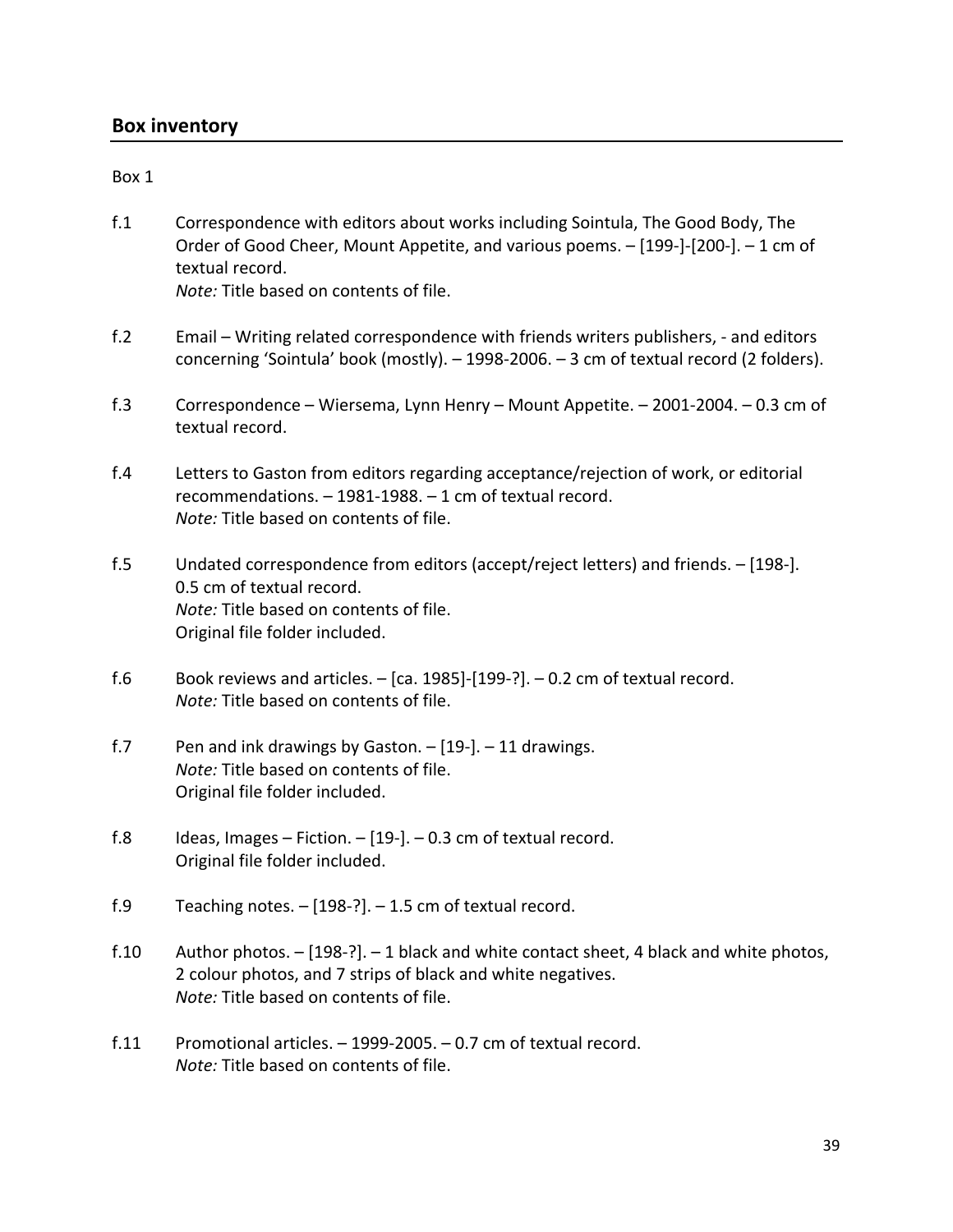f.12 Articles, reviews written by Gaston. – [ca. 1989-2002]. – 0.3 cm of textual record. *Note:* Title based on contents of file.

Box 2

- f.1 Reviews of Gaston. 1989-2005. 5.2 cm of textual record (3 folders). *Note:* Title based on contents of file.
- f.2 Daily News Reviews. 1990-1993. 0.5 cm of textual record.
- f.3 Reviews of TL + DCS.  $-$  1990-1995.  $-$  0.3 cm of textual record.
- f.4 Publishing Notes. [198-]. 0.2 cm of textual record.

## Box 3

- f.1 Big Animals.  $-$  [198-?].  $-$  0.4 cm of textual record.
- f.2 Fire Heaven drafts 1-6 (original title: Coming). [198-?]. 1.1 cm of textual record. *Note:* Title based on contents of file.
- f.3 Forest Path to Malcom's draft and photocopies, with photocopies of other Deep Cove Stories stories. – [198-?]. – 1.2 cm of textual record. *Note:* Title based on contents of file.
- f.4 Four Corners unpublished manuscript. [198-?]. 0.3 cm of textual record.
- f.5 The Good Body notes and miscellaneous. [199-?]. 0.6 cm of textual record. *Note:* Title based on contents of file.
- f.6 The Good Body drafts  $1-3. [199-?]$ . 2.8 cm of textual record. *Note:* Title based on contents of file.
- f.7 The Good Body draft 4.  $[199-?]$ . 1.8 cm of textual record. *Note:* Title based on contents of file.
- f.8 The Good Body drafts 5-7.  $[199-?]$ . 2.8 cm of textual record. *Note:* Title based on contents of file.

## Box 4

f.1 The Good Body – draft  $8. - [199-?]$ . – 3.3 cm of textual record (2 folders). *Note:* Title based on contents of file.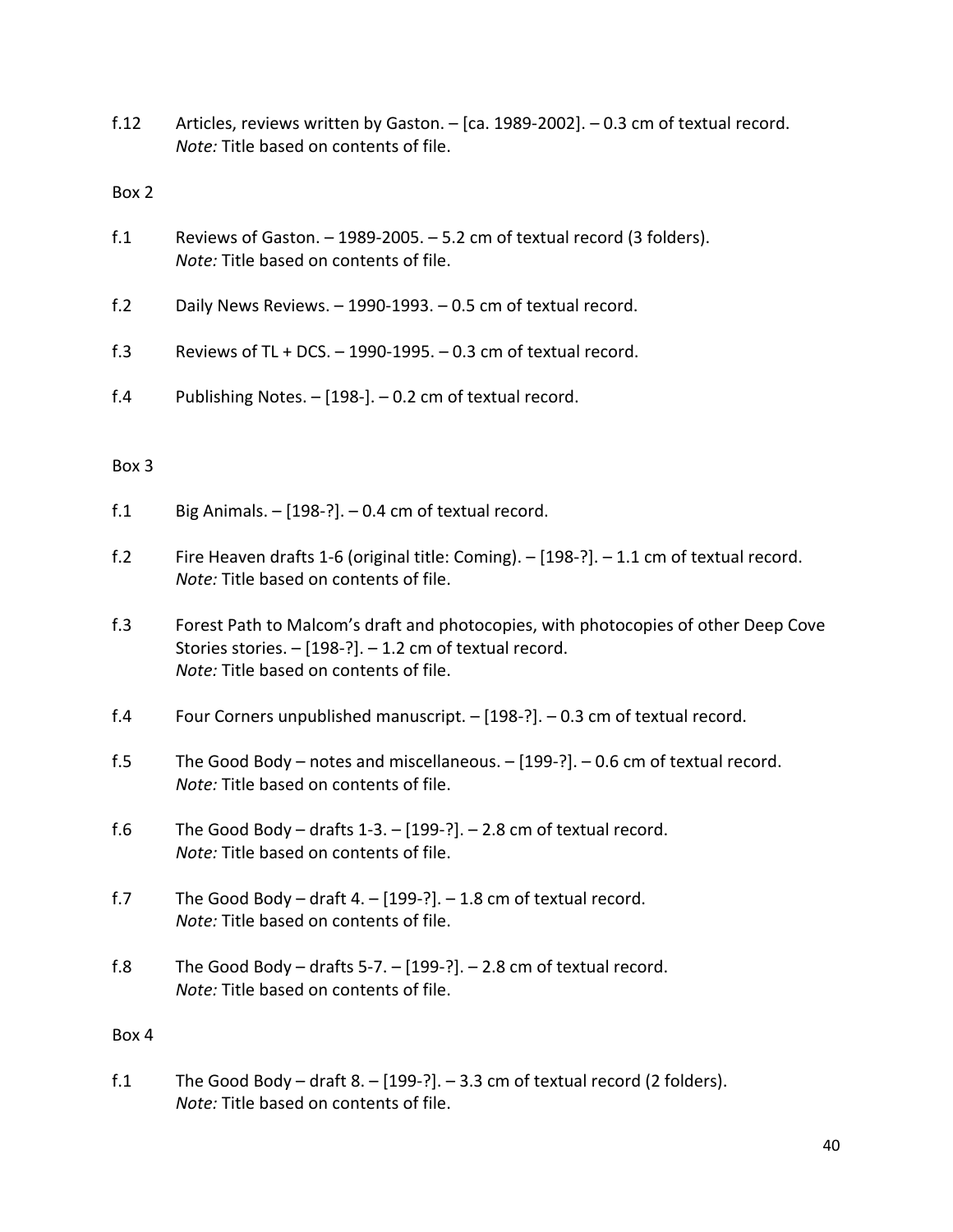- f.2 The Good Body drafts that begin at part 2 or later. [199-?]. 3.7 cm of textual record (2 folders). *Note:* Title based on contents of file.
- f.3 Only Angels Kill Hummingbirds drafts 1-9, annotations. [199-?]. 1.3 cm of textual record.
- f.4 Sex is Red (alt. title: The And) drafts and partials, 1-7; annotations. [199-?]. 1.3 cm of textual record. *Note:* Title based on contents of file.

- f.1 Three Incredible Stories About Eagles (six incredible drafts). [198-?]. 0.5 cm of textual record.
- f.2 The Walk six drafts, including one annotated copy of the published story. [199-?]. 0.8 cm of textual record. *Note:* Title based on contents of file.
- f.3 With Your Hand in Satan's Gleaming Guts 4 drafts. [198-?]. 0.6 cm of textual record. *Note:* Title based on contents of file.
- f.4 Work-in-Progress 8 drafts. [199-?]. 1.5 cm of textual record. *Note:* Title based on contents of file.
- f.5 The Hangover 6 drafts. [199-?]. 0.7 cm of textual record. *Note:* Title based on contents of file.
- f.6 Ethnic Cleansing (a play) notes, draft, and a clean copy. [199-?]. 0.5 cm of textual record. *Note:* Title based on contents of file.
- f.7 'S Pawn Shop (radio play) draft and clean copy. [199-?]. 0.2 cm of textual record. *Note:* Title based on contents of file.
- f.8 Cameraman prologue, 2-6. [199-?]. 4.5 cm of textual record (3 folders).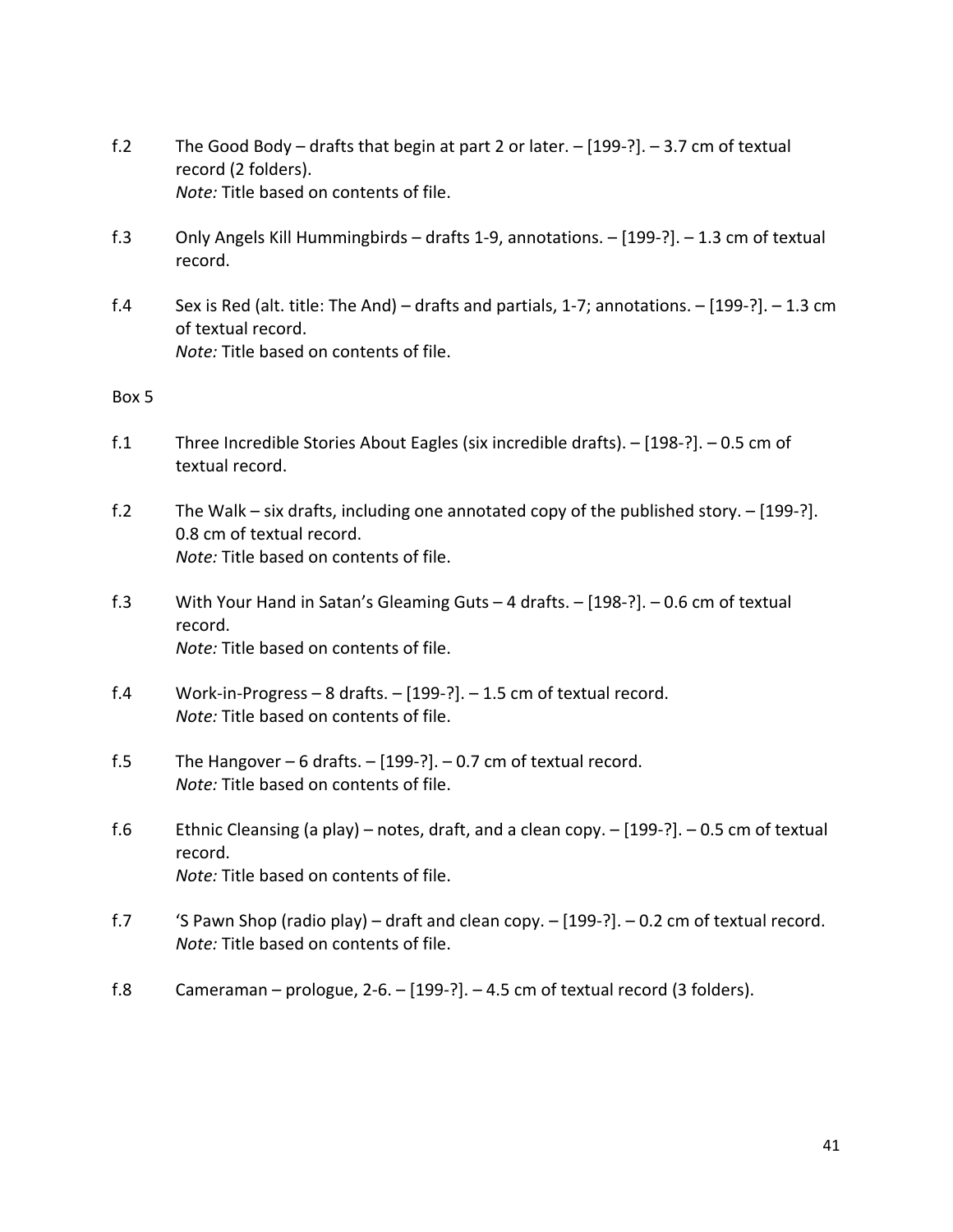- f.1 The Cameraman edited draft with editorial remarks. 2002. 4 cm of textual record (2 folders). *Note:* Title based on contents of file.
- f.2 Cameraman galleys. 2002. 5 cm of textual record (3 folders).
- f.3 The Angel's Share 6 copies, as well as pages from an unknown text. [199-?]. 1.2 cm of textual record. *Note:* Title based on contents of file.
- f.4 The Alcoholist miscellaneous drafts. [199-?]. 0.8 cm of textual record. *Note:* Title based on contents of file.

- f.1 Where it Comes From, Where it Goes 2 drafts and editorial remarks. 1999. 0.3 cm of textual record. *Note:* Title based on contents of file.
- f.2 The Little Addict That Could 5 drafts. [199-?]. 1 cm of textual record. *Note:* Title based on contents of file.
- f.3 The Bronze Miracle 2 copies. [199-?]. 0.4 cm of textual record. *Note:* Title based on contents of file.
- f.4 Comedian Tire 6 drafts and miscellaneous pages. [199-?]. 1 cm of textual record. *Note:* Title based on contents of file.
- f.5 Maria's Older Brother 3 copies and editorial remarks. [199-?]. 0.4 cm of textual record. *Note:* Title based on contents of file.
- f.6 My First Drunk miscellaneous drafts. [199-?]. 0.2 cm of textual record. *Note:* Title based on contents of file.
- f.7 The Pillow Mouse draft and notes. [198-?]. 0.3 cm of textual record. *Note:* Title based on contents of file.
- f.8 I Am Danielle Steele notes and 3 drafts. [199-?]. 1.4 cm of textual record. *Note:* Title based on contents of file.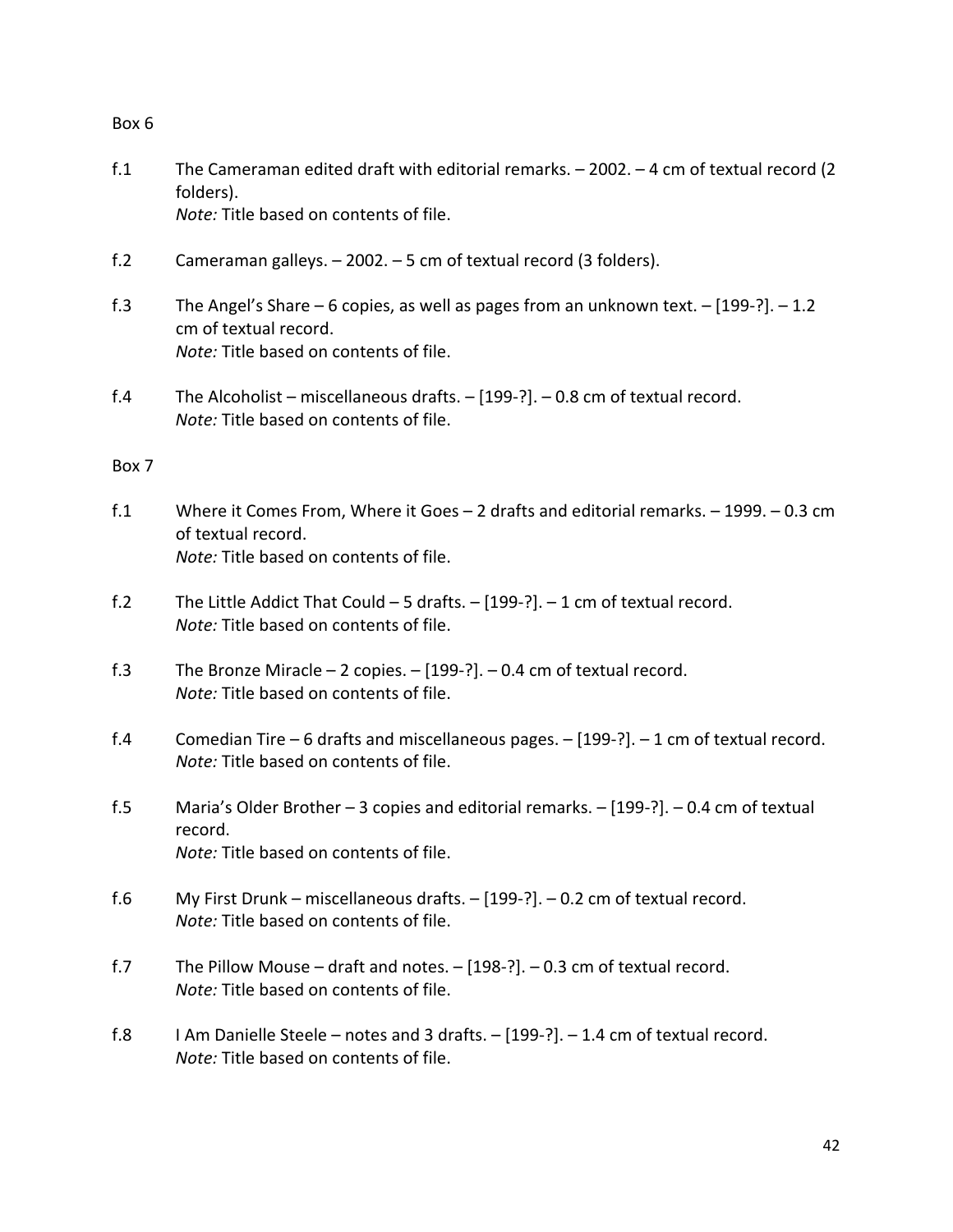- f.9 The Horton Syndrome notes and incomplete draft. [199-?]. 0.7 cm of textual record. *Note:* Title based on contents of file.
- f.10 Driving Under the Influence  $-6$  copies and 1 loose page.  $-$  [199-?].  $-0.6$  cm of textual record. *Note:* Title based on contents of file.
- f.11 New Brunswicker 1 copy.  $-[199-?]$ . 0.5 cm of textual record. *Note:* Title based on contents of file.
- f.12 Sitting Well with Hair on Fire miscellaneous drafts. [199-?]. 0.6 cm of textual record. *Note:* Title based on contents of file.

- f.1 Mount Appetite miscellaneous drafts. [200-?]. 3.2 cm of textual record (2 folders). *Note:* Title based on contents of file.
- f.2 Mount Appetite galleys and copy editing notes. 2002. 1.5 cm of textual record. *Note:* Title based on contents of file.
- f.3 Mount Appetite typeset galleys and letter from Raincoast Books' Lynn Henry. 2002. 1.8 cm of textual record. *Note:* Title based on contents of file.
- f.4 The Northern Cod 5 drafts, with letter of acceptance and editorial remarks. [1999]. 1.1 cm of textual record. *Note:* Title based on contents of file.
- f.5 Sex is Red partially formatted version from Cormorant Books. [199-?]. 2 cm of textual record. *Note:* Title based on contents of file.
- f.6 Strange Magnificent Honeymoon 2 drafts and a note. [198-?]. 0.5 cm of textual record. *Note:* Title based on contents of file.

## Box 9

f.1 Father Billion – first draft. – [199-?]. – 2.3 cm of textual record. *Note:* Title based on contents of file.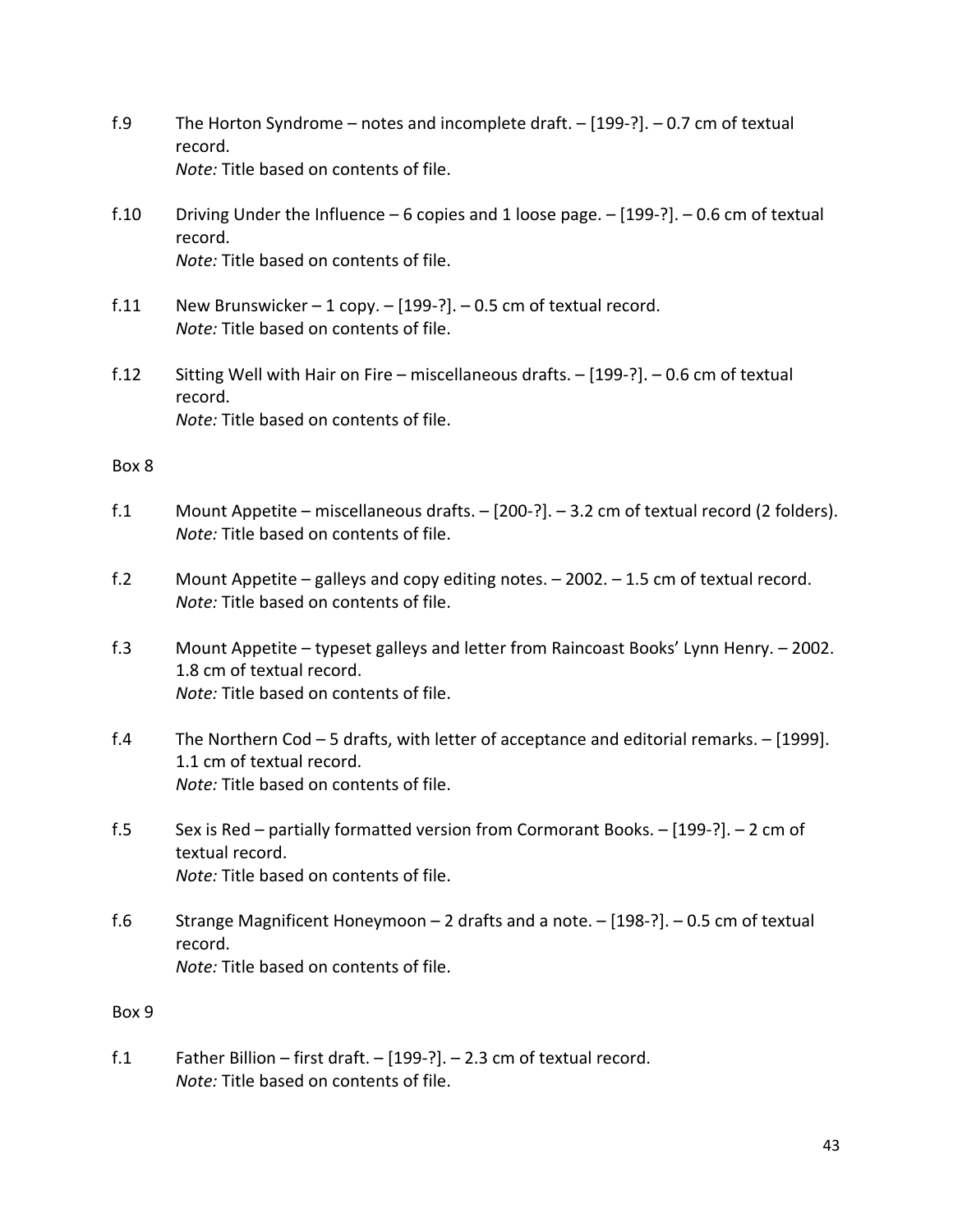- f.2 Father Billion second draft. [199-?]. 1.8 cm of textual record. *Note:* Title based on contents of file.
- f.3 Four Korners miscellaneous drafts. [199-?]. 0.8 cm of textual record. *Note:* Title based on contents of file.
- f.4 Horton Syndrome notes (play). [199-?]. 0.2 cm of textual record.
- f.5 Horton Syndrome play 1/3 assorted sections, with notes + annotations in original order. – [199-?]. – 2.4 cm of textual record.
- f.6 Horton Syndrome play 2/3 assorted sections with notes + annotations original order. – [199-?]. – 2.5 cm of textual record.

- f.1 Horton Syndrome play 3/3 assorted sections + scenes with notes original order retained. – 3 cm of textual record (2 folders).
- f.2 Mount Appetite play (screenplay?) : [miscellaneous drafts]. [200-?]. 1.6 cm of textual record.
- f.3 Notes for Tall Lives and Baab Beginnings. [198-?]. 0.4 cm of textual record. *Note:* Title based on file contents.
- f.4 Tall Lives draft of chapters 2-5 and notes. [198-?]. 3.4 cm of textual record (2 folders). *Note:* Title based on file contents.
- f.5 Photocopy of Tall Lives draft. [198-?]. 2.4 cm of textual record. *Note:* Title based on file contents.

- f.1 (Bellacombe?) book parts of manuscript, annotated + notes. [199-?]. 5 cm of textual record (3 folders).
- f.2 Yardsale play + rehearsal schedule. 1995. 3.4 cm of textual record (2 folders).
- f.3 Miscellaneous notes, journal, ideas, student paper. [19-]. 1.5 cm of textual record.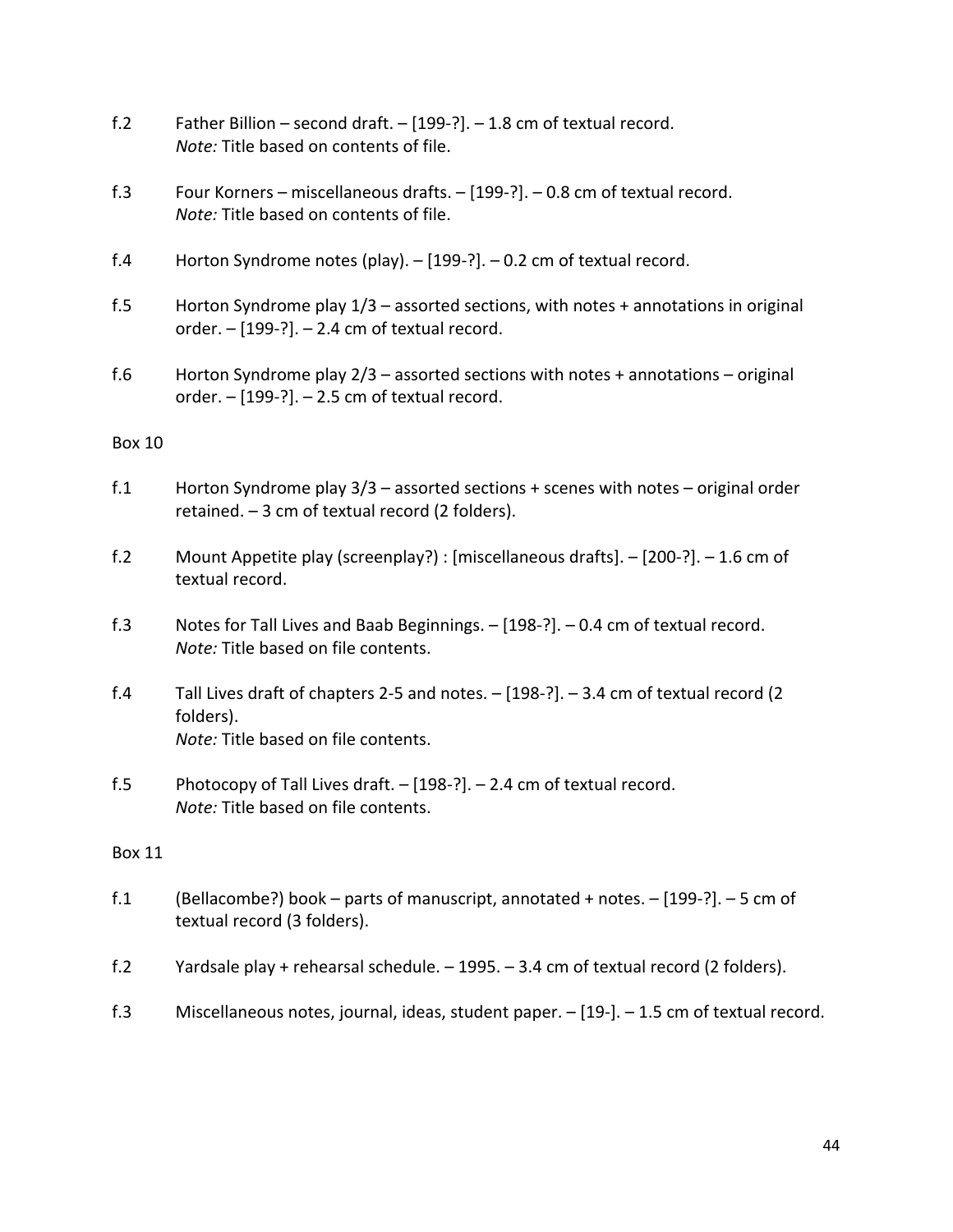- f.1 Yardsale drafts (1) original order apparently latest first. [199-]. 2.5 cm of textual record (2 folders).
- f.2 Yardsale (2) play original order from author. [199-?]. 3.4 cm of textual record (2 folders).
- f.3 Yardsale (3) play original order from author. [199-?]. 3 cm of textual record (2 folders).

Box 13

- f.1 Yardsale (4) play original order from author. [199-]. 2.5 cm of textual record (2 folders).
- f.2 Yardsale (5) play + notes original order from author. [199-]. 2 cm of textual record.
- f.3 Inviting blindness draft  $(H1?) [199-?] 1$  cm of textual record.
- f.4 Inviting blindness draft : 'New ms.' [199-?]. 1 cm of textual record.
- f.5 Inviting blindness galleys annotated. 1995. 1.2 cm of textual record.
- f.6 "Poetry not in inviting blindness" (author title). [199-?]. 0.6 cm of textual record.
- f.7 My First Time (story) 3 drafts.  $-$  [199-?]. 0.7 cm of textual record.
- f.8 Why the retarded are here on earth story. [199-?]. 0.2 cm of textual record.

- f.1 Wisdom (story) 8 drafts and notes. [199-?]. 1 cm of textual record. *Note:* Title based on file contents.
- f.2 North of Jesus' beans story drafts for book of that title. [199-?]. 3.5 cm of textual record (3 folders).
- f.3 New Brunswicker first script draft. [199-?]. 1.1 cm of textual record.
- f.4 Simon after 2 drafts story annot. [199-?]. 0.2 cm of textual record.
- f.5 Northern Cod 6 drafts annot. [199-?]. 1.2 cm of textual record.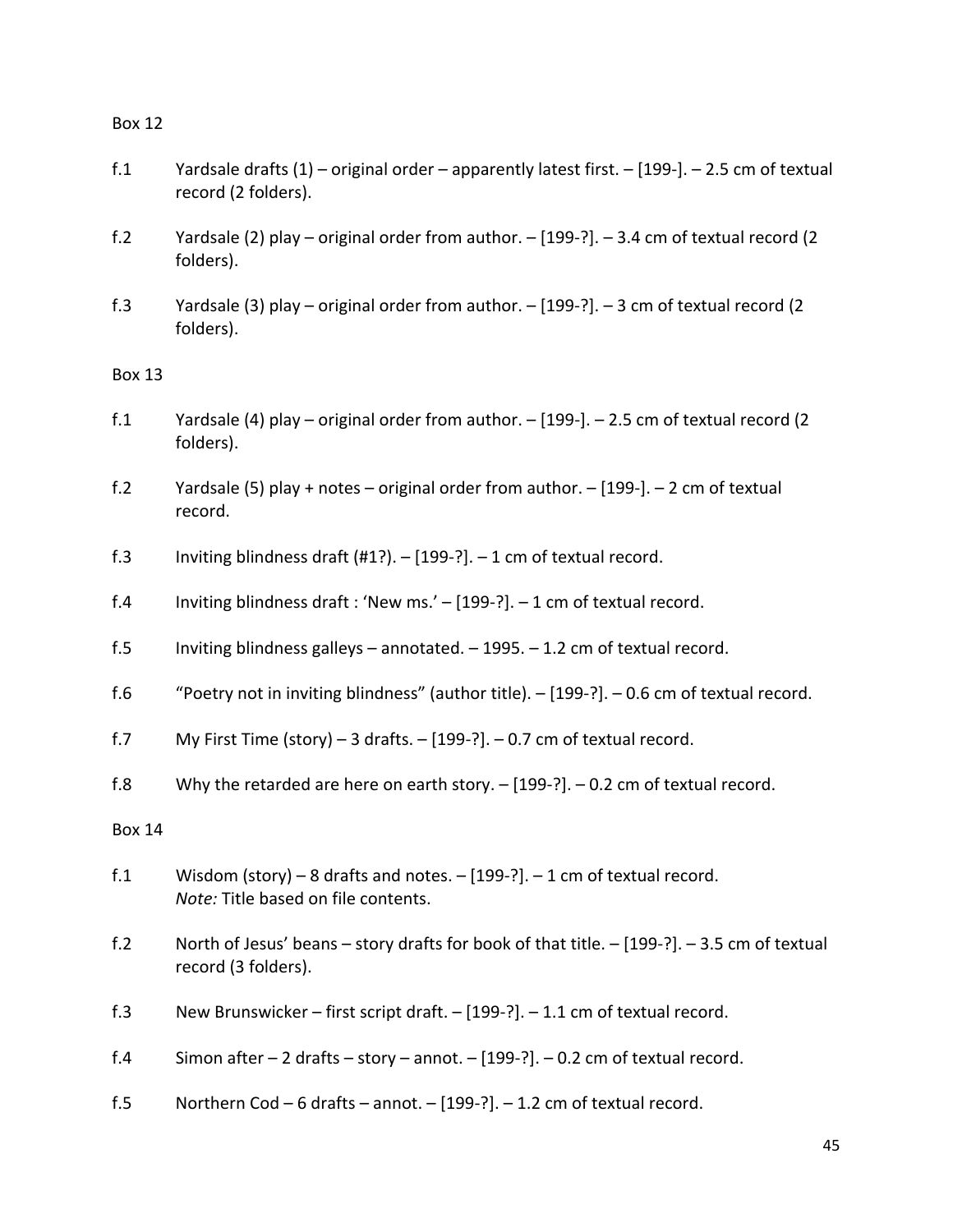- f.6 Sointula notes and correspondence.  $-$  [200-]. 0.4 cm of textual record. *Note:* Title based on file contents.
- f.7 Sointula notes and comments, including 20 pages of typed comments from author Jack Hodgins. – [200-]. – 0.4 cm of textual record. *Note:* Title based on file contents.

f.1 Sointula – drafts.  $-$  [200-]. – 33 cm of textual record (19 folders). *Note:* Title based on file contents.

## Box 16

- f.1 Sointula pages in hand.  $-$  [200-].  $-$  0.1 cm of textual record.
- f.2 Sointula notes, draft. [200-]. 1 cm of textual record.
- f.3 Sointula drafts.  $-$  [200-]. 30 cm of textual record (14 folders). *Note:* Title based on file contents.
- f.4 Bill Stenson notes on Sointula. [200-]. 0.1 cm of textual record.
- f.5 Sointula galleys.  $-2004. 5$  cm of textual record (3 folders). *Note:* Title based on file contents.

- f.1 Certification of degree. 1981. 0.1 cm of textual record. *Note:* Title based on file contents.
- f.2 Ethnic Cleansing. notes + 3 drafts. [199-?]. 0.8 cm of textual record.
- f.3 Eve's Father TV. [199-]. 1.2 cm of textual record.
- f.4 Saving Eve's Father 1/2 hour TV script. [199-?]. 0.3 cm of textual record.
- f.5 Forest path (story) (Mount Appetite story?). [200-?]. 0.2 cm of textual record.
- f.6 The Green house drafts.  $-$  [199-?].  $-$  0.5 cm of textual record.
- f.7 The Horton Syndrome a 2 act play by Bill Gaston. [199-?]. 1.5 cm of textual record. *Note:* Title based on file contents.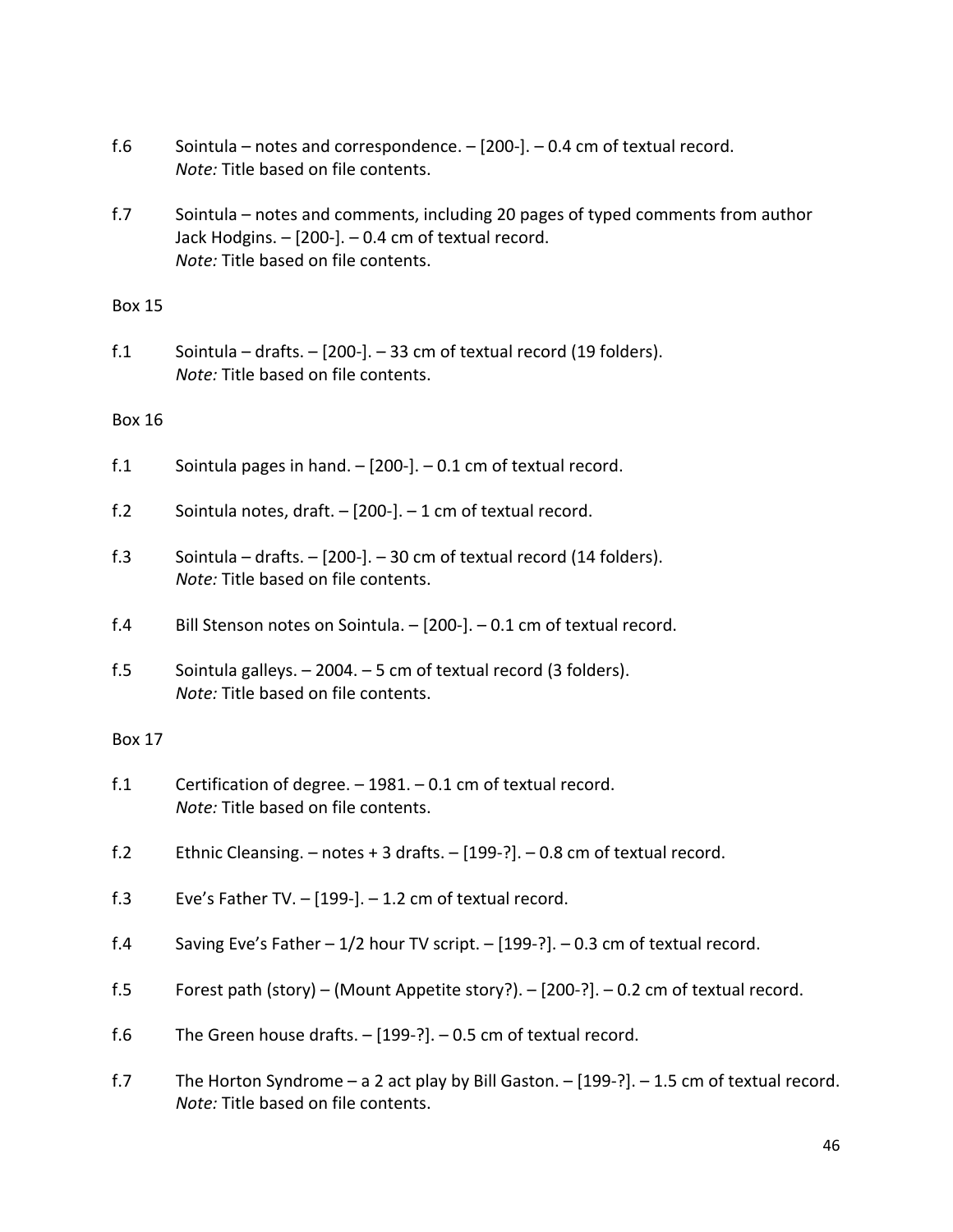- f.8 Danielle Steel. [199-?]. 1.5 cm of textual record.
- f.9 I am Danielle Steel. notes + drafts. [199-?]. 1.7 cm of textual record.
- f.10 Mount Appetite a one act play.  $-$  [199-?]. 0.4 cm of textual record.
- f.11 Tulku unpublished.  $-$  [199-?].  $-$  0.2 cm of textual record.
- f.12 The New Brunswicker  $-1/2$  hour TV script.  $-$  [199-?].  $-0.4$  cm of textual record.

- f.1 Cameraman Notes. [199-?]. 0.3 cm of textual record.
- f.2 Cameraman prologue 6. [199-?]. 0.4 cm of textual record.
- f.3 Cameraman prologue 5. [199-?]. 0.7 cm of textual record.
- f.4 Cameraman prologue 4. [199-?]. 1.5 cm of textual record.
- f.5 Cameraman prologue 3. [199-?]. 0.7 cm of textual record.
- f.6 Cameraman prologue  $1 + 2$  (unnumbered, 'one,' #2 #1 original order in box).  $-$  [199-?]. 0.4 cm of textual record.
- f.7 Cameraman prologue (unnumbered) (found between ch.  $12 + 13$ ).  $-$  [199-?].  $-$  0.2 cm of textual record.
- f.8 The Cameraman ch.  $1 + -$  [199-?].  $-$  0.6 cm of textual record.
- f.9 The Cameraman ch.  $2 + -$  [199-?].  $-0.5$  cm of textual record.
- f.10 The Cameraman ch.  $3 + -199 -$ ?. 0.7 cm of textual record.
- f.11 The Cameraman ch.  $4 + -$  [199-?].  $-0.4$  cm of textual record.
- f.12 The Cameraman ch.  $5 + -$  [199-?].  $-3.4$  cm of textual record (2 folders).
- f.13 The Cameraman ch.  $6 + -$  [199-?]. 0.4 cm of textual record.
- f.14 Cameraman Ch. 7. [199-?]. 1.4 cm of textual record.
- f.15 Cameraman Ch. 8. [199-?]. 0.7 cm of textual record.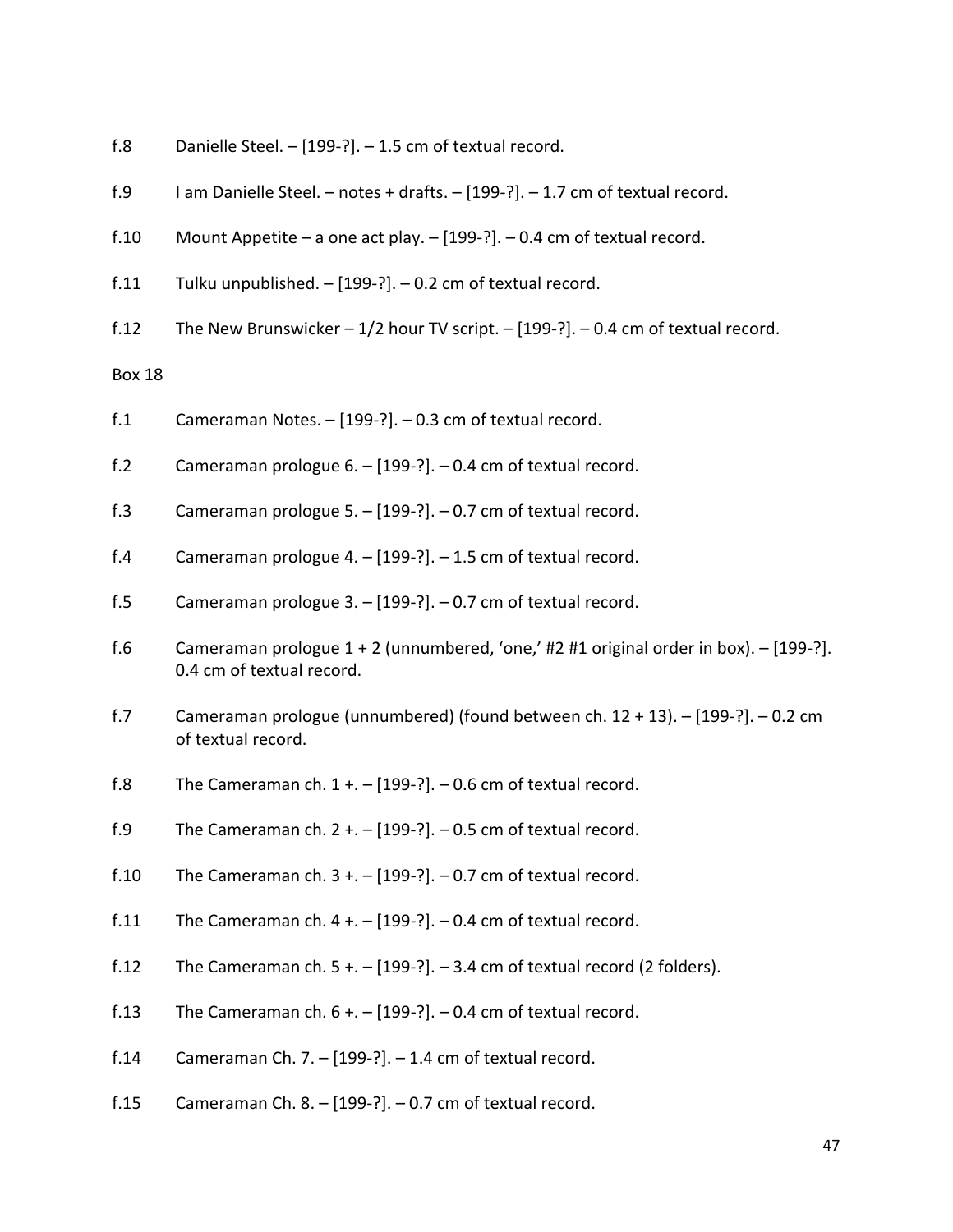- f.16 Cameraman Ch. 9.  $-$  [199-?].  $-$  0.5 cm of textual record.
- f.17 Cameraman Ch. 9 (a).  $-$  [199-?].  $-$  1.3 cm of textual record.
- f.18 Cameraman Ch. 9 (b).  $-$  [199-?].  $-$  0.3 cm of textual record.
- f.19 The Cameraman Ch.  $10 + -1$  [199-?].  $-0.7$  cm of textual record.
- f.20 Cameraman Ch. 11 orig. order. [199-?]. 0.7 cm of textual record.
- f.21 Cameraman ch. 11 (a) orig. order.  $-$  [199-?].  $-$  0.6 cm of textual record.
- f.22 Cameraman ch.  $12. [199-?]$ .  $0.5$  cm of textual record.
- f.23 Cameraman ch. 12 (a). [199-?]. 0.3 cm of textual record.
- f.24 Cameraman ch. 13 (3 drafts). [199-?]. 0.5 cm of textual record.
- f.25 The Cameraman Ch.  $14 + -$  [199-?].  $-1.2$  cm of textual record.
- f.26 Cameraman Ch.  $15 2$  pieces (notes(?) + draft).  $-0.7$  cm of textual record.
- f.27 Cameraman Ch.  $7 4$  drafts.  $-$  [199-?].  $-0.3$  cm of textual record.
- f.28 Cameraman ch.  $19 1$  draft.  $-$  [199-?].  $-0.6$  cm of textual record.
- f.29 Cameraman ch.  $20 3$  drafts.  $-$  [199-?].  $-0.6$  cm of textual record.
- f.30 The Cameraman Random excerpts 'final place in chapters unknown' (original order in box).  $-$  [199-?].  $-$  2.2 cm of textual record.

- f.1 Bella Combe Journal incomplete draft. [199-?]. 1.8 cm of textual record. *Note:* Title based on file contents.
- f.2 Bella Combe Journal draft p. 3-365. [199-?]. 4 cm of textual record (2 folders).
- f.3 Bella Combe Journal (Dear Annie) draft p. 1-545 + t.p. [199-?]. 6 cm of textual record (3 folders).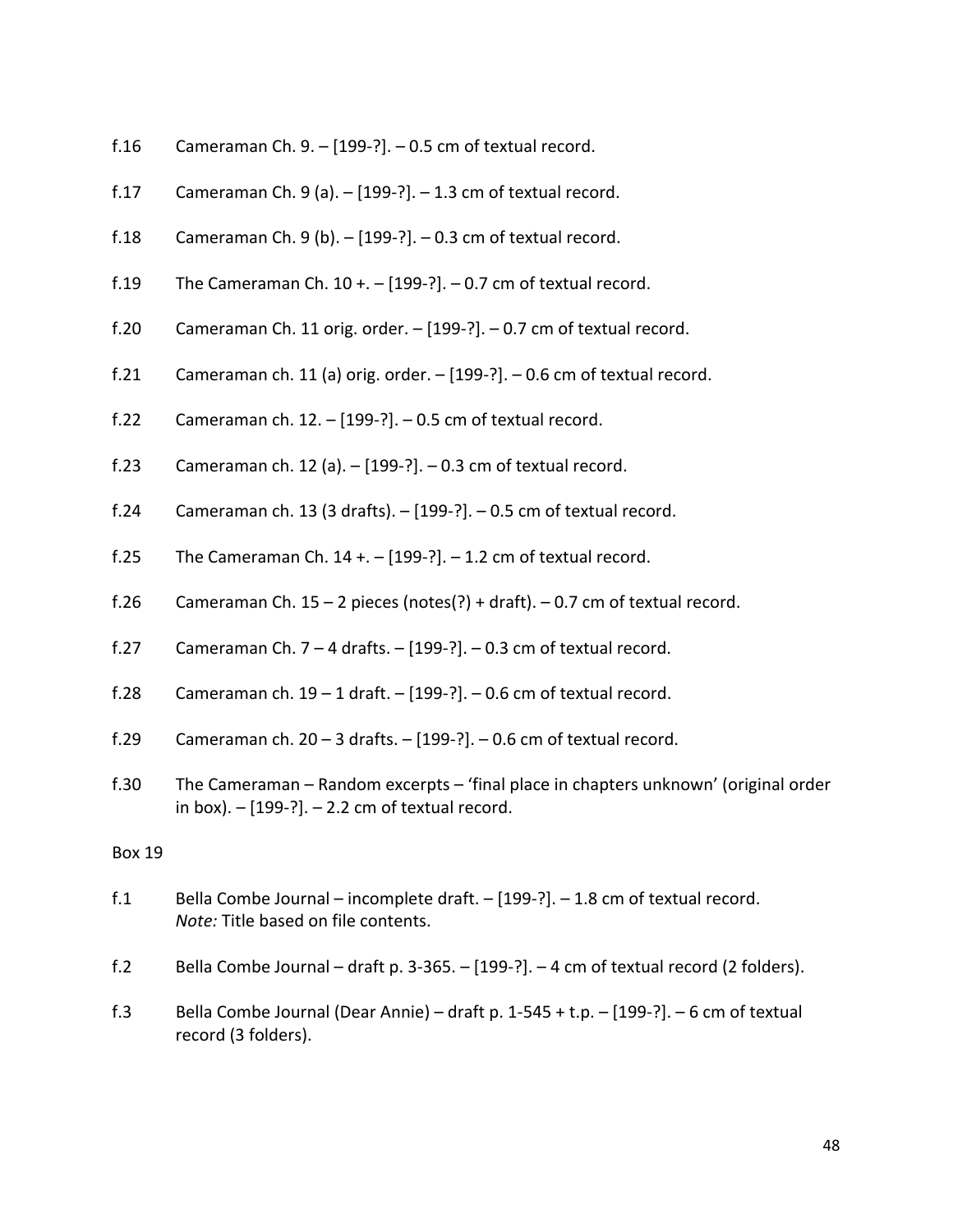| f.1             | Bella Combe Journal - p. 28-214. - [199-?]. - 1.8 cm of textual record.                                                                                            |
|-----------------|--------------------------------------------------------------------------------------------------------------------------------------------------------------------|
| f.2             | Bella Combe Journal draft p. 263-349. - [199-?]. - 1 cm of textual record.                                                                                         |
| f.3             | Bella Combe Journal - p. 387-428. - [199-?]. - 0.6 cm of textual record.                                                                                           |
| f.4             | Bella Combe Journal - draft fragment p. 472-545. - [199-?]. - 1 cm of textual record.                                                                              |
| f.5             | Father Billion a novel - draft p. 2-408. $-$ [199-?]. $-$ 5.1 cm of textual record (3 folders).                                                                    |
| f.6             | Father Billion ch 1-7 - draft with editorial comments, correspondence + G. notes. -<br>1998. - 2.3 cm of textual record.                                           |
| <b>Box 21</b>   |                                                                                                                                                                    |
| f.1             | Father Billion draft with editorial + letter. - [199-?]. - 4.6 cm of textual record (2<br>folders).                                                                |
| f.2             | Good Body - editorial information. - 1999. - 2.3 cm of textual record.                                                                                             |
| f.3             | The Good Body. Clean draft p. $1-333. - [199-]$ . $-3.8$ cm of textual record (2 folders).                                                                         |
| f.4             | Sointula Released in Paperback - news release. - 2006. - 0.1 cm of textual record.<br>Note: Title based on file contents.                                          |
| f.5             | Reading by Fiction Writer Bill Gaston in Special Collections - flyer. - 2007. - 0.1 cm of<br>textual record.<br>Note: Title based on file contents.                |
| f.6             | List of books included in collection. $-$ [2006]. $-$ 0.1 cm of textual record.<br>Note: Title based on file contents.                                             |
| f.7             | Photocopies of miscellaneous stories from Deep Cove Stories and Capilano Review.<br>$[199-?]$ . - 0.9 cm of textual record.<br>Note: Title based on file contents. |
| f.8             | Books in Canada Vol. 33, No. 8. $-$ 2004. $-$ 1.1 cm of textual record.<br>Note: Title based on file contents.                                                     |
| <b>Box 22</b>   |                                                                                                                                                                    |
| f <sub>.1</sub> | Reading Copies. $-2007. -1.2$ cm of textual record.                                                                                                                |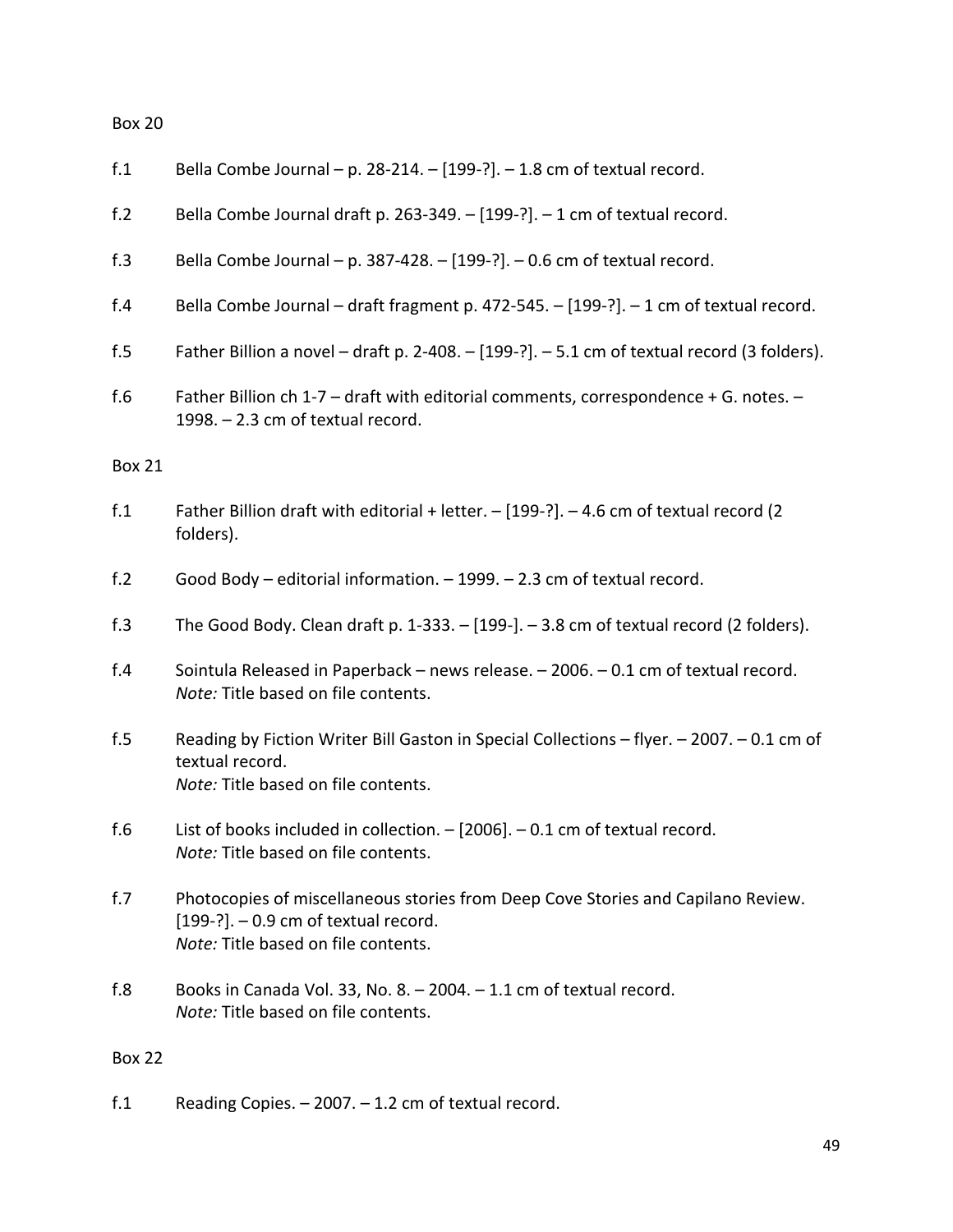| f.2           | Copy of edits on page-proofs. Gargoyles. - 2006. - 3.1 cm of textual record (2 folders).                                                                   |
|---------------|------------------------------------------------------------------------------------------------------------------------------------------------------------|
| f.3           | The Gods Take Off Their Shirts - drafts. $-$ [200-?]. $-$ 1 cm of textual record.<br>Note: Title based on file contents.                                   |
| f.4           | The Night Window - drafts. $-$ [200-?]. $-$ 2.2 cm of textual record.<br>Note: Title based on file contents.                                               |
| f.5           | Forms in Winter – drafts. $-$ [200-?]. $-$ 0.3 cm of textual record.<br>Note: Title based on file contents.                                                |
| f.6           | The Beast Waters His Garden of a Summer's Eve $-$ drafts. $-$ [200-?]. $-$ 0.9 cm of textual<br>record.<br>Note: Title based on file contents.             |
| f.7           | Freedom $-$ drafts. $-$ [200-?]. $-$ 1.6 cm of textual record.<br>Note: Title based on file contents.                                                      |
| <b>Box 23</b> |                                                                                                                                                            |
| f.1           | Point No Point – drafts. – [200-?]. – 3.9 cm of textual record (2 folders).<br>Note: Title based on file contents.                                         |
| f.2           | The Kite Trick $-$ drafts. $-$ [200-]. $-$ 2 cm of textual record.<br>Note: Title based on file contents.                                                  |
| f.3           | Honouring Honey $-$ drafts. $-$ [200-?]. $-$ 2 cm of textual record.<br>Note: Title based on file contents.                                                |
| f.4           | Forms in Winter - drafts (2). - [200-?]. - 0.7 cm of textual record.<br>Note: Title based on file contents.                                                |
| f.5           | Gargoyles – drafts. – [200-?]. – 4 cm of textual record (2 folders).<br>Note: Title based on file contents.                                                |
| <b>Box 24</b> |                                                                                                                                                            |
| f.1           | Editorial + other email correspondence, circa Midnight Hockey, Gargoyles, Order of<br>Good Cheer. $-$ 2002-2007. $-$ 5.7 cm of textual record (3 folders). |
| f.2           | Gargoyle Drawings (originals, copies). $-$ [200-?]. $-$ 64 drawings and photocopies of<br>drawings.                                                        |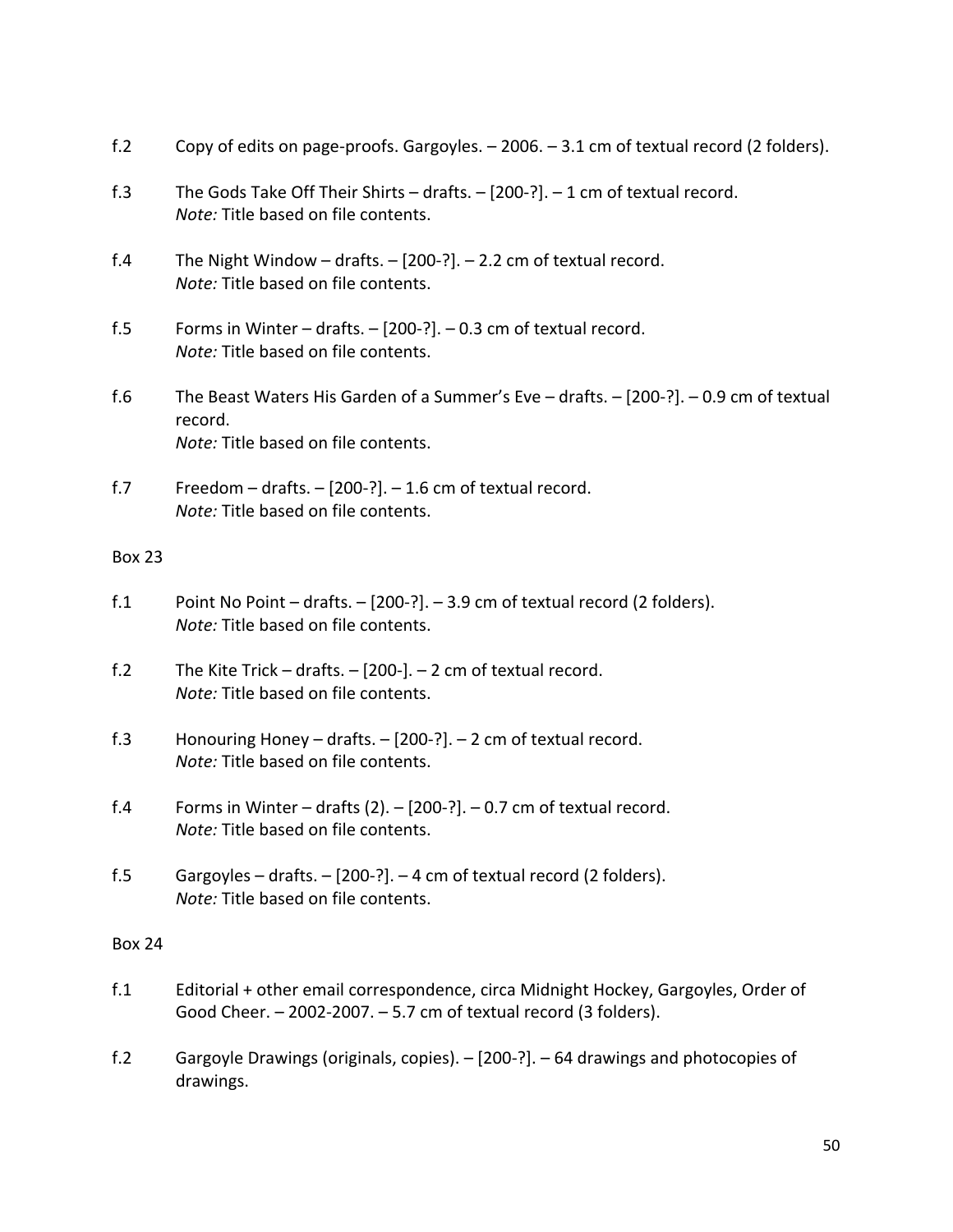- f.3 Midnight Hockey reviews. 2006-2008. 0.4 cm of textual records. *Note:* Title based on file contents.
- f.4 Editorial letter from Doubleday Canada. [2006?]. 0.1 cm of textual record. *Note:* Title based on file contents.
- f.5 Will Ferguson's introduction to Midnight Hockey draft. [2006?]. 0.2 cm of textual record. *Note:* Title based on file contents.
- f.6 Forms in Winter draft.  $-$  [200-?].  $-$  0.3 cm of textual record. *Note:* Title based on file contents.
- f.7 Letter to editor from Gaston regarding Midnight Hockey. [2006?]. 0.2 cm of textual record. *Note:* Title based on file contents.
- f.8 Notes for Midnight Hockey. [2004?]. 0.3 cm of textual record. *Note:* Title based on file contents.
- f.9 Miscellaneous email correspondence. 2006. 0.1 cm of textual record. *Note:* Title based on file contents.
- f.10 Victoria Finishing Stars team photo. 2005. 1 colour photo. *Note:* Title based on file contents.
- f.11 Notes on Midnight Hockey. [2006?]. 0.2 cm of textual record. *Note:* Title based on file contents.
- f.12 Correspondence regarding Midnight Hockey. 2006. 0.3 cm of textual record. *Note:* Title based on file contents.
- f.13 Editorial letter regarding changes to Midnight Hockey. 2006. 0.2 cm of textual record. *Note:* Title based on file contents.
- f.14 Midnight Hockey draft.  $-$  [200-?]. 3.1 cm of textual record (2 folders). *Note:* Title based on file contents.

f.1 Midnight Hockey – draft. – [200-?]. – 3.8 cm of textual record (2 folders). *Note:* Title based on file contents.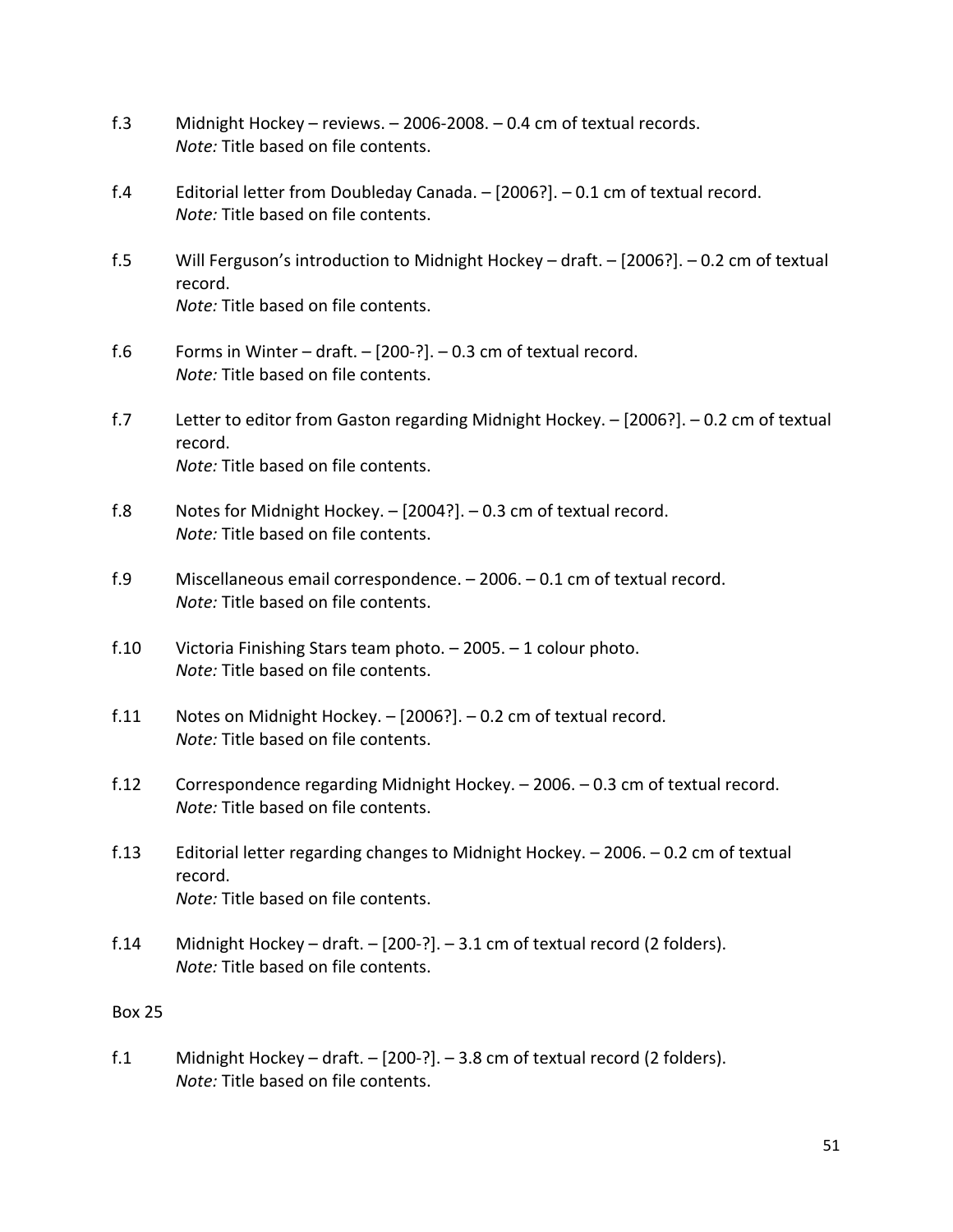- f.2 Forms in Winter draft. [200-?]. 0.3 cm of textual record. *Note:* Title based on file contents.
- f.3 Midnight Hockey draft section. [200-?]. 3.3 cm of textual record (2 folders). *Note:* Title based on file contents.
- f.4 Midnight Hockey various sections. [200-?]. 3 cm of textual record (2 folders). *Note:* Title based on file contents.

- f.1 Midnight Hockey galleys section. 2006. 0.7 cm of textual record. *Note:* Title based on file contents.
- f.2 Midnight Hockey first section draft. [200-?]. 0.6 cm of textual record. *Note:* Title based on file contents.
- f.3 Midnight Hockey This Season So Far: October draft. [200-?]. 0.9 cm of textual record. *Note:* Title based on file contents.
- f.4 Midnight Hockey This Season So Far: November draft. [200-?]. 0.8 cm of textual record. *Note:* Title based on file contents.
- f.5 Midnight Hockey This Season So Far: December draft. [200-?]. 0.9 cm of textual record. *Note:* Title based on file contents.
- f.6 Midnight Hockey This Season So Far: January draft. [200-?]. 0.9 cm of textual record. *Note:* Title based on file contents.
- f.7 Midnight Hockey This Season So Far: February draft. [200-?]. 0.8 cm of textual record. *Note:* Title based on file contents.
- f.8 Midnight Hockey This Season So Far: March draft. [200-?]. 1 cm of textual record. *Note:* Title based on file contents.
- f.9 Midnight Hockey Oldtimers Who Happen to Be Women draft. [200-?]. 0.1 cm of textual record. *Note:* Title based on file contents.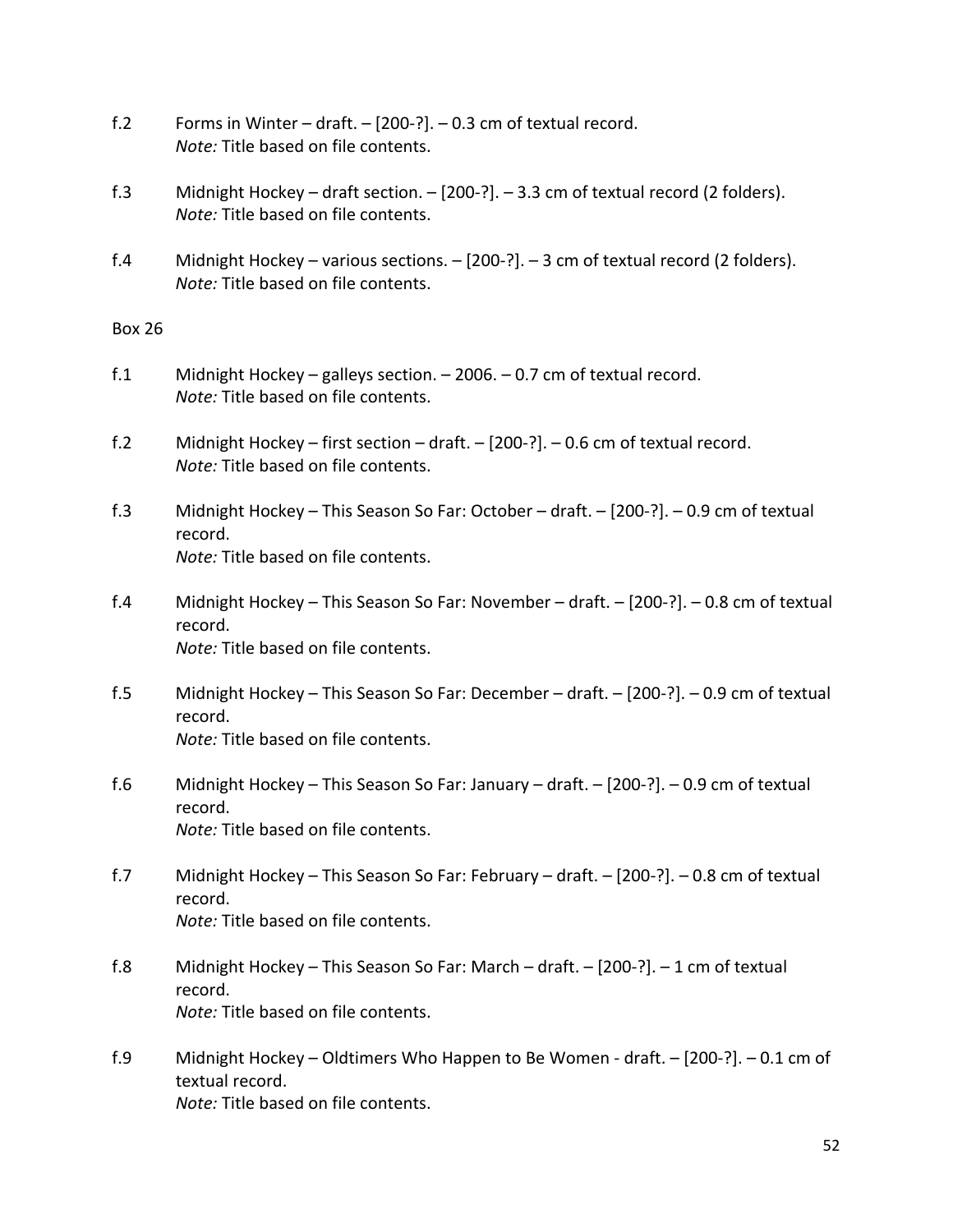- f.10 Midnight Hockey The Season So Far: April draft. [200-?]. 0.2 cm of textual record. *Note:* Title based on file contents.
- f.11 Point No Point draft.  $-$  [200-?]. 0.4 cm of textual record. *Note:* Title based on file contents.
- f.12 A Work-in-Progress draft. [200-?]. 0.4 cm of textual record. *Note:* Title based on file contents.
- f.13 It's My New MONSTER Computer. [199-?]. 0.1 cm of textual record. *Note:* Title based on file contents.
- f.14 Midnight Hockey galleys. 2006. 2.2 cm of textual record. *Note:* Title based on file contents.
- f.15 Email regarding intro to Midnight Hockey. 2006. 0.2 cm of textual record. *Note:* Title based on file contents.
- f.16 Midnight Hockey Another Close Personal Encounter with an NHL Star drafts.  $[200-?]$ . – 0.2 cm of textual record. *Note:* Title based on file contents.
- f.17 Notes and correspondence for Midnight Hockey. 2005-2006. 0.4 cm of textual record. *Note:* Title based on file contents.
- f.18 Midnight Hockey various sections draft. [200-?]. 2.4 cm of textual record. *Note:* Title based on file contents.

- f.1 Notes and correspondence for Midnight Hockey. 2005. 0.4 cm of textual record. *Note:* Title based on file contents.
- f.2 Midnight Hockey drafts of various sections. [200-?]. 6.6 cm of textual record (3 folders). *Note:* Title based on file contents.

## Box 28

f.1 Midnight Hockey – draft. – [200-?]. – 4 cm of textual record (2 folders). *Note:* Title based on file contents.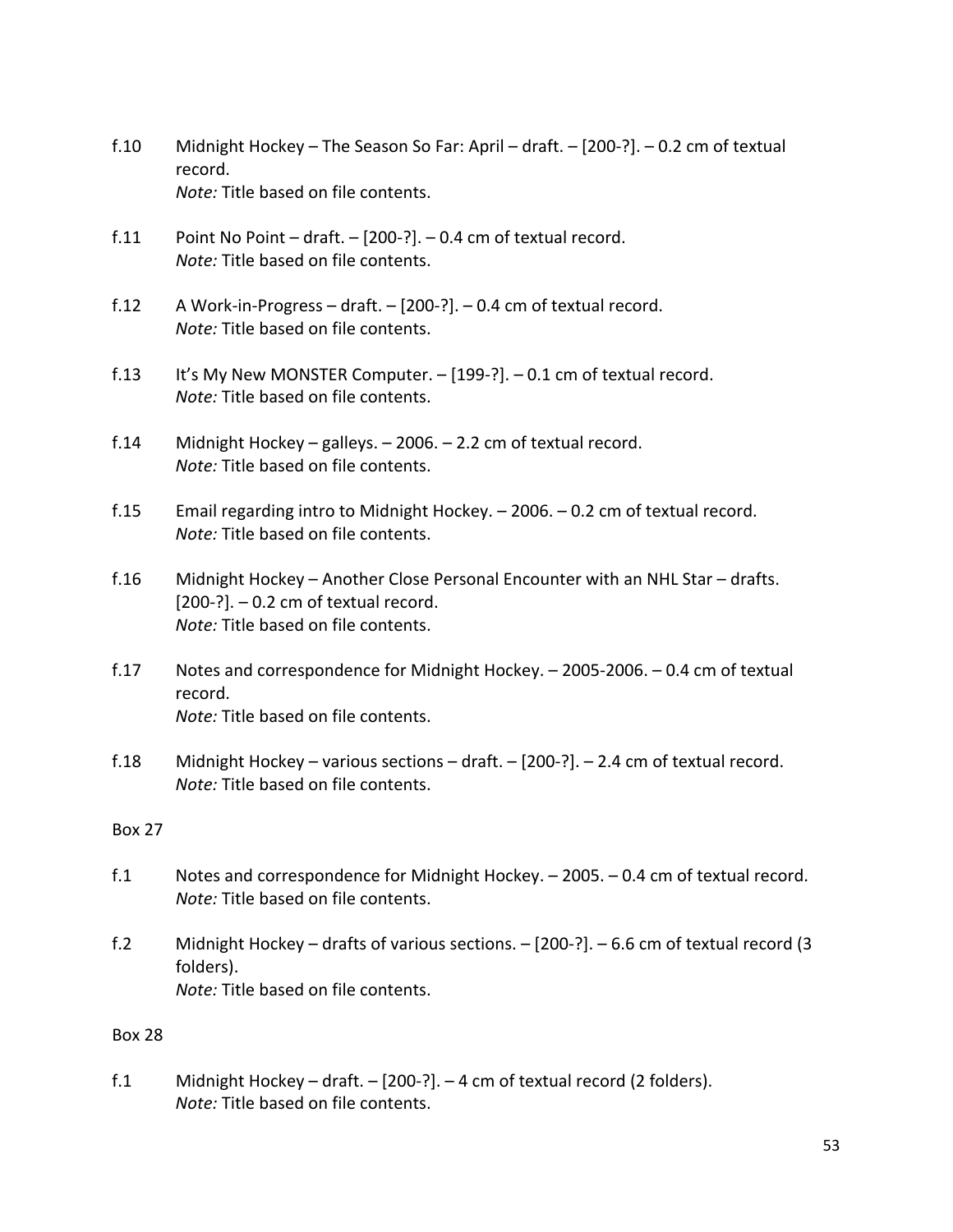- f.2 International Festival of Authors Nametag. 2006. 1 nametag. *Note:* Title based on file contents.
- f.3 Emails regarding Gargoyles. 2006. 0.2 cm of textual record. *Note:* Title based on file contents.
- f.4 Emails regarding UBC Creative Writing department. 2006. 0.2 cm of textual record. *Note:* Title based on file contents.
- f.5 Printout of Polish cover of The Cameraman. 2006. 0.1 cm of textual record. *Note:* Title based on file contents.
- f.6 Victoria Times Colonist, Section A. Oct. 17, 2006. 0.4 cm of textual record. *Note:* Title based on file contents.
- f.7 Vancouver Sun, Section C. Oct. 17, 2006. 0.4 cm of textual record. *Note:* Title based on file contents.
- f.8 City of Victoria Media Release : Gargoyles Wins 4th Annual Butler Book Prize. Oct. 18, 2007. – 0.1 cm of textual record. *Note:* Title based on file contents.
- f.9 Letter from Gordon Campbell. Oct. 22, 2007. 0.1 cm of textual record. *Note:* Title based on file contents.
- f.10 Postcard of Prince Rupert, BC. [200-?]. 1 postcard. *Note:* Title based on file contents.
- f.11 North Pacific Historic Fishing Village brochure. [200-?]. 0.1 cm of textual record. *Note:* Title based on file contents.
- f.12 Outer Coast Seaweeds flyer. [200-?]. 0.1 cm of textual record. *Note:* Title based on file contents.
- f.13 The Pacific Rim Review of Books, issue 4. 2006. 0.5 cm of textual record. *Note:* Title based on file contents.
- f.14 Northern British Columbia 2006 Travel Guide. 2006. 0.6 cm of textual record. *Note:* Title based on file contents.
- f.15 Prince Rupert visitor map and guide. 2005. 0.1 cm of textual record. *Note:* Title based on file contents.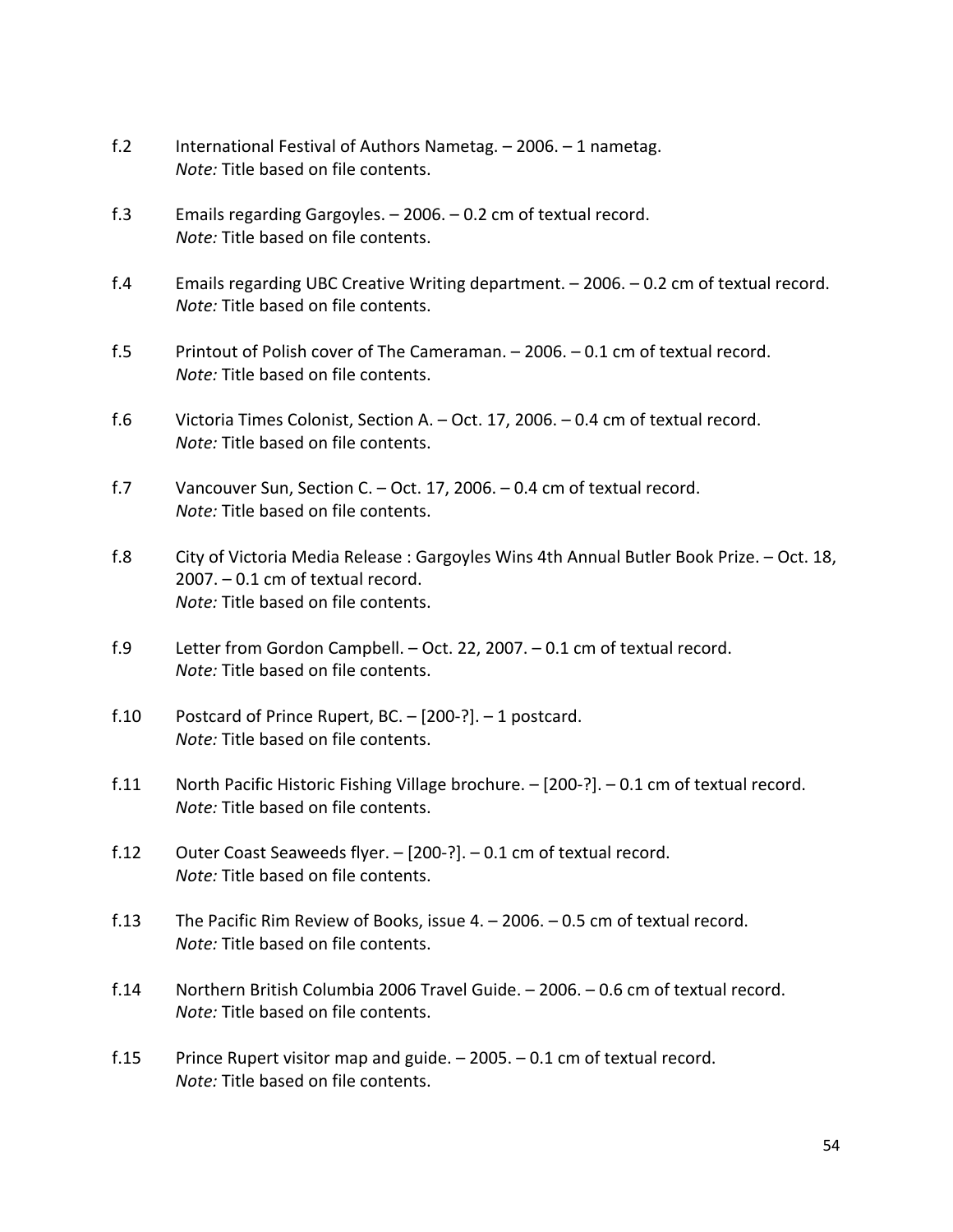- f.16 Poster for French translation of Mount Appetite. [2007]. 1 poster. *Note:* Title based on file contents.
- f.17 Le libraire, number 40. 2007. 0.4 cm of textual record. *Note:* Title based on file contents.
- f.18 Invitations and menu for the British Columbia Book Prizes gala. 2007. 0.2 cm of textual records. *Note:* Title based on file contents.
- f.19 List of nominees for the Victoria Butler Book Prize 2007. 2007. 0.1 cm of textual record. *Note:* Title based on file contents.
- f.20 Note from Editions de la pleine lune (Quebec publisher). [200-]. 0.1 cm of textual record. *Note:* Title based on file contents.
- f.21 National Book and Magazine Festival program. 2007. 0.3 cm of textual record. *Note:* Title based on file contents.
- f.22 Press clippings about Gargoyles. 2007. 0.1 cm of textual record. *Note:* Title based on file contents.
- f.23 Miscellaneous notes. [200-?]. 0.2 cm of textual record. *Note:* Title based on file contents.
- f.24 Various records relating to Victoria Butler Book Prize. 2007. 0.3 cm of textual record. *Note:* Title based on file contents.

- f.1 University of Victoria Bookstore brochure. 2006. 0.2 cm of textual record. *Note:* Title based on file contents.
- f.2 Flyers for meditation training. 2007. 0.2 cm of textual record. *Note:* Title based on file contents.
- f.3 Letter from Pat Skinner. 2007. 0.1 cm of textual record. *Note:* Title based on file contents.
- f.4 Honouring Honey printout. [200-]. 0.3 cm of textual record. *Note:* Title based on file contents.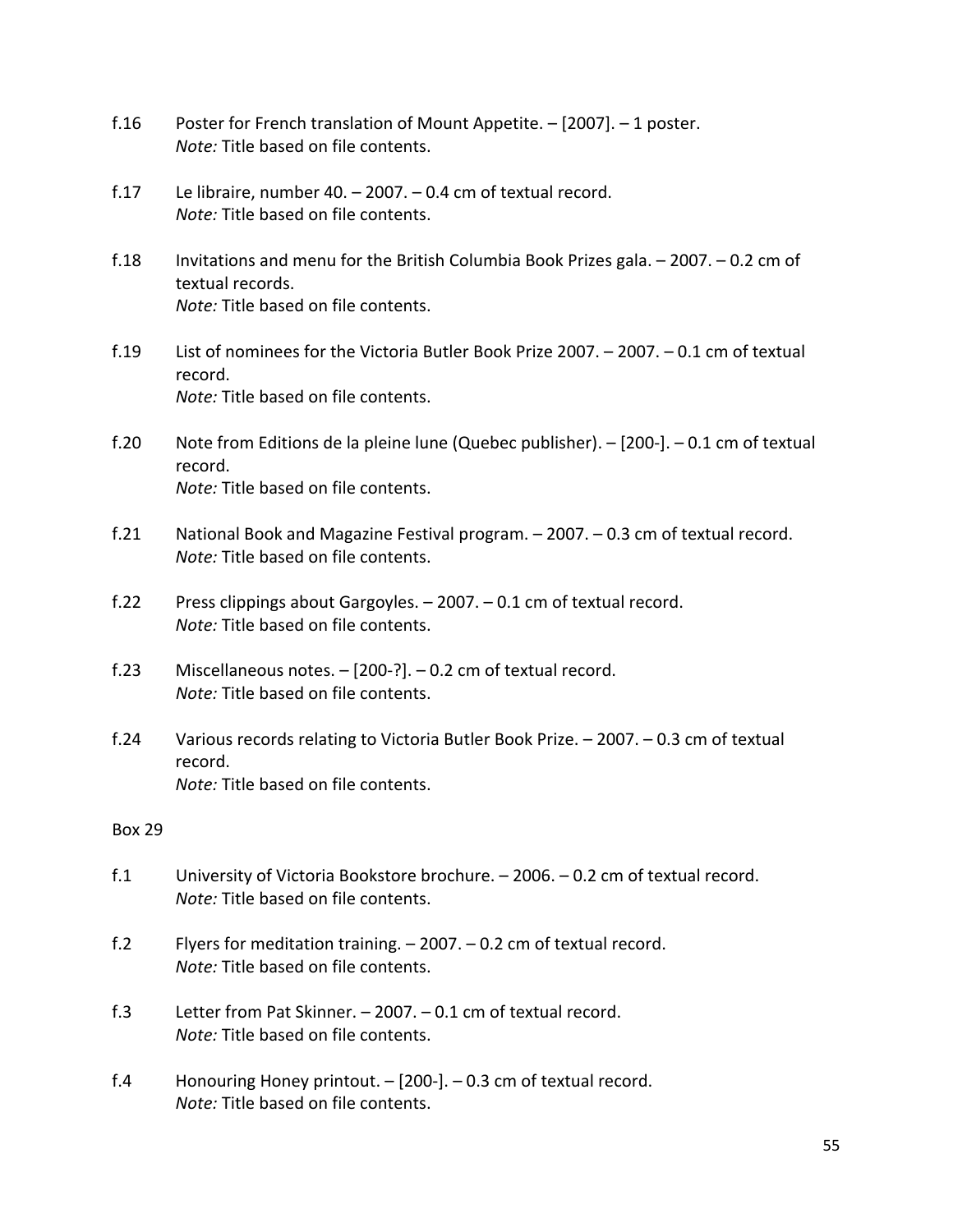- f.5 Vancouver Sun, page D5. Aug. 18, 2007. 0.1 cm of textual record. *Note:* Title based on file contents.
- f.6 Note from Bond Street Books (publisher) about Midnight Hockey. 2007. 0.1 cm of textual record. *Note:* Title based on file contents.
- f.7 Publisher letter and proofs of A Forest Path for Do Me anthology. 2007. 0.3 cm of textual record. *Note:* Title based on file contents.
- f.8 Contributor's Contract for Apples Under the Bed anthology. 2007. 0.1 cm of textual record. *Note:* Title based on file contents.
- f.9 Mount Appetite promotional postcard. [200-?]. 1 postcard. *Note:* Title based on file contents.
- f.10 Correspondence about and program for the Sunshine Coast Festival of the Written Arts. – 2007. – 0. 4 cm of textual record. *Note:* Title based on file contents.
- f.11 Section from Midnight Hockey. [200-?]. 0.4 cm of textual record. *Note:* Title based on file contents.
- f.12 Real estate ad.  $-$  [2007?].  $-$  0.1 cm of textual record. *Note:* Title based on file contents.
- f.13 Contact information for Timothy Findley Award 2006 jurors. 2006. 0.1 cm of textual record. *Note:* Title based on file contents.
- f.14 Airline passenger itinerary. 2006. 0.1 cm of textual record. *Note:* Title based on file contents.
- f.15 Reference letter for Sonia Zagwyn. 2006. 0.1 cm of textual record. *Note:* Title based on file contents.
- f.16 Random House Author Questionnaire. 2005. 0.1 cm of textual record. *Note:* Title based on file contents.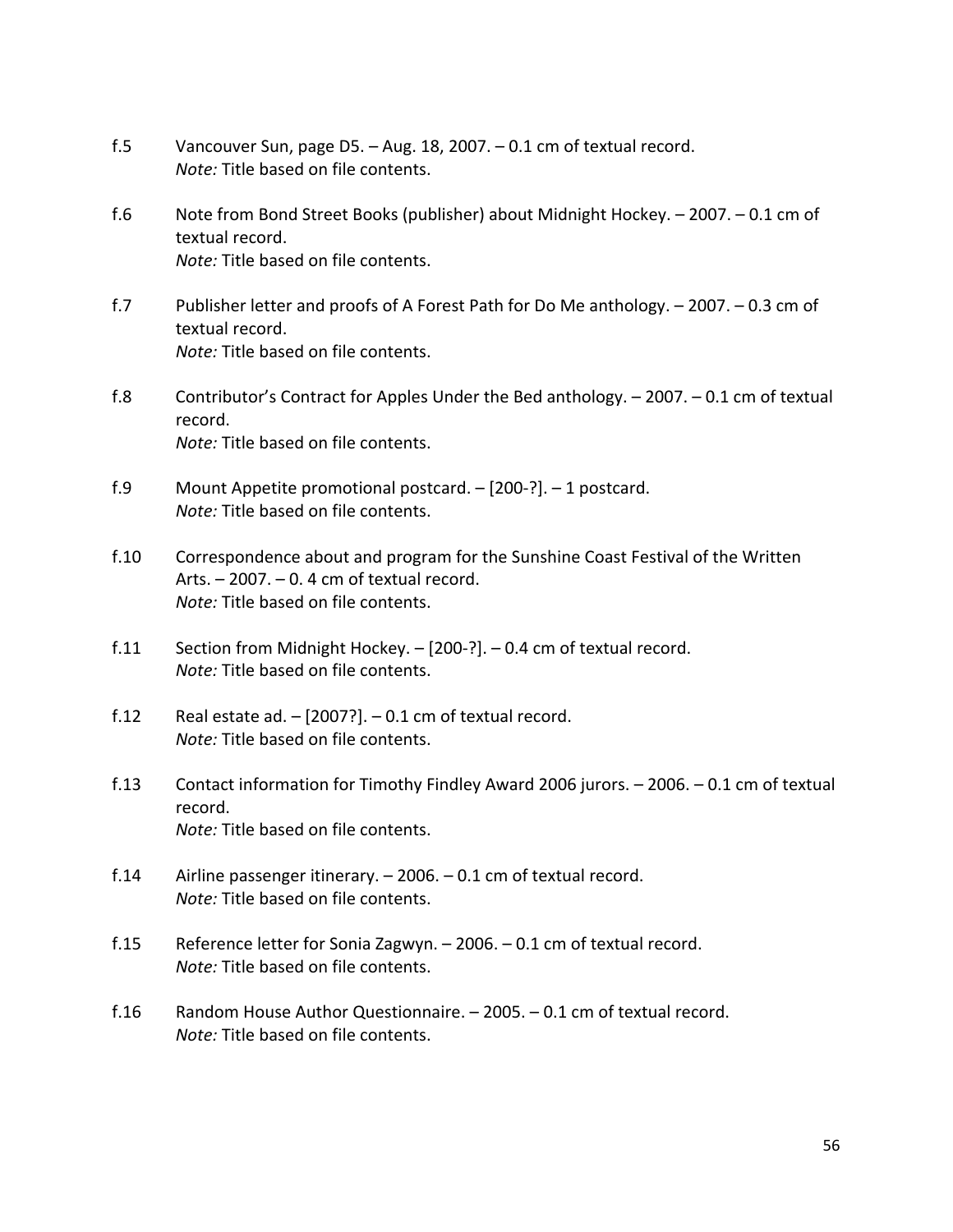- f.17 University of Victoria brochure and faculty fellowships flyer. [2007?]. 0.2 cm of textual record. *Note:* Title based on file contents.
- f.18 Canada Council for the Arts Communiqué regarding 2006 Governor General's Literary Awards. – 2006. – 0.6 cm of textual record. *Note:* Title based on file contents.
- f.19 Letter from the Fighting Hedge Sparrows. [2006?]. 0.2 cm of textual record. *Note:* Title based on file contents.
- f.20 The Ring (University of Victoria newspaper). April 2007. 0.2 cm of textual record. *Note:* Title based on file contents.
- f.21 Prince Rupert Official Visitor Guide. 2006. 0.3 cm of textual record. *Note:* Title based on file contents.
- f.22 Invitation to book launch for Anatomy of Keys by Steven Price. 2006. 0.1 cm of textual record. *Note:* Title based on file contents.
- f.23 Queen Charlotte Islands pamphlet. [200-?]. 0.1 cm of textual record. *Note:* Title based on file contents.
- f.24 Email: the 100 best opening lines in novels. 2006. 0.2 cm of textual record. *Note:* Title based on file contents.
- f.25 Self Help Techniques for Sacro-iliac & Pelvic Mis-alignment. [200-?]. 0.2 cm of textual record. *Note:* Title based on file contents.
- f.26 Anansi Fall 2007 catalogue. 2007. 0.6 cm of textual record. *Note:* Title based on file contents.
- f.27 Festival Nametags. [200-]. 2 nametags. *Note:* Title based on file contents.
- f.28 Address Book.  $[200-?]$ .  $-$  1 address book. *Note:* Title based on file contents.
- f.29 The Push & the Pull by Darryl Whetter. [200-]. 0.7 cm of textual record. *Note:* Title based on file contents.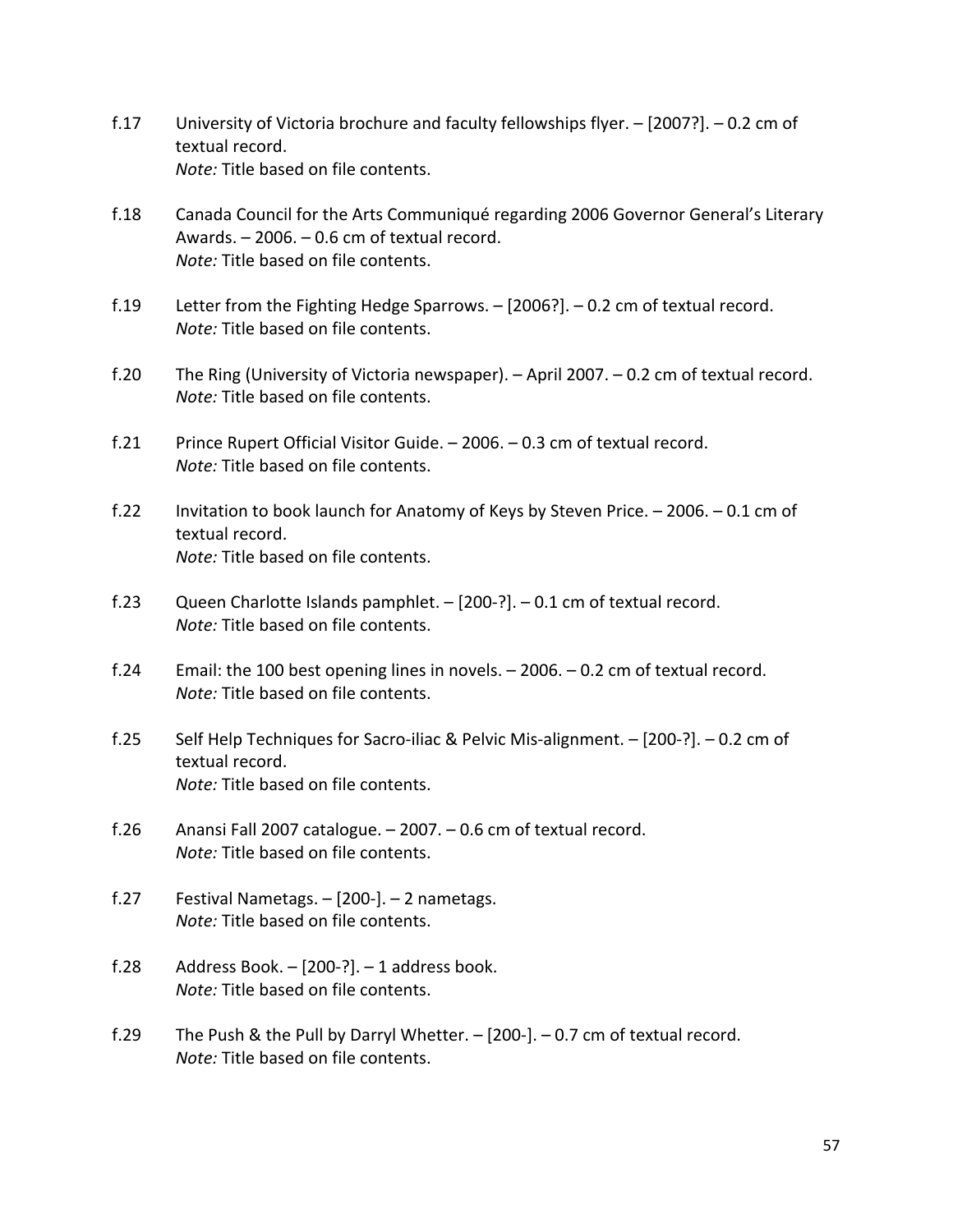| f.30          | Draft pages from The Order of Good Cheer. - [200-]. - 0.2 cm of textual record.<br>Note: Title based on file contents.                 |
|---------------|----------------------------------------------------------------------------------------------------------------------------------------|
| f.31          | Good Cheer - early notes, cover art, feedback. - 2007. - 0.7 cm of textual record.                                                     |
| f.32          | Order 1st draft. - [200-]. - 3 cm of textual record (2 folders).                                                                       |
| <b>Box 30</b> |                                                                                                                                        |
| f.1           | Dede Crane's comments on Order. $-$ [200-]. $-$ 3 cm of textual record (2 folders).                                                    |
| f.2           | 3rd Draft - Order of Good Cheer. - [200-]. - 3.9 cm of textual record (2 folders).                                                     |
| f.3           | Late Draft OOGC. $-$ [200-]. $-$ 4.1 cm of textual record (2 folders).                                                                 |
| <b>Box 31</b> |                                                                                                                                        |
| f.1           | OOGC 2nd Draft. - [200-]. - 4.5 cm of textual record (2 folders).                                                                      |
| f.2           | M Awards newspaper clipping. $-$ [200-]. $-$ 0.1 cm of textual record.<br>Note: Title based on file contents.                          |
| f.3           | Order of Good Cheer - draft Andy chapters. - [200-]. - 1.3 cm of textual record.<br>Note: Title based on file contents.                |
| f.4           | Order of Good Cheer - draft early chapters. - [200-]. - 1.5 cm of textual record.<br>Note: Title based on file contents.               |
| f.5           | Order of Good Cheer – draft Andy chapters. – [200-]. – 3.8 cm of textual record (2<br>folders).<br>Note: Title based on file contents. |
| <b>Box 32</b> |                                                                                                                                        |
| f.1           | 1st draft (abandoned). - [200-]. - 0.3 cm of textual record.                                                                           |
| f.2           | Order of Good Cheer - draft 1600s chapters. - [200-]. - 0.6 cm of textual record.<br>Note: Title based on file contents.               |
| f.3           | Notes. $-$ [200-]. $-$ 0.2 cm of textual record.<br>Note: Title based on file contents.                                                |
| f.4           | Order of Good Cheer - draft 1600s sections. - [200-]. - 0.6 cm of textual record.<br>Note: Title based on file contents.               |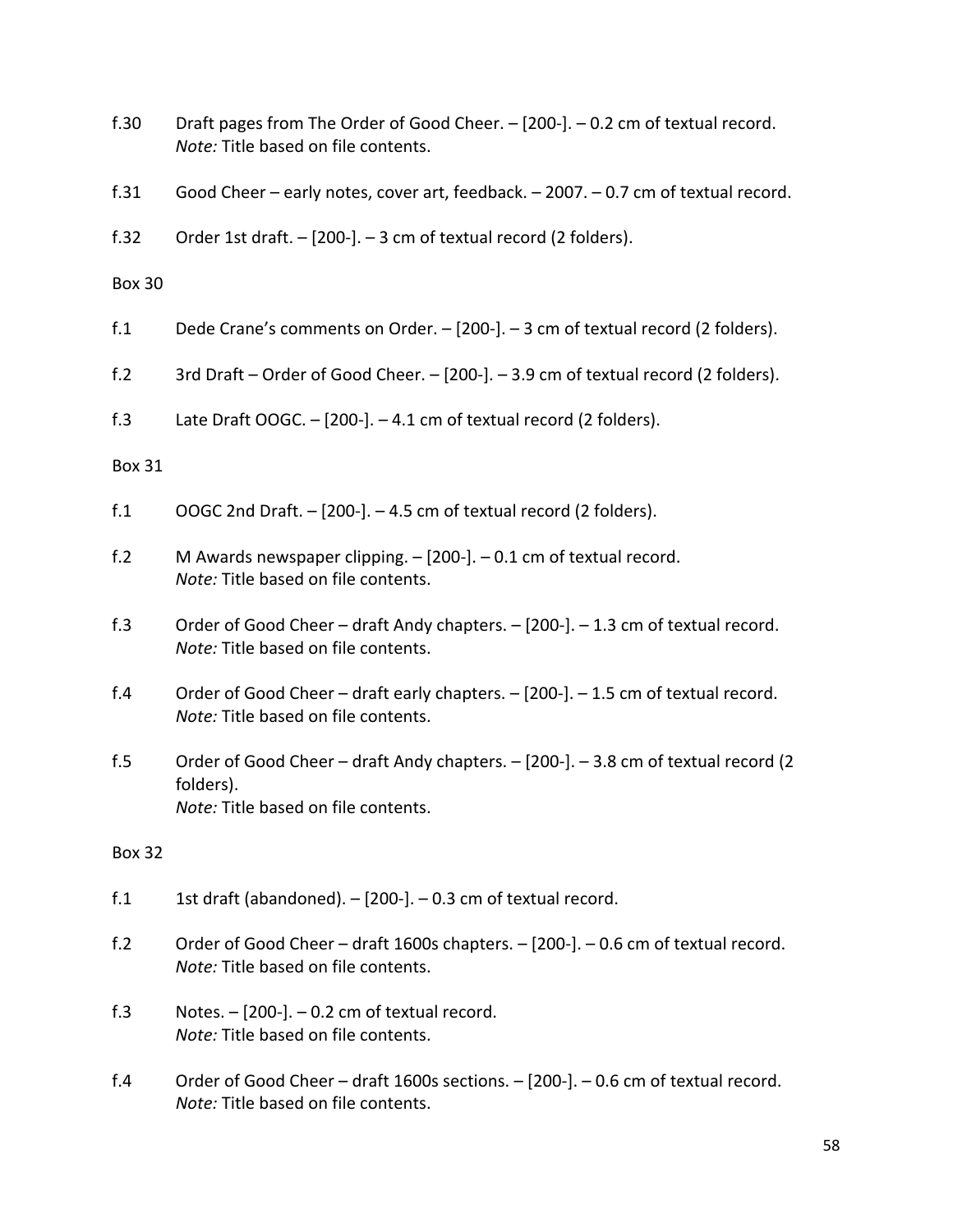- f.5 Order of Good Cheer notes. [200-]. 0.2 cm of textual record. *Note:* Title based on file contents.
- f.6 Order of Good Cheer draft 1600s sections. [200-]. 0.8 cm of textual record. *Note:* Title based on file contents.
- f.7 Order of Good Cheer draft Andy sections. [200-]. 0.5 cm of textual record. *Note:* Title based on file contents.
- f.8 Order of Good Cheer draft Lucien section. [200-]. 0.2 cm of textual record. *Note:* Title based on file contents.
- f.9 Order of Good Cheer handwritten notes. [200-]. 0.1 cm of textual record. *Note:* Title based on file contents.
- f.10 Order of Good Cheer first draft edits.  $-$  [200-].  $-$  1.1 cm of textual record. *Note:* Title based on file contents.
- f.11 Order of Good Cheer notes. [200-]. 0.3 cm of textual record. *Note:* Title based on file contents.
- f.12 Order of Good Cheer 2nd draft.  $-$  [200-].  $-$  3.2 cm of textual record (2 folders). *Note:* Title based on file contents.
- f.13 International Festival of Authors travel information. 2006. 0.2 cm of textual record. *Note:* Title based on file contents.
- f.14 Order of Good Cheer Aphorism or Signpost drafts. [200-]. 0.8 cm of textual record. *Note:* Title based on file contents.
- f.15 Order of Good Cheer part 4 drafts. [200-]. 0.5 cm of textual record. *Note:* Title based on file contents.
- f.16 Order of Good Cheer To Burn drafts. [200-]. 0.8 cm of textual record. *Note:* Title based on file contents.

f.1 Order of Good Cheer – part 4 drafts. – [200-]. – 0.7 cm of textual record. *Note:* Title based on file contents.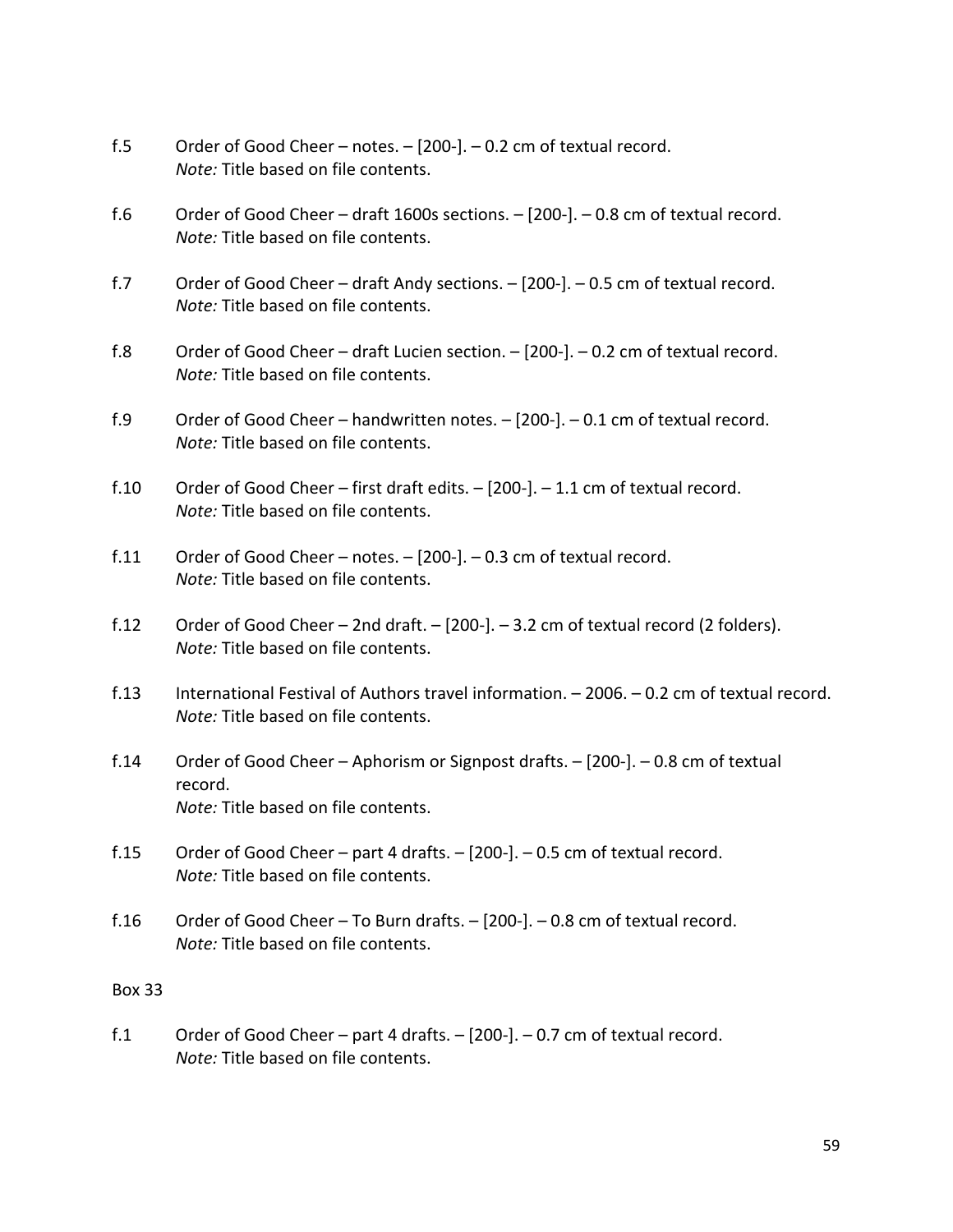- f.2 Travel itinerary and plane e-ticket. 2006. 0.3 cm of textual record. *Note:* Title based on file contents.
- f.3 Order of Good Cheer part 4 draft sections. [200-]. 1 cm of textual record. *Note:* Title based on file contents.
- f.4 Order of Good Cheer complete first draft. [200-]. 3.8 cm of textual record (2 folders). *Note:* Title based on file contents.
- f.5 Cormorant Charters flyer. [199-?]. 0.1 cm of textual record. *Note:* Title based on file contents.
- f.6 Summer 1996 issues of Atlantic Books Today. 1996. 0.4 cm of textual record. *Note:* Title based on file contents.
- f.7 Early author photos. [198-?]. 6 black and white photos. *Note:* Title based on file contents.
- f.8 National Magazine Awards Foundation honourable mention certificate. [199-?]. 0.1 cm of textual record. *Note:* Title based on file contents.
- f.9 Urinetown: The Musical program. 2006. 0.4 cm of textual record. *Note:* Title based on file contents.
- f.10 Notes. [200-?]. 0.2 cm of textual records. *Note:* Title based on file contents.
- f.11 Map of Nova Scotia.  $-2001. 1$  map. *Note:* Title based on file contents.
- f.12 Photocopy of story "Ice" by Thomas McGuane. 2005. 0.2 cm of textual record. *Note:* Title based on file contents.
- f.13 Letter from producers of Sunshine Coast Festival of the Written Arts. 2006. 0.1 cm of textual record. *Note:* Title based on file contents.
- f.14 Records regarding bankruptcy of General Distribution Services Ltd. 2006. 0.1 cm of textual record. *Note:* Title based on file contents.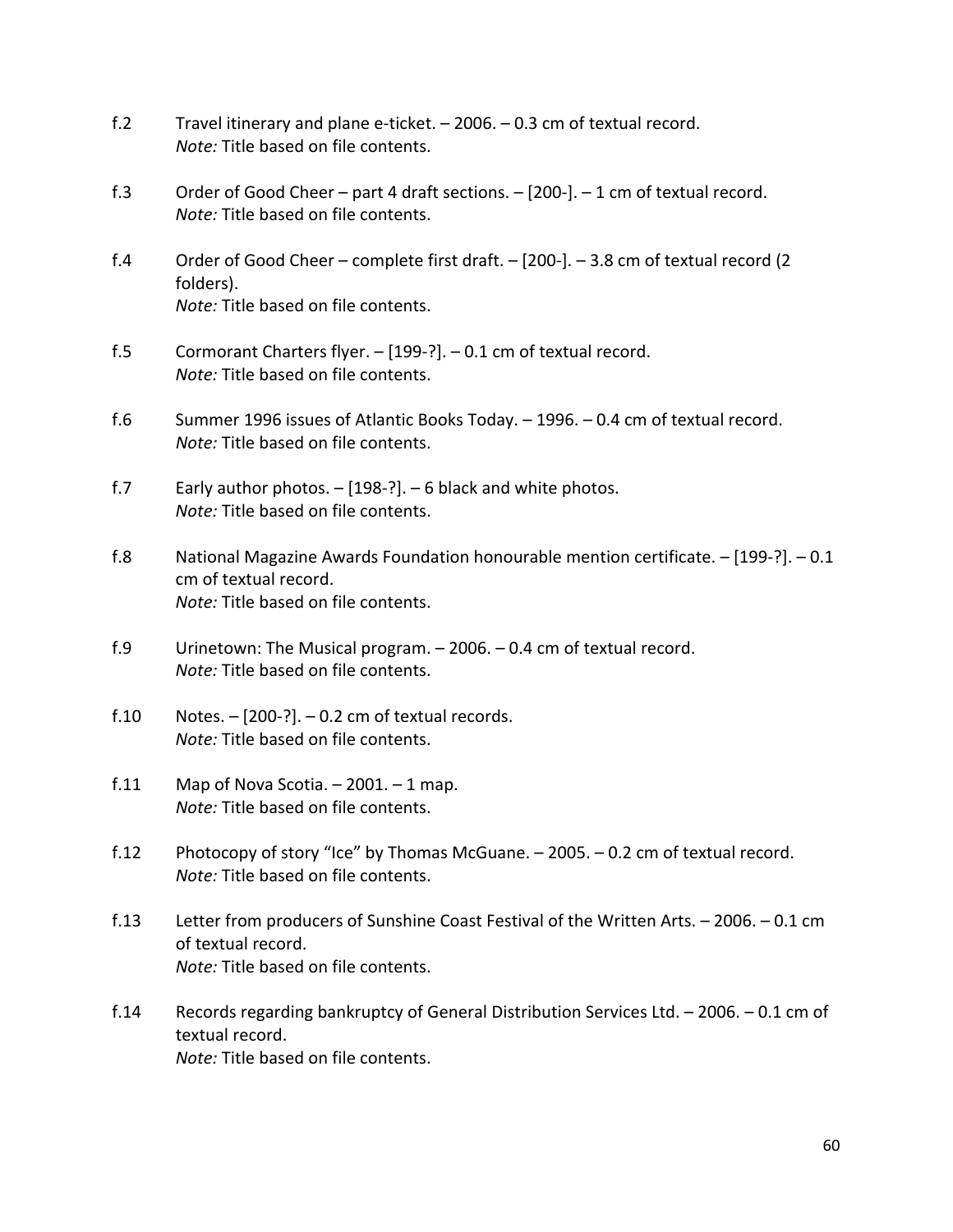- f.15 Email airline itinerary. 2005. 0.2 cm of textual record. *Note:* Title based on file contents.
- f.16 Flyers for Sointula reading and book signing. [200-]. 0.3 cm of textual record. *Note:* Title based on file contents.
- f.17 Itinerary for Harbourfront Reading Series. 2006. 0.2 cm of textual record. *Note:* Title based on file contents.
- f.18 Freedom draft and notes.  $-$  [200-].  $-$  0.4 cm of textual record. *Note:* Title based on file contents.
- f.19 Gargoyles reviews. 2006. 0.2 cm of textual record. *Note:* Title based on file contents.
- f.20 Ottawa Xpress article about Midnight Hockey. 2006. 0.1 cm of textual record. *Note:* Title based on file contents.
- f.21 Victoria Times Colonist article about Gaston. 2006. 0.1 cm of textual record. *Note:* Title based on file contents.
- f.22 Postcards advertising Mount Appetite. [2002]. 4 postcards. *Note:* Title based on file contents.
- f.23 Poster for Ottawa International Writers Festival. 2006. 1 poster. *Note:* Title based on file contents.
- f.24 November 2004 issues of Books in Canada. 2004. 0.8 cm of textual record. *Note:* Title based on file contents.

- f.1 SFU Reading 07 (section of Order of Good Cheer). 2007. 0.2 cm of textual record. *Note:* Title based on file contents.
- f.2 Pages from October 17, 2006 Globe and Mail. 2006. 0.2 cm of textual record. *Note:* Title based on file contents.
- f.3 Barnes & Noble pamphlet "Discover Great New Writers." 2006. 0.2 cm of textual record. *Note:* Title based on file contents.
- f.4 Proof of Canadian Who's Who Entry. 2008. 0.1 cm of textual record. *Note:* Title based on file contents.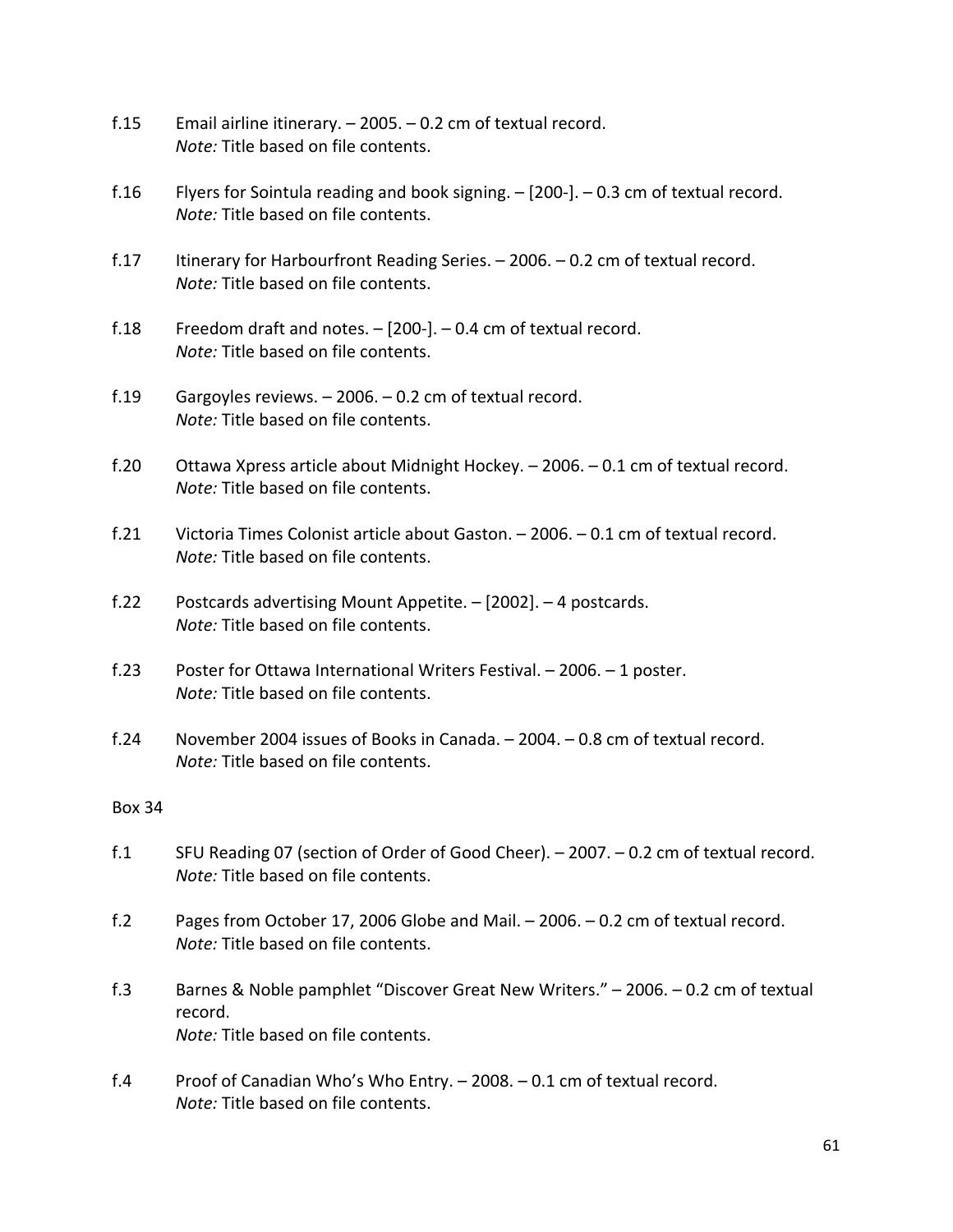- f.5 Correspondence about and reviews of Order of Good Cheer. 2008. 0.2 cm of textual record. *Note:* Title based on file contents.
- f.6 Author Q&A for Anansi newsletter. 2008. 0.2 cm of textual record. *Note:* Title based on file contents.
- f.7 Reviews, Pubbed Interviews. 2006-2008. 0.9 cm of textual record.
- f.8 Uncorrected proofs Four More of Us. 2008. 0.3 cm of textual record. *Note:* Title based on file contents.
- f.9 Complete publishing and academic CV. 2008. 0.5 cm of textual record. *Note:* Title based on file contents.
- f.10 Notebook.  $[200-$ ?].  $-$  1.3 cm of textual record. *Note:* Title based on file contents.
- f.11 Draft cover for Order of Good Cheer. 2008. 0.1 cm of textual record. *Note:* Title based on file contents.
- f.12 Email regarding reading in Courtenay. 2008. 0.1 cm of textual record. *Note:* Title based on file contents.
- f.13 Order of Good Cheer research materials. 2001. 0.5 cm of textual record. *Note:* Title based on file contents.
- f.14 Coast Prince Rupert Hotel business card. [200-?]. 0.1 cm of textual record. *Note:* Title based on file contents.
- f.15 Order of Good Cheer partial draft. [200-]. 2.6 cm of textual record. *Note:* Title based on file contents.
- f.16 Copies of handout entitled "Making it New." [200-?]. 0.2 cm of textual record. *Note:* Title based on file contents.
- f.17 Assorted Correspondence. 2008. 0.5 cm of textual record. *Note:* Title based on file contents.
- f.18 Our Father, Who Aren't in Heaven. [200-?]. 0.1 cm of textual record. *Note:* Title based on file contents.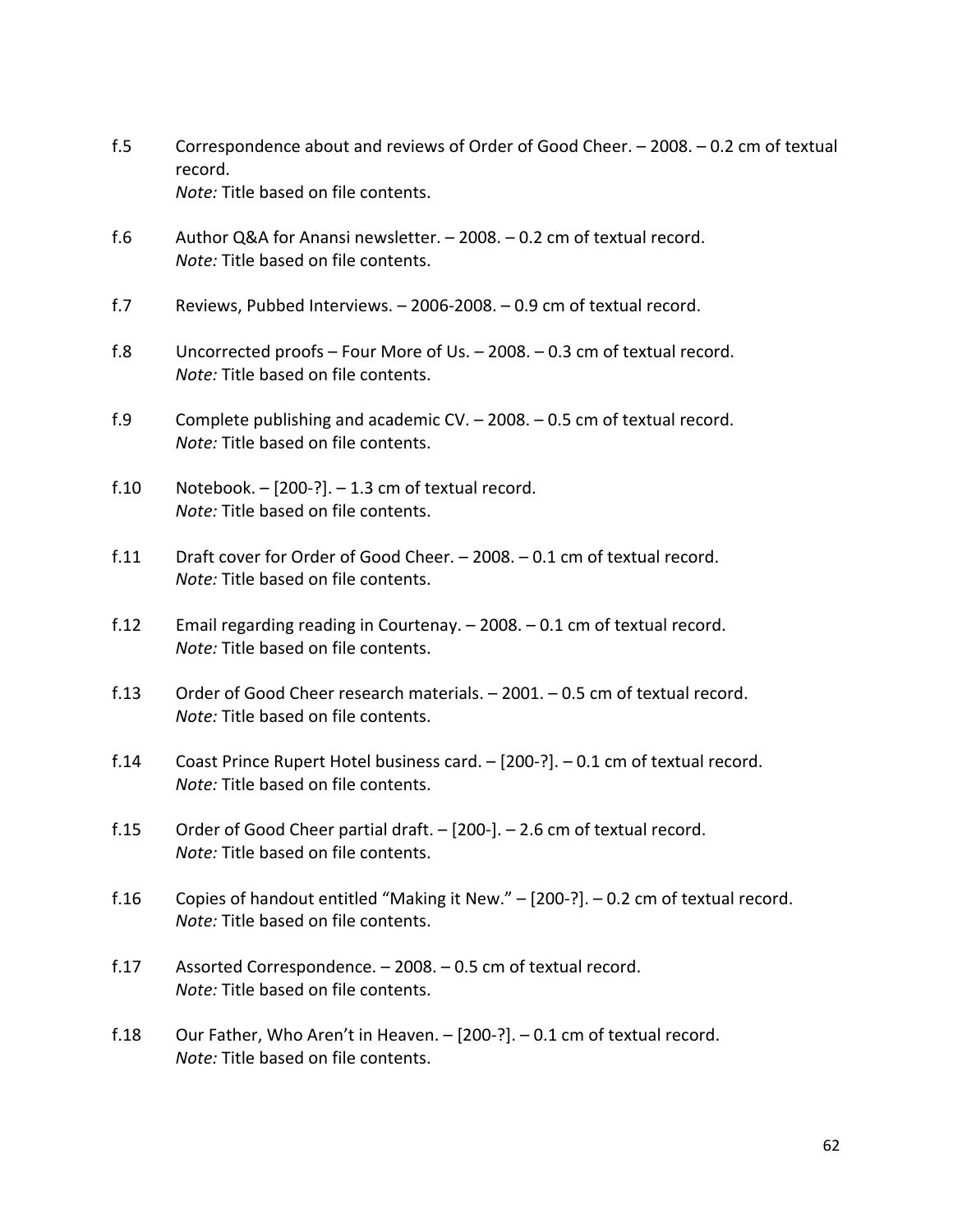- f.1 Order of Good Cheer partial draft. [200-]. 1.8 cm of textual record. *Note:* Title based on file contents.
- f.2 Order of Good Cheer notes and draft section. [200-]. 0.5 cm of textual record. *Note:* Title based on file contents.
- f.3 Official Prince Rupert Visitor Guide magazine. 2005. 0.4 cm of textual record. *Note:* Title based on file contents.
- f.4 Order of Good Cheer complete draft. [200-]. 4.3 cm of textual record (2 folders). *Note:* Title based on file contents.
- f.5 Order of Good Cheer complete draft (2). [200-]. 3.8 cm of textual record (2 folders). *Note:* Title based on file contents.

- f.1 Order of Good Cheer copy edits with stets. [200-]. 2.9 cm of textual record (2 folders). *Note:* Title based on file contents.
- f.2 Order of Good Cheer corrected galleys. 2008. 4.4 cm of textual record (2 folders). *Note:* Title based on file contents.
- f.3 Postcards and photos. [200-?]. 2 colour photos and 2 postcards. *Note:* Title based on file contents.
- f.4 Vancouver Sun article about local writers from April 2008. 2008. 0.1 cm of textual record. *Note:* Title based on file contents.
- f.5 Printout of Order of Good Cheer book jacket with notes. 2008. 0.1 cm of textual record. *Note:* Title based on file contents.
- f.6 Handwritten notes. [200-?]. 0.1 cm of textual record. *Note:* Title based on file contents.
- f.7 The Ring (University of Victoria newspaper). April 2007. 0.2 cm of textual record. *Note:* Title based on file contents.